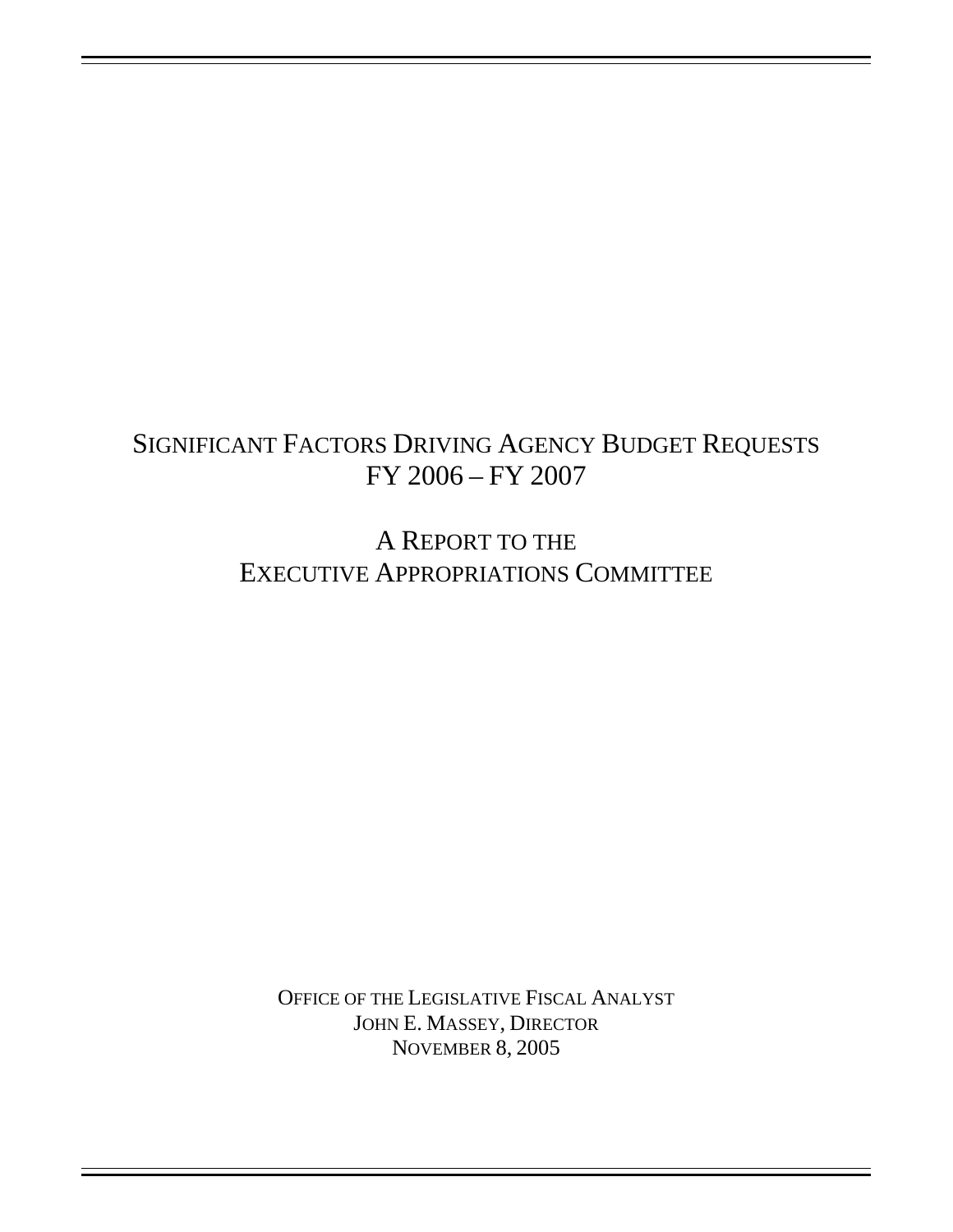## **TABLE OF CONTENTS**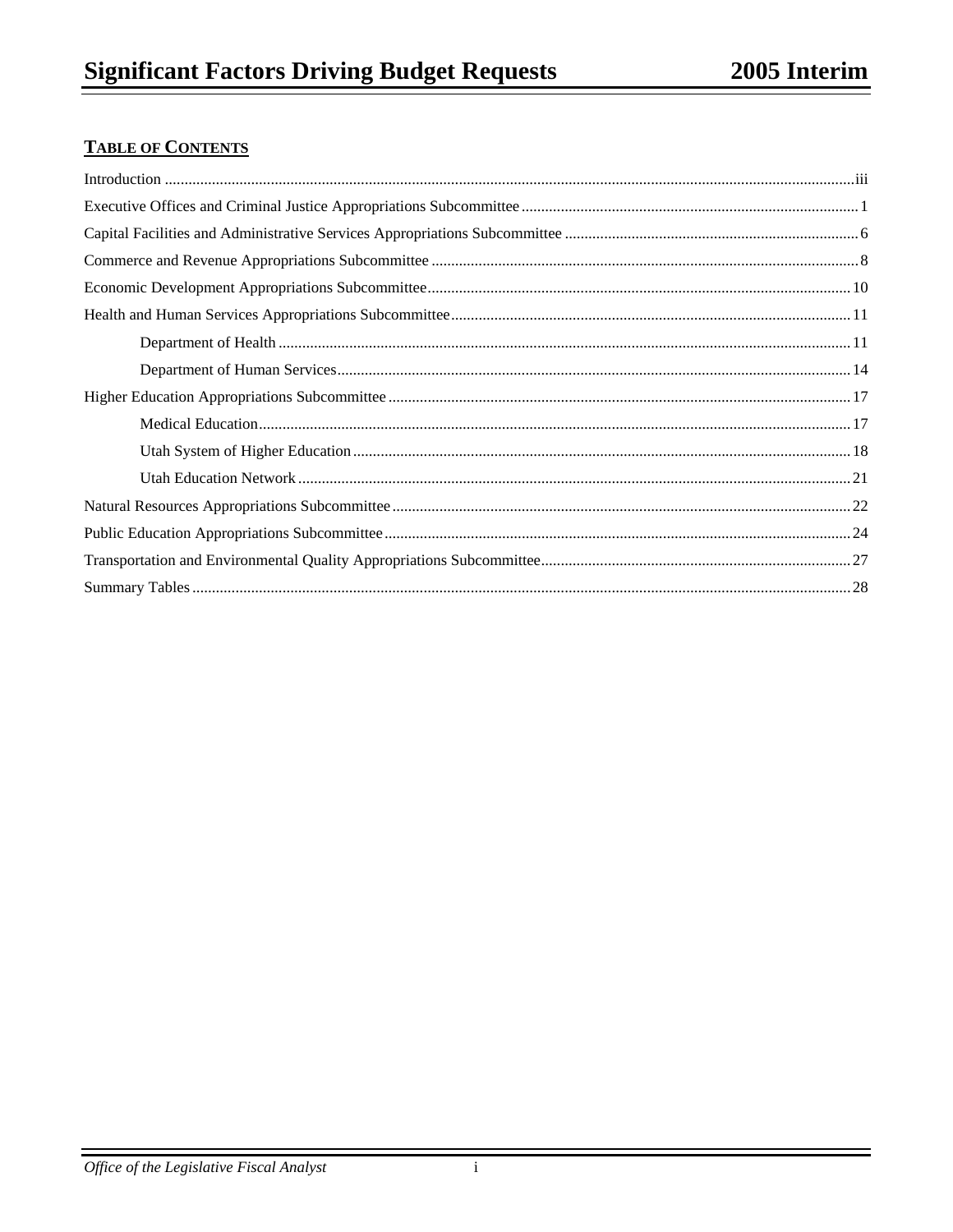#### **INTRODUCTION**

This report focuses on factors driving agency requests for funding. It includes short descriptions of such factors as well as information on budget increase requests related to those factors. Agencies and institutions, through the Governor's Office of Planning and Budget (GOPB), have provided the Office of the Legislative Fiscal Analyst (LFA) building block requests to be considered in the 2006 Legislative General Session and the LFA has included some of those requests herein. It is important to note that this document **does not reflect the recommendations of the LFA or GOPB.**

The Office of the Legislative Fiscal Analyst has categorized these factors and budget requests into mandates, historically funded items, and other items for consideration. Items were deemed mandatory if they are required by Utah's Constitution, state statute, or federal statute. Citations to statute or the Constitution are included for such mandatory items. Requests were determined historically funded if they had received funding increases in each of the previous two fiscal years. However, the level of funding may have changed from one year to the next. In some cases, no specific amount is shown with a request since final requests and calculations have not been made. Any funding amounts should be considered preliminary.

This report does not include every request submitted by agencies. Individual subcommittees of the Legislature will have opportunities to evaluate and prioritize all of the requests.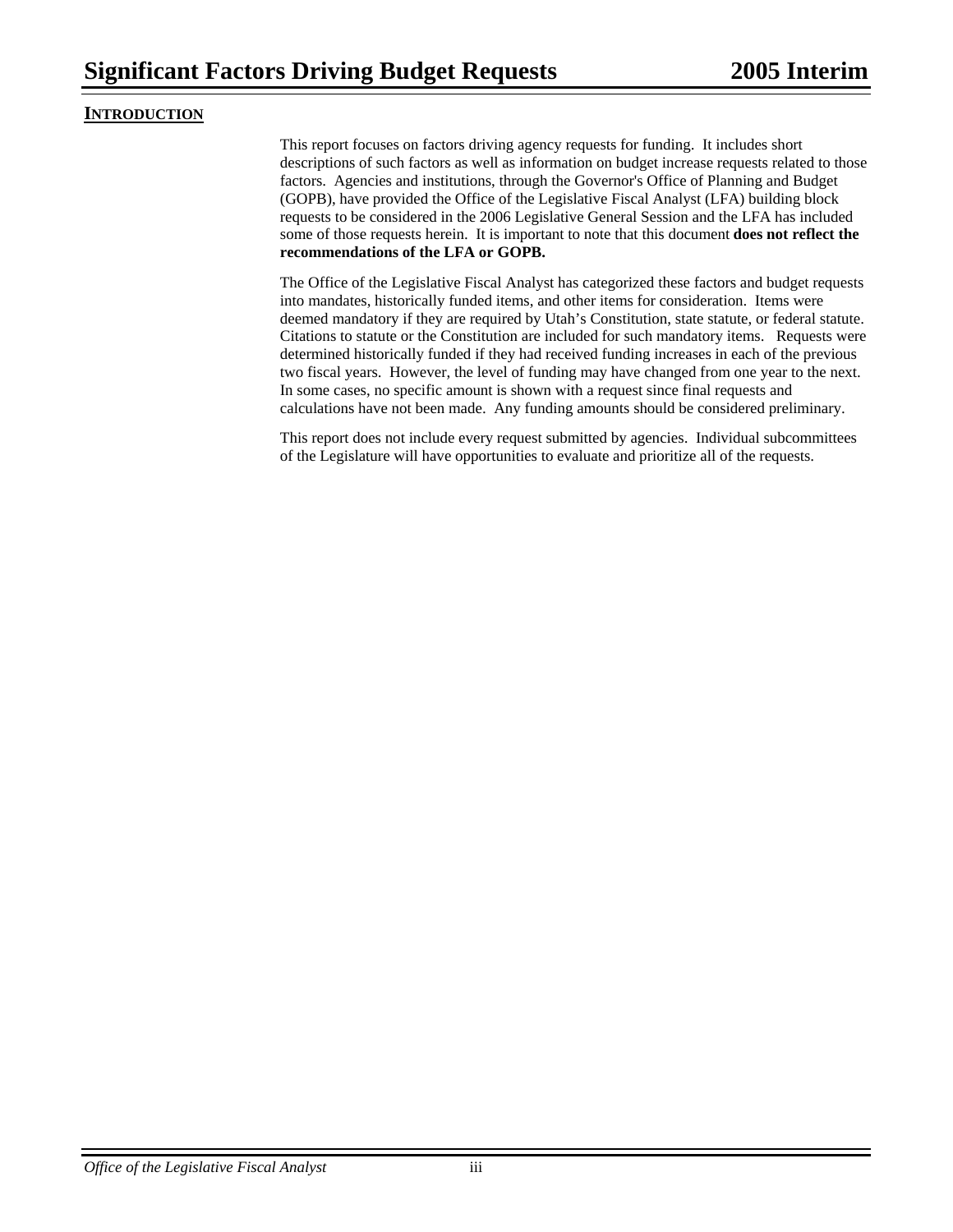#### **Executive Offices & Criminal Justice**

## **Mandates:**

| 1. | <b>Jail Reimbursement</b>                                                        | <b>Description:</b>                                                                                                                                                                                                                                                                                                                                                                                                                                                                   |         |                        |            |  |
|----|----------------------------------------------------------------------------------|---------------------------------------------------------------------------------------------------------------------------------------------------------------------------------------------------------------------------------------------------------------------------------------------------------------------------------------------------------------------------------------------------------------------------------------------------------------------------------------|---------|------------------------|------------|--|
|    | <b>Growth Request</b>                                                            | The Department of Corrections made this request based the their projected bed day growth of<br>468,054 for jail reimbursement offenders for fiscal year 2007. The actual growth costs<br>forecasted for FY07 totals \$784,700 calculated at 70% of the current core rate of \$42.32 as<br>required by UCA 64-13c-303. The remaining \$3,474,900 has been requested to prevent<br>future shortfalls in jail reimbursements (see the One-time Jail Reimbursement request on<br>page 5). |         |                        |            |  |
|    |                                                                                  | <b>Financing:</b><br><b>General Fund</b>                                                                                                                                                                                                                                                                                                                                                                                                                                              | FY 2006 | FY 2007<br>\$4,259,700 | <b>FTE</b> |  |
|    |                                                                                  | <b>Total</b>                                                                                                                                                                                                                                                                                                                                                                                                                                                                          | \$0     | \$4,259,700            | 0.0        |  |
|    | <b>Historically Funded:</b>                                                      |                                                                                                                                                                                                                                                                                                                                                                                                                                                                                       |         |                        |            |  |
| 2. | <b>Central Utah/</b>                                                             | <b>Description:</b>                                                                                                                                                                                                                                                                                                                                                                                                                                                                   |         |                        |            |  |
|    | <b>Gunnison</b><br><b>Correctional Facility</b>                                  | The opening of a new 288 bed unit at the Gunnison facility will require 9 months of funding<br>for its operational costs. The facility will help accommodate the growth of male inmates in<br>the Utah Correctional system. Currently, the prison population is growing at approximately<br>228 inmates per year.                                                                                                                                                                     |         |                        |            |  |
|    |                                                                                  | <b>Financing:</b>                                                                                                                                                                                                                                                                                                                                                                                                                                                                     | FY 2006 | FY 2007                | <b>FTE</b> |  |
|    |                                                                                  | General Fund                                                                                                                                                                                                                                                                                                                                                                                                                                                                          |         | \$4,279,300            | 67.0       |  |
|    |                                                                                  | <b>Total</b>                                                                                                                                                                                                                                                                                                                                                                                                                                                                          | \$0     | \$4,279,300            | 67.0       |  |
| 3. | <b>Courts Lease and</b><br><b>Contract Increases</b>                             | Description:<br>The Courts are requesting a shift from restricted funds to General Fund dollars. The<br>Matheson restricted account will only generate enough income to fund the Matheson and<br>West Jordan facilities. Contract increases and the opening of the Tooele County Courthouse                                                                                                                                                                                           |         |                        |            |  |
|    |                                                                                  | are the primary drivers for this request.                                                                                                                                                                                                                                                                                                                                                                                                                                             | FY 2006 |                        |            |  |
|    |                                                                                  | <b>Financing:</b><br>General Fund                                                                                                                                                                                                                                                                                                                                                                                                                                                     |         | FY 2007<br>\$972,500   | <b>FTE</b> |  |
|    |                                                                                  | <b>Total</b>                                                                                                                                                                                                                                                                                                                                                                                                                                                                          | \$0     | \$972,500              | 0.0        |  |
| 4. | <b>Division of Juvenile</b><br><b>Justice Services</b><br><b>Caseload Growth</b> | Description:<br>At-risk youth populations are expected to increase 2.4% from FY05 to FY07. The pending<br>addition of one Juvenile Court Judge will also result in additional need for Division of<br>Juvenile Justice Services. Increasing costs associated with client populations precipitated<br>this request. The request will add two additional case managers and contract for additional<br>residential services.                                                             |         |                        |            |  |
|    |                                                                                  | <b>Financing:</b>                                                                                                                                                                                                                                                                                                                                                                                                                                                                     | FY 2006 | FY 2007                | <b>FTE</b> |  |
|    |                                                                                  | General Fund                                                                                                                                                                                                                                                                                                                                                                                                                                                                          |         | \$739,700              | 2.0        |  |
|    |                                                                                  | <b>Federal Funds</b>                                                                                                                                                                                                                                                                                                                                                                                                                                                                  |         | \$21,700               |            |  |
|    |                                                                                  | Transfers - Medicaid                                                                                                                                                                                                                                                                                                                                                                                                                                                                  |         | \$810,400              |            |  |
|    |                                                                                  | <b>Total</b>                                                                                                                                                                                                                                                                                                                                                                                                                                                                          | \$0     | \$1,571,800            | 2.0        |  |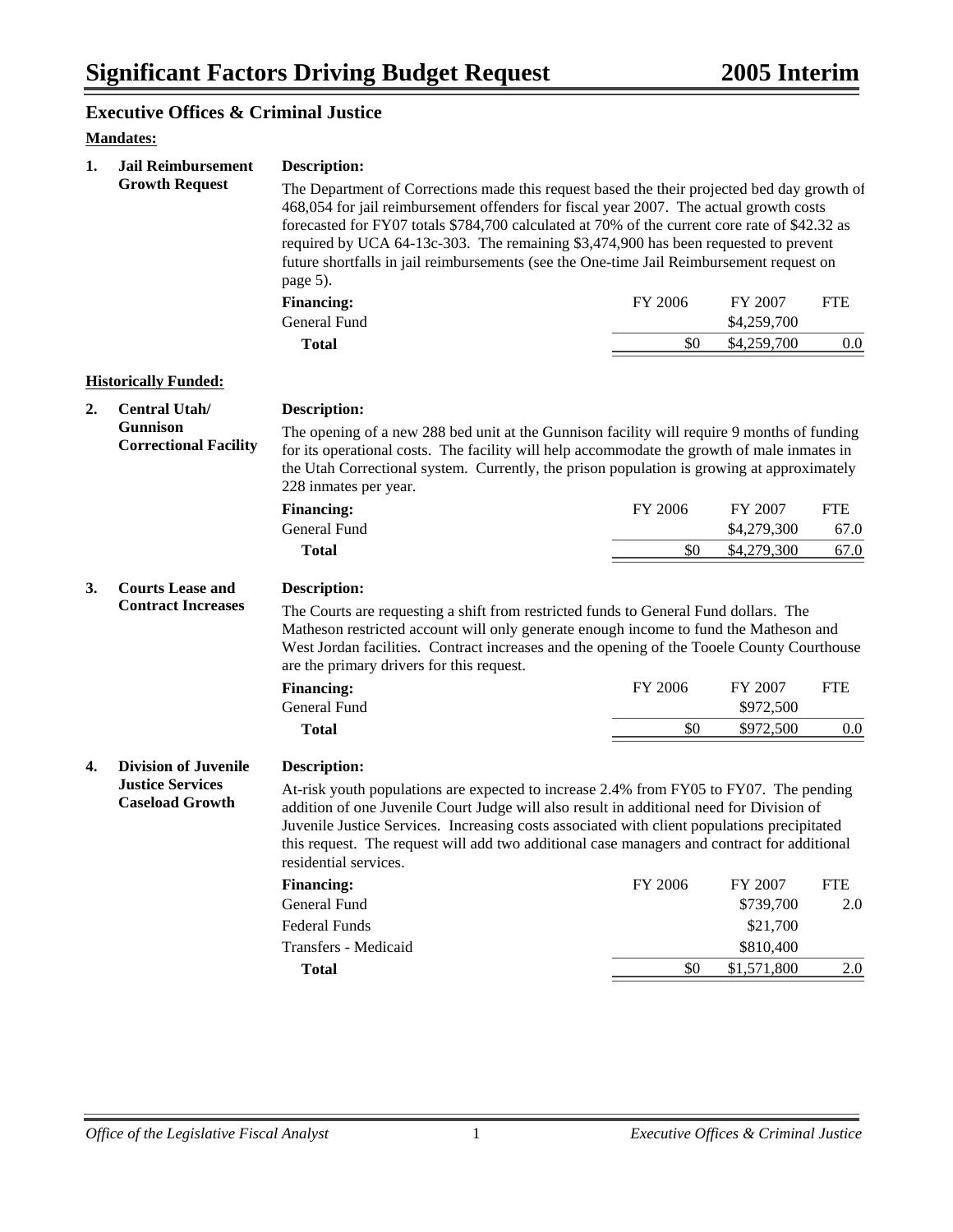| 5.  | <b>Division of Juvenile</b>                                                   | <b>Description:</b>                                                                                                                                                                                                                                                                                             |           |           |            |
|-----|-------------------------------------------------------------------------------|-----------------------------------------------------------------------------------------------------------------------------------------------------------------------------------------------------------------------------------------------------------------------------------------------------------------|-----------|-----------|------------|
|     | <b>Justice Services</b><br><b>Dixie Area Detention</b><br><b>Unit Opening</b> | A projected 58% increase in detention demand in Southern Utah drives this request.<br>Operation and staff costs at the new Dixie Area Detention Unit will be needed to open the<br>facility.                                                                                                                    |           |           |            |
|     |                                                                               | <b>Financing:</b>                                                                                                                                                                                                                                                                                               | FY 2006   | FY 2007   | <b>FTE</b> |
|     |                                                                               | General Fund                                                                                                                                                                                                                                                                                                    |           | \$597,400 | 11.5       |
|     |                                                                               | <b>Total</b>                                                                                                                                                                                                                                                                                                    | \$0       | \$597,400 | 11.5       |
| 6.  | Jury, Witness, and                                                            | <b>Description:</b>                                                                                                                                                                                                                                                                                             |           |           |            |
|     | <b>Interpreter Account</b>                                                    | Jury, witness, and interpreter fees must be paid for all authorized expenses as per UCA 78-46                                                                                                                                                                                                                   |           |           |            |
|     | <b>Deficit Payment</b>                                                        | 25. The Code also allows for deficit spending in this account. The Court Administrator can<br>request an appropriation to correct any shortfalls.                                                                                                                                                               |           |           |            |
|     |                                                                               | <b>Financing:</b>                                                                                                                                                                                                                                                                                               | FY 2006   | FY 2007   | <b>FTE</b> |
|     |                                                                               | <b>General Fund</b>                                                                                                                                                                                                                                                                                             |           | \$150,000 |            |
|     |                                                                               | General Fund, One-time                                                                                                                                                                                                                                                                                          | \$277,600 |           |            |
|     |                                                                               | <b>Total</b>                                                                                                                                                                                                                                                                                                    | \$277,600 | \$150,000 | 0.0        |
|     |                                                                               |                                                                                                                                                                                                                                                                                                                 |           |           |            |
|     | <b>Other Items:</b>                                                           |                                                                                                                                                                                                                                                                                                                 |           |           |            |
| 7.  | <b>Additional District</b>                                                    | <b>Description:</b>                                                                                                                                                                                                                                                                                             |           |           |            |
|     | <b>Court Law Clerks</b>                                                       | Due to the increasing caseload and a need for quality legal research for better judicial<br>decisions, the Courts are requesting 7 new law clerks. The Courts are hoping to improve the<br>current law clerk to judge ratio of 1:4.5 to 1:3. District Court caseloads increased by 3%<br>between 2004 and 2005. |           |           |            |
|     |                                                                               | <b>Financing:</b>                                                                                                                                                                                                                                                                                               | FY 2006   | FY 2007   | <b>FTE</b> |
|     |                                                                               | General Fund                                                                                                                                                                                                                                                                                                    |           | \$327,700 | 7.0        |
|     |                                                                               | <b>Total</b>                                                                                                                                                                                                                                                                                                    | \$0       | \$327,700 | 7.0        |
| 8.  | Aircraft                                                                      | <b>Description:</b>                                                                                                                                                                                                                                                                                             |           |           |            |
|     | <b>Maintenance and</b><br><b>Fuel Costs</b>                                   | This will cover major scheduled repair and maintenance of aircraft and increasing jet fuel<br>costs. Department of Public Safety, Aero Bureau.                                                                                                                                                                  |           |           |            |
|     |                                                                               | <b>Financing:</b>                                                                                                                                                                                                                                                                                               | FY 2006   | FY 2007   | <b>FTE</b> |
|     |                                                                               | General Fund, One-time                                                                                                                                                                                                                                                                                          | \$114,900 | \$269,400 |            |
|     |                                                                               | <b>Total</b>                                                                                                                                                                                                                                                                                                    | \$114,900 | \$269,400 | 0.0        |
| 9.  | <b>Board of Pardons</b>                                                       | <b>Description:</b>                                                                                                                                                                                                                                                                                             |           |           |            |
|     | and Parole Request<br>for Additional<br><b>Hearing Officers</b>               | In the last ten years, the Board of Pardons and Parole caseload has increased 58%. The<br>Board is requesting three new hearing officers to help with their general caseload.                                                                                                                                   |           |           |            |
|     |                                                                               | <b>Financing:</b>                                                                                                                                                                                                                                                                                               | FY 2006   | FY 2007   | <b>FTE</b> |
|     |                                                                               | General Fund                                                                                                                                                                                                                                                                                                    |           | \$198,100 | 3.0        |
|     |                                                                               | <b>Total</b>                                                                                                                                                                                                                                                                                                    | \$0       | \$198,100 | 3.0        |
| 10. | <b>Bureau of Criminal</b>                                                     | <b>Description:</b>                                                                                                                                                                                                                                                                                             |           |           |            |
|     | <b>Identification</b><br><b>Customer Service</b>                              | To cover the increased workload of background checks performed by the division.<br>Department of Public Safety, Criminal Investigations & Technical Services Bureau of<br>Criminal Identification.                                                                                                              |           |           |            |
|     |                                                                               | <b>Financing:</b>                                                                                                                                                                                                                                                                                               | FY 2006   | FY 2007   | <b>FTE</b> |
|     |                                                                               | General Fund                                                                                                                                                                                                                                                                                                    |           | \$205,600 | 6.0        |
|     |                                                                               | <b>Total</b>                                                                                                                                                                                                                                                                                                    | \$0       | \$205,600 | 6.0        |
|     |                                                                               |                                                                                                                                                                                                                                                                                                                 |           |           |            |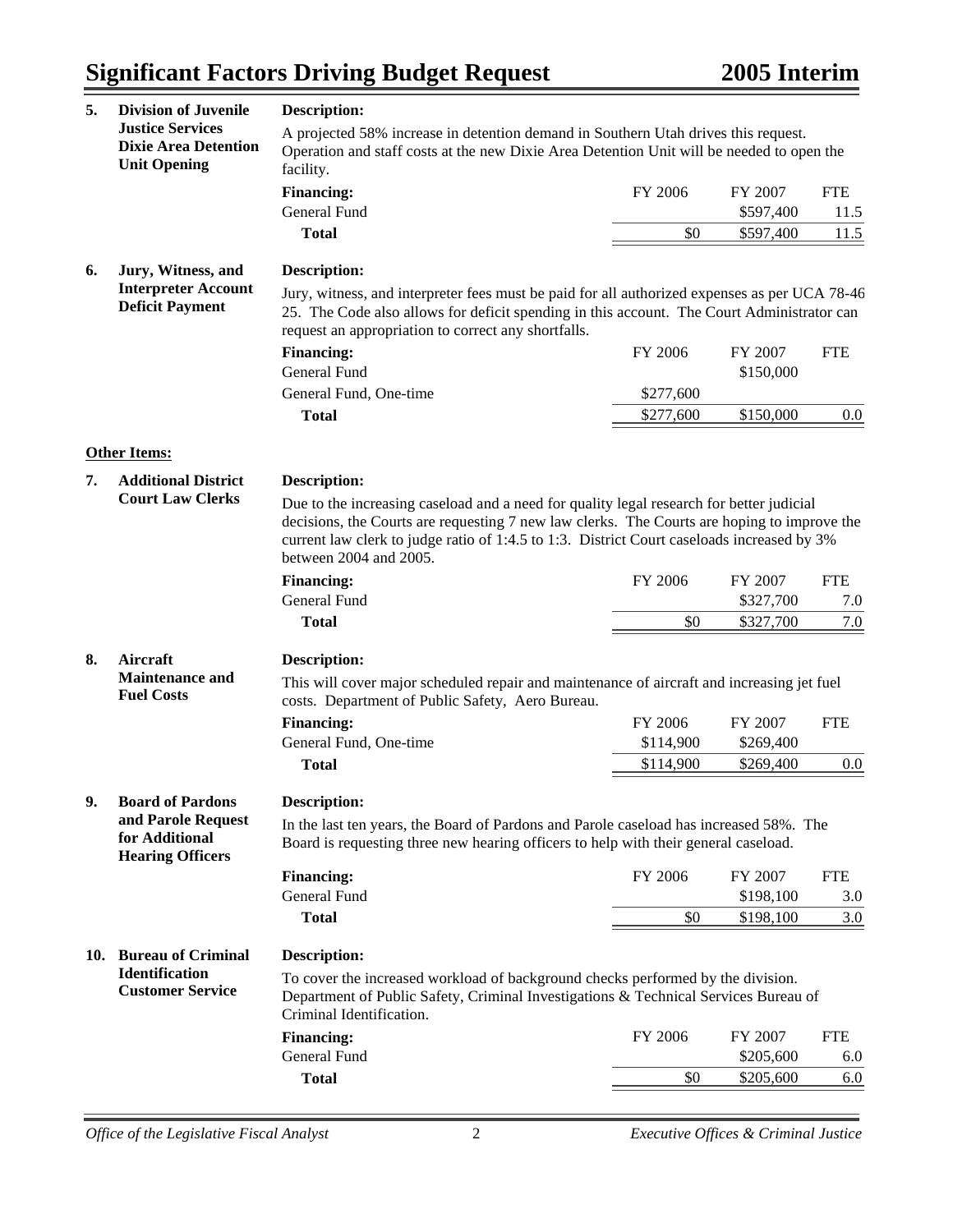| 11. | <b>Corrections Crime</b>                                                                                     | <b>Description:</b>                                                                                                                                                                                                                                                                                                                                                                                                                                                 |                |                                   |                          |
|-----|--------------------------------------------------------------------------------------------------------------|---------------------------------------------------------------------------------------------------------------------------------------------------------------------------------------------------------------------------------------------------------------------------------------------------------------------------------------------------------------------------------------------------------------------------------------------------------------------|----------------|-----------------------------------|--------------------------|
|     | <b>Victim Fund</b><br>Replacement                                                                            | During the budget cuts in FY02, the Legislature funded Corrections' Diagnostic program<br>using funds from the Crime Victims Reparation Fund. Corrections is requesting General<br>Funds to fund their Diagnostic Unit instead of using restricted funds designated for Crime<br>Victims.                                                                                                                                                                           |                |                                   |                          |
|     |                                                                                                              | <b>Financing:</b><br><b>General Fund</b>                                                                                                                                                                                                                                                                                                                                                                                                                            | FY 2006        | FY 2007<br>\$750,000              | <b>FTE</b>               |
|     |                                                                                                              | <b>Total</b>                                                                                                                                                                                                                                                                                                                                                                                                                                                        | \$0            | \$750,000                         | 0.0                      |
| 12. | <b>Courts DORA Pilot</b><br><b>Funding Request</b>                                                           | <b>Description:</b>                                                                                                                                                                                                                                                                                                                                                                                                                                                 |                |                                   |                          |
|     |                                                                                                              | Based on funding arrangement discussions from the 2005 Special Session, the Courts have<br>requested Drug Offender Reform Act (DORA) funds. The Courts request their share of<br>funds to manage their responsibilities in the pilot project.                                                                                                                                                                                                                       |                |                                   |                          |
|     |                                                                                                              | <b>Financing:</b>                                                                                                                                                                                                                                                                                                                                                                                                                                                   | FY 2006        | FY 2007                           | <b>FTE</b>               |
|     |                                                                                                              | General Fund                                                                                                                                                                                                                                                                                                                                                                                                                                                        | \$0            | \$20,000                          |                          |
|     |                                                                                                              | <b>Total</b>                                                                                                                                                                                                                                                                                                                                                                                                                                                        |                | \$20,000                          | 0.0                      |
|     | 13. David C. Litigation                                                                                      | <b>Description:</b>                                                                                                                                                                                                                                                                                                                                                                                                                                                 |                |                                   |                          |
|     |                                                                                                              | Fed law authorizes plaintiffs' attorneys to collect fees throughout eternity. Attorney General,<br>Contract Attorneys.                                                                                                                                                                                                                                                                                                                                              |                |                                   |                          |
|     |                                                                                                              | <b>Financing:</b>                                                                                                                                                                                                                                                                                                                                                                                                                                                   | FY 2006        | FY 2007                           | <b>FTE</b>               |
|     |                                                                                                              | General Fund, One-time                                                                                                                                                                                                                                                                                                                                                                                                                                              | \$210,600      |                                   |                          |
|     |                                                                                                              | <b>Total</b>                                                                                                                                                                                                                                                                                                                                                                                                                                                        | \$210,600      | \$0                               | 0.0                      |
|     | 14. Department of<br><b>Corrections DORA</b><br><b>Pilot Funding for 2</b><br><b>Agents</b>                  | <b>Description:</b><br>During the April 2005 Special Session, the Legislature authorized a pilot study for the Drug<br>Offender Reform Act (DORA). The legislation authorizing the study only provided funding<br>for FY06, with the understanding that the agencies involved in the study would request on-<br>going funding for FY07. This request will provide two parole and probation agents for<br>DORA.<br><b>Financing:</b><br>General Fund<br><b>Total</b> | FY 2006<br>\$0 | FY 2007<br>\$251,000<br>\$251,000 | <b>FTE</b><br>2.0<br>2.0 |
|     | 15. Department of<br><b>Corrections</b><br><b>Expansion of</b><br><b>Substance Abuse</b><br><b>Treatment</b> | <b>Description:</b><br>Approximately 80% of individuals under UDC control have a history of substance abuse.<br>This request, if funded, will increase substance abuse treatment for inmates. The majority of<br>parole violations can also be traced to substance abuse issues.<br><b>Financing:</b><br>General Fund<br><b>Total</b>                                                                                                                               | FY 2006<br>\$0 | FY 2007<br>\$422,400<br>\$422,400 | <b>FTE</b><br>7.0<br>7.0 |
|     |                                                                                                              |                                                                                                                                                                                                                                                                                                                                                                                                                                                                     |                |                                   |                          |
|     | 16. Department of<br><b>Corrections Natural</b><br><b>Gas Cost Increases</b>                                 | <b>Description:</b><br>Between 2004 and 2005, Department of Corrections (UDC) natural gas costs increased 36%.<br>The UDC is requesting funding to account for the increased gas rates.                                                                                                                                                                                                                                                                             |                |                                   |                          |
|     |                                                                                                              | <b>Financing:</b><br>General Fund                                                                                                                                                                                                                                                                                                                                                                                                                                   | FY 2006        | FY 2007<br>\$800,000              | <b>FTE</b>               |
|     |                                                                                                              | <b>Total</b>                                                                                                                                                                                                                                                                                                                                                                                                                                                        | \$0            | \$800,000                         | 0.0                      |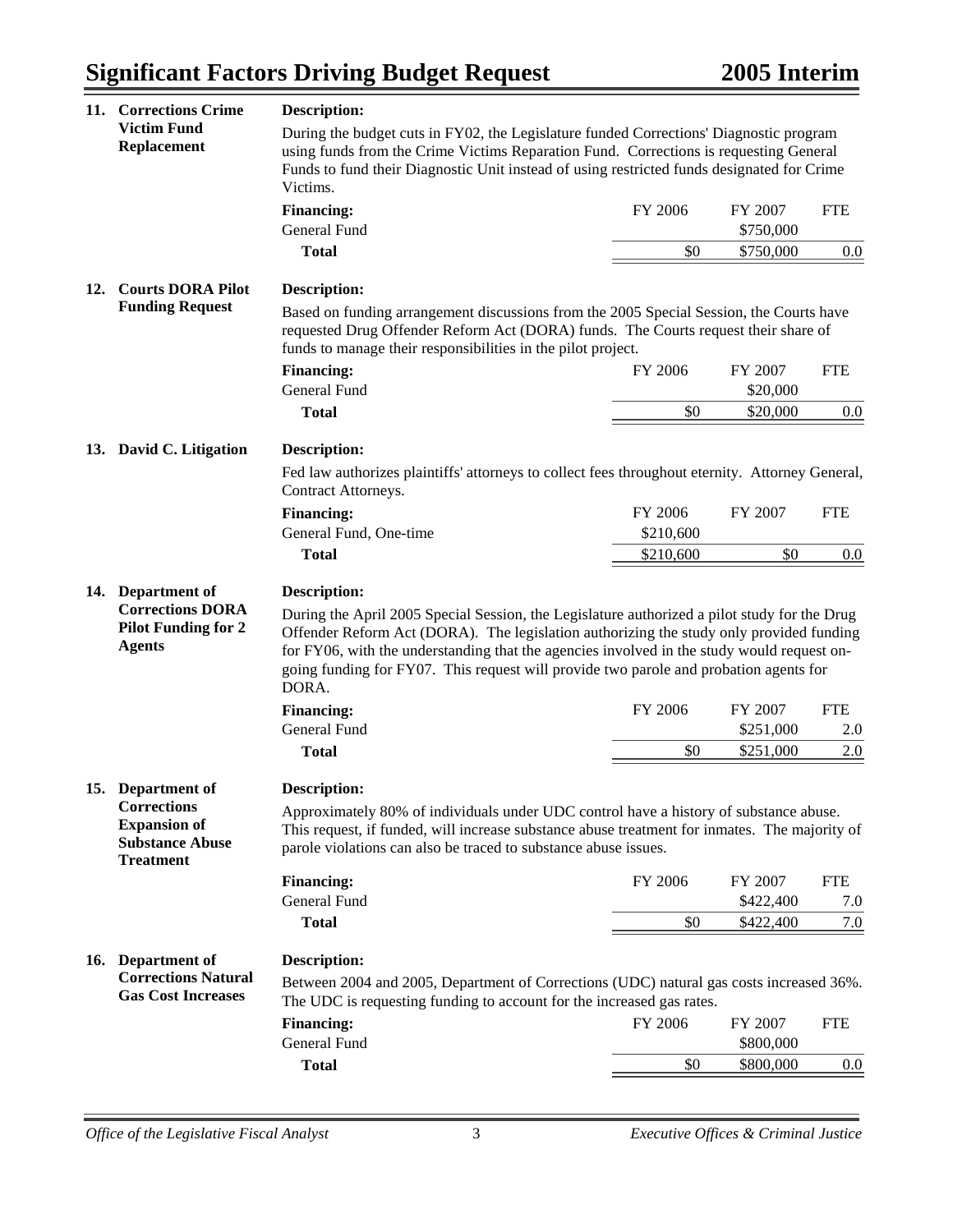| 17. | <b>Division of Juvenile</b>                                                                                                     | Description:                                                                                                                                                                                                                                                                                                                                                                                                                            |                        |                                                |                   |  |
|-----|---------------------------------------------------------------------------------------------------------------------------------|-----------------------------------------------------------------------------------------------------------------------------------------------------------------------------------------------------------------------------------------------------------------------------------------------------------------------------------------------------------------------------------------------------------------------------------------|------------------------|------------------------------------------------|-------------------|--|
|     | <b>Justice Services</b><br><b>Federal Match</b><br>(FMAP) Rate<br><b>Changes</b>                                                | Reduction in the Federal Medical Assistance Percentage (FMAP) rate will require an<br>additional \$90,600 to maintain the same level of Division of Juvenile Justice Services<br>funding for FY07.                                                                                                                                                                                                                                      |                        |                                                |                   |  |
|     |                                                                                                                                 | <b>Financing:</b>                                                                                                                                                                                                                                                                                                                                                                                                                       | FY 2006                | FY 2007                                        | <b>FTE</b>        |  |
|     |                                                                                                                                 | General Fund                                                                                                                                                                                                                                                                                                                                                                                                                            |                        | \$90,600                                       |                   |  |
|     |                                                                                                                                 | <b>Total</b>                                                                                                                                                                                                                                                                                                                                                                                                                            | \$0                    | \$90,600                                       | 0.0               |  |
|     | 18. Emergency Funds                                                                                                             | <b>Description:</b>                                                                                                                                                                                                                                                                                                                                                                                                                     |                        |                                                |                   |  |
|     | <b>Replacement</b>                                                                                                              | To replace funds spent during the Washington County Flooding in January/February 2005.<br>Governor's Office, Governor's Emergency Fund.                                                                                                                                                                                                                                                                                                 |                        |                                                |                   |  |
|     |                                                                                                                                 | <b>Financing:</b>                                                                                                                                                                                                                                                                                                                                                                                                                       | FY 2006                | FY 2007                                        | <b>FTE</b>        |  |
|     |                                                                                                                                 | General Fund, One-time                                                                                                                                                                                                                                                                                                                                                                                                                  | \$100,000              |                                                |                   |  |
|     |                                                                                                                                 | <b>Total</b>                                                                                                                                                                                                                                                                                                                                                                                                                            | \$100,000              | \$0                                            | 0.0               |  |
|     | 19. Guardian ad Litem                                                                                                           | <b>Description:</b>                                                                                                                                                                                                                                                                                                                                                                                                                     |                        |                                                |                   |  |
|     | <b>FTE Request</b>                                                                                                              | As identified in the 2005 Guardian ad Litem (GAL) legislative performance audit, a<br>recommendation of additional attorneys and support staff may be needed.                                                                                                                                                                                                                                                                           |                        |                                                |                   |  |
|     |                                                                                                                                 | <b>Financing:</b>                                                                                                                                                                                                                                                                                                                                                                                                                       | FY 2006                | FY 2007                                        | <b>FTE</b>        |  |
|     |                                                                                                                                 | General Fund                                                                                                                                                                                                                                                                                                                                                                                                                            |                        | \$1,366,400                                    | 19.5              |  |
|     |                                                                                                                                 | <b>Total</b>                                                                                                                                                                                                                                                                                                                                                                                                                            | \$0                    | \$1,366,400                                    | 19.5              |  |
|     |                                                                                                                                 |                                                                                                                                                                                                                                                                                                                                                                                                                                         |                        |                                                |                   |  |
| 20. | <b>Jail Contracting and</b><br><b>Reimbursement Core</b><br><b>Rate Change</b>                                                  | Description:<br>To make an adjustment to the core rate according to the core rate committee recommendation<br>of \$43.10 (a 2% increase). The current core rate is \$42.32. Each year the core rate<br>committee established in UCA 64-13c-302 negotiates a core rate that shall be approved by<br>the Legislature in the annual appropriations act before the rate may be implemented.<br><b>Financing:</b><br><b>General Fund</b>     | FY 2006                | FY 2007<br>\$658,700                           | <b>FTE</b>        |  |
|     |                                                                                                                                 | <b>Total</b>                                                                                                                                                                                                                                                                                                                                                                                                                            | \$0                    | \$658,700                                      | $0.0\,$           |  |
| 21. | <b>Juvenile Justice</b><br><b>Services Funding</b><br><b>Shift From Victim</b><br><b>Restitution Account</b><br>to General Fund | <b>Description:</b><br>Currently, Victim Restitution Account (VRA) Restricted funds are used as the primary<br>funding source for Division of Juvenile Justice Services restitution programs. Continued use<br>of the VRA will result in a zero balance sometime in FY07. The agency has requested the<br>funding shift to General Fund.<br><b>Financing:</b><br>General Fund<br><b>GFR</b> - Youth Corrections Victims<br><b>Total</b> | FY 2006<br>\$0         | FY 2007<br>\$1,320,200<br>(\$1,320,200)<br>\$0 | <b>FTE</b><br>0.0 |  |
|     | 22. Miller Public Safety                                                                                                        | <b>Description:</b>                                                                                                                                                                                                                                                                                                                                                                                                                     |                        |                                                |                   |  |
|     | <b>Training Center</b><br><b>Fixtures</b>                                                                                       | This will provide furnishings and fixtures for the Miller Public Safety Training Center.<br>Department of Public Safety, Department Commissioner's Office.                                                                                                                                                                                                                                                                              |                        |                                                |                   |  |
|     |                                                                                                                                 | <b>Financing:</b>                                                                                                                                                                                                                                                                                                                                                                                                                       | FY 2006                | FY 2007                                        | <b>FTE</b>        |  |
|     |                                                                                                                                 | General Fund, One-time<br><b>Total</b>                                                                                                                                                                                                                                                                                                                                                                                                  | \$320,500<br>\$320,500 | \$1,115,800<br>\$1,115,800                     | 0.0               |  |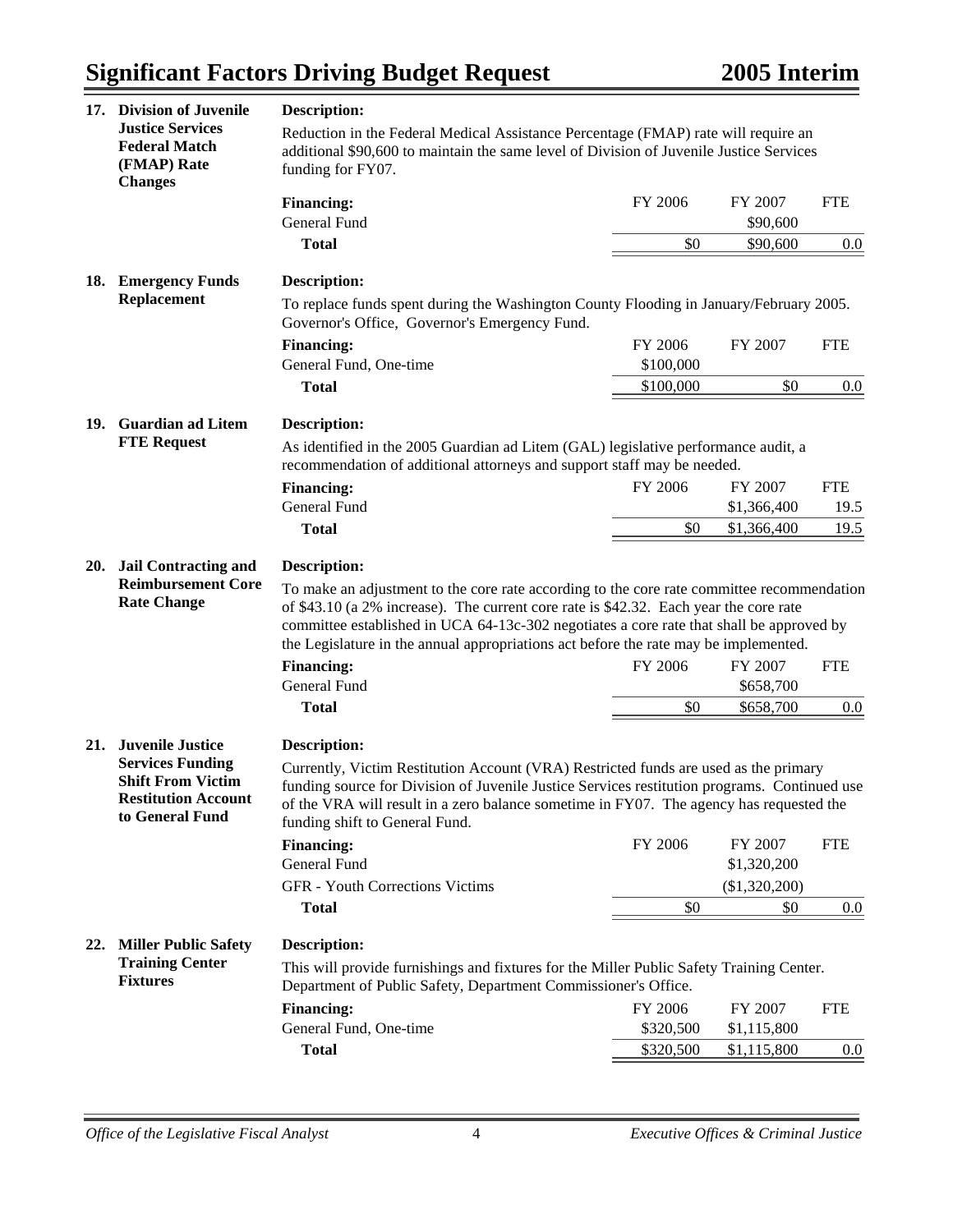# **Significant Factors Driving Budget Request**

| 23. | <b>One-Time Jail</b>                                      | <b>Description:</b>                                                                                                                                                                                                                                                                                                                                 |                |                        |            |
|-----|-----------------------------------------------------------|-----------------------------------------------------------------------------------------------------------------------------------------------------------------------------------------------------------------------------------------------------------------------------------------------------------------------------------------------------|----------------|------------------------|------------|
|     | Reimbursement<br><b>Shortfall Request</b>                 | The Department of Corrections is asking for a one-time payment for their jail reimbursement<br>shortfall. Actual number of bed days exceeded estimates in the amount of \$2,319,500 in<br>FY05 and \$1,155,500 in FY06 for a total of \$3,474,900.                                                                                                  |                |                        |            |
|     |                                                           | <b>Financing:</b>                                                                                                                                                                                                                                                                                                                                   | FY 2006        | FY 2007                | <b>FTE</b> |
|     |                                                           | General Fund, One-time                                                                                                                                                                                                                                                                                                                              | \$3,474,900    |                        |            |
|     |                                                           | <b>Total</b>                                                                                                                                                                                                                                                                                                                                        | \$3,474,900    | \$0                    | 0.0        |
|     | 24. Reduction in DJJS                                     | <b>Description:</b>                                                                                                                                                                                                                                                                                                                                 |                |                        |            |
|     | <b>Federal Block Grant</b><br><b>Funding</b>              | Federal Juvenile Accountability Block Grant (JABG) funding will be cut by 70% in FY07.<br>The agency has requested the shift in funding to General Fund.                                                                                                                                                                                            |                |                        |            |
|     |                                                           | <b>Financing:</b>                                                                                                                                                                                                                                                                                                                                   | FY 2006        | FY 2007                | <b>FTE</b> |
|     |                                                           | <b>General Fund</b>                                                                                                                                                                                                                                                                                                                                 |                | \$709,200              |            |
|     |                                                           | <b>Total</b>                                                                                                                                                                                                                                                                                                                                        | \$0            | \$709,200              | 0.0        |
|     | 25. Women's Privatized<br><b>Halfway Back</b><br>Facility | <b>Description:</b><br>The female inmate population is growing at a rate of 13% annually compared to 2.5% for<br>men. In order to reduce female recidivism rates, the Department of Corrections wants to<br>provide a privatized 50 bed facility focusing on female parolees with substance abuse<br>problems.<br><b>Financing:</b><br>General Fund | FY 2006        | FY 2007<br>\$1,250,000 | <b>FTE</b> |
|     |                                                           | <b>Total</b>                                                                                                                                                                                                                                                                                                                                        | \$0            | \$1,250,000            | 0.0        |
|     | 26. Workers Comp Fund                                     | <b>Description:</b>                                                                                                                                                                                                                                                                                                                                 |                |                        |            |
|     | Litigation                                                | Outside counsel fees. Attorney General, Contract Attorneys.                                                                                                                                                                                                                                                                                         |                |                        |            |
|     |                                                           | <b>Financing:</b>                                                                                                                                                                                                                                                                                                                                   | FY 2006        | FY 2007                | <b>FTE</b> |
|     |                                                           | General Fund, One-time                                                                                                                                                                                                                                                                                                                              | \$169,600      |                        |            |
|     |                                                           | <b>Total</b>                                                                                                                                                                                                                                                                                                                                        | \$169,600      | \$0                    | 0.0        |
|     | <b>Executive Offices &amp; Criminal Justice</b>           | <b>Total Impact by Fund (General Fund/School Funds Only):</b>                                                                                                                                                                                                                                                                                       |                |                        |            |
|     | <b>Financing</b>                                          |                                                                                                                                                                                                                                                                                                                                                     | <b>FY 2006</b> | FY 2007                | <b>FTE</b> |
|     | General Fund                                              |                                                                                                                                                                                                                                                                                                                                                     |                | \$19,368,500           | 125.0      |
|     | General Fund, One-time                                    |                                                                                                                                                                                                                                                                                                                                                     | \$4,668,100    | \$1,385,200            |            |

**Total** \$4,668,100 \$20,753,700 125.0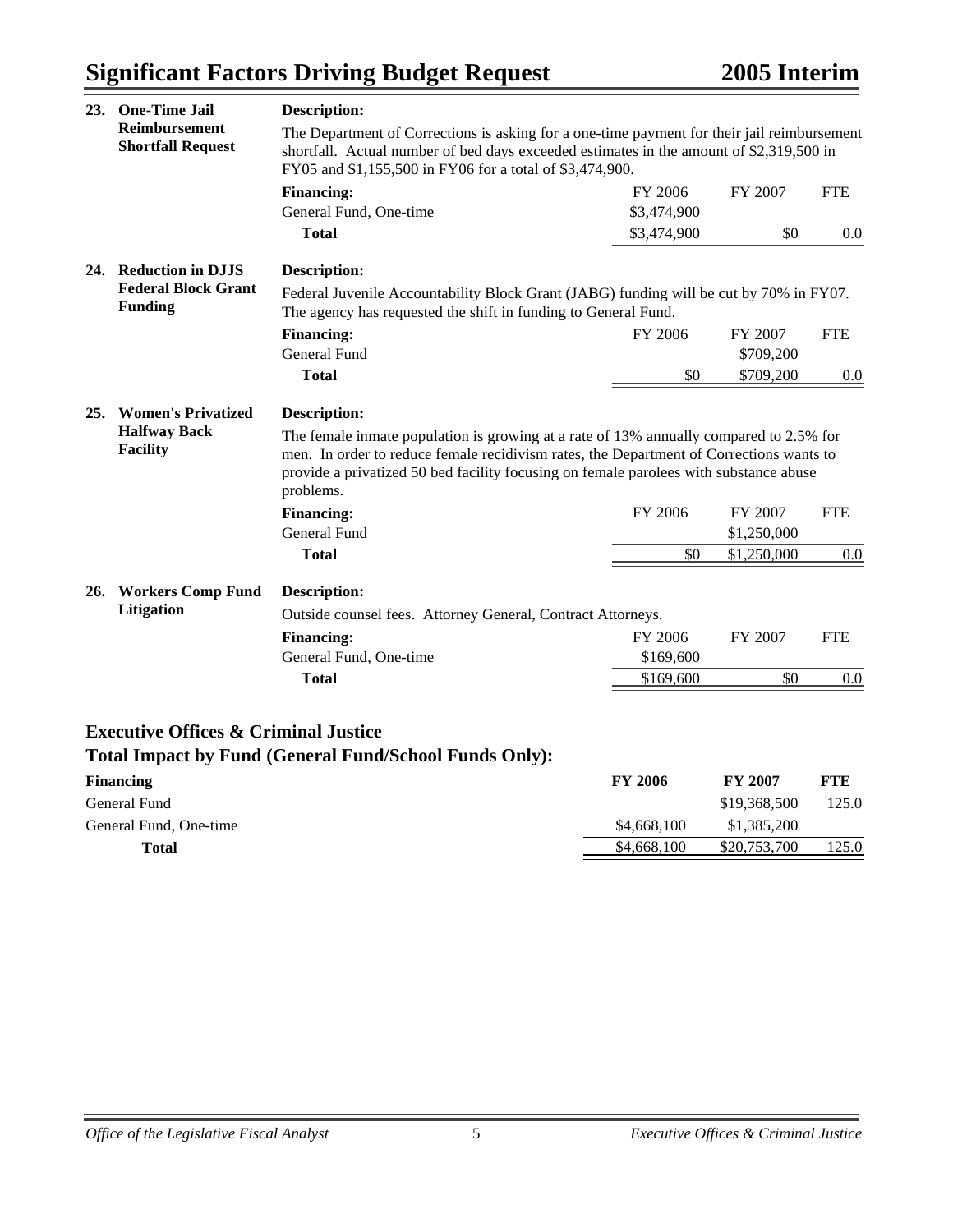## **Capital Facilities & Administrative Services**

| 27.        | Capital                                                | <b>Description:</b>                                                                                                                                                                                                                                                                                                                                                                                                     |             |              |            |
|------------|--------------------------------------------------------|-------------------------------------------------------------------------------------------------------------------------------------------------------------------------------------------------------------------------------------------------------------------------------------------------------------------------------------------------------------------------------------------------------------------------|-------------|--------------|------------|
|            | Improvement<br>Funding at 1.1%                         | Statute (UCA 63A-5-104) requires funding capital improvements at 1.1% of replacement<br>value of existing buildings before any capital developments may be funded. Amounts<br>between GF and Income Tax can change. Total amount could be reduced by \$2.5M because<br>of excess base put in the budget during the 2005 General Session.                                                                                |             |              |            |
|            |                                                        | <b>Financing:</b>                                                                                                                                                                                                                                                                                                                                                                                                       | FY 2006     | FY 2007      | <b>FTE</b> |
|            |                                                        | <b>General Fund</b>                                                                                                                                                                                                                                                                                                                                                                                                     |             | \$5,000,000  |            |
|            |                                                        | Income Tax                                                                                                                                                                                                                                                                                                                                                                                                              |             | \$4,300,000  |            |
|            |                                                        | <b>Total</b>                                                                                                                                                                                                                                                                                                                                                                                                            | \$0         | \$9,300,000  | $0.0\,$    |
|            | <b>Historically Funded:</b>                            |                                                                                                                                                                                                                                                                                                                                                                                                                         |             |              |            |
|            | 28. Capitol Building                                   | Description:                                                                                                                                                                                                                                                                                                                                                                                                            |             |              |            |
|            | Construction<br>Contract                               | The third installment of \$50M will be due in FY 2007. The final \$35M will be due in FY<br>2008.                                                                                                                                                                                                                                                                                                                       |             |              |            |
|            |                                                        | <b>Financing:</b>                                                                                                                                                                                                                                                                                                                                                                                                       | FY 2006     | FY 2007      | <b>FTE</b> |
|            |                                                        | General Fund, One-time                                                                                                                                                                                                                                                                                                                                                                                                  |             | \$50,000,000 |            |
|            |                                                        | <b>Total</b>                                                                                                                                                                                                                                                                                                                                                                                                            | \$0         | \$50,000,000 | 0.0        |
|            |                                                        |                                                                                                                                                                                                                                                                                                                                                                                                                         |             |              |            |
|            | <b>Other Items:</b>                                    |                                                                                                                                                                                                                                                                                                                                                                                                                         |             |              |            |
|            | 29. Capitol Building                                   | <b>Description:</b>                                                                                                                                                                                                                                                                                                                                                                                                     |             |              |            |
|            | <b>Printed Materials</b>                               | FY 2007 is the time to prepare for the opening of the Capitol in early FY 2008. Funding is<br>for 100,000 brochures for self-guided tours of the Capitol Building, 100,000 brochures for<br>self-guided tours of the Capitol Grounds, 25,000 4th grade level, 25,000 other grades, also<br>printed brochures in 5 languages and other topics. A full detail of the specifics of this<br>purchase is available from CPB. |             |              |            |
|            |                                                        | <b>Financing:</b>                                                                                                                                                                                                                                                                                                                                                                                                       | FY 2006     | FY 2007      | <b>FTE</b> |
|            |                                                        | General Fund, One-time                                                                                                                                                                                                                                                                                                                                                                                                  |             | \$50,000     |            |
|            |                                                        | <b>Total</b>                                                                                                                                                                                                                                                                                                                                                                                                            | \$0         | \$50,000     | 0.0        |
| <b>30.</b> | <b>Capitol Preservation</b>                            | Description:                                                                                                                                                                                                                                                                                                                                                                                                            |             |              |            |
|            | <b>Board - Move Admin</b><br><b>Costs from Project</b> | CPB Office M $\&$ O costs were partially transferred to the construction project in FY02.<br>Between FY02 and FY08 this would take \$848,400 from the project.                                                                                                                                                                                                                                                          |             |              |            |
|            | <b>Funds</b>                                           | <b>Financing:</b>                                                                                                                                                                                                                                                                                                                                                                                                       | FY 2006     | FY 2007      | <b>FTE</b> |
|            |                                                        | General Fund                                                                                                                                                                                                                                                                                                                                                                                                            |             | \$141,400    |            |
|            |                                                        | General Fund, One-time                                                                                                                                                                                                                                                                                                                                                                                                  | \$141,400   |              |            |
|            |                                                        | <b>Transfers</b>                                                                                                                                                                                                                                                                                                                                                                                                        | (\$141,400) | (\$141,400)  |            |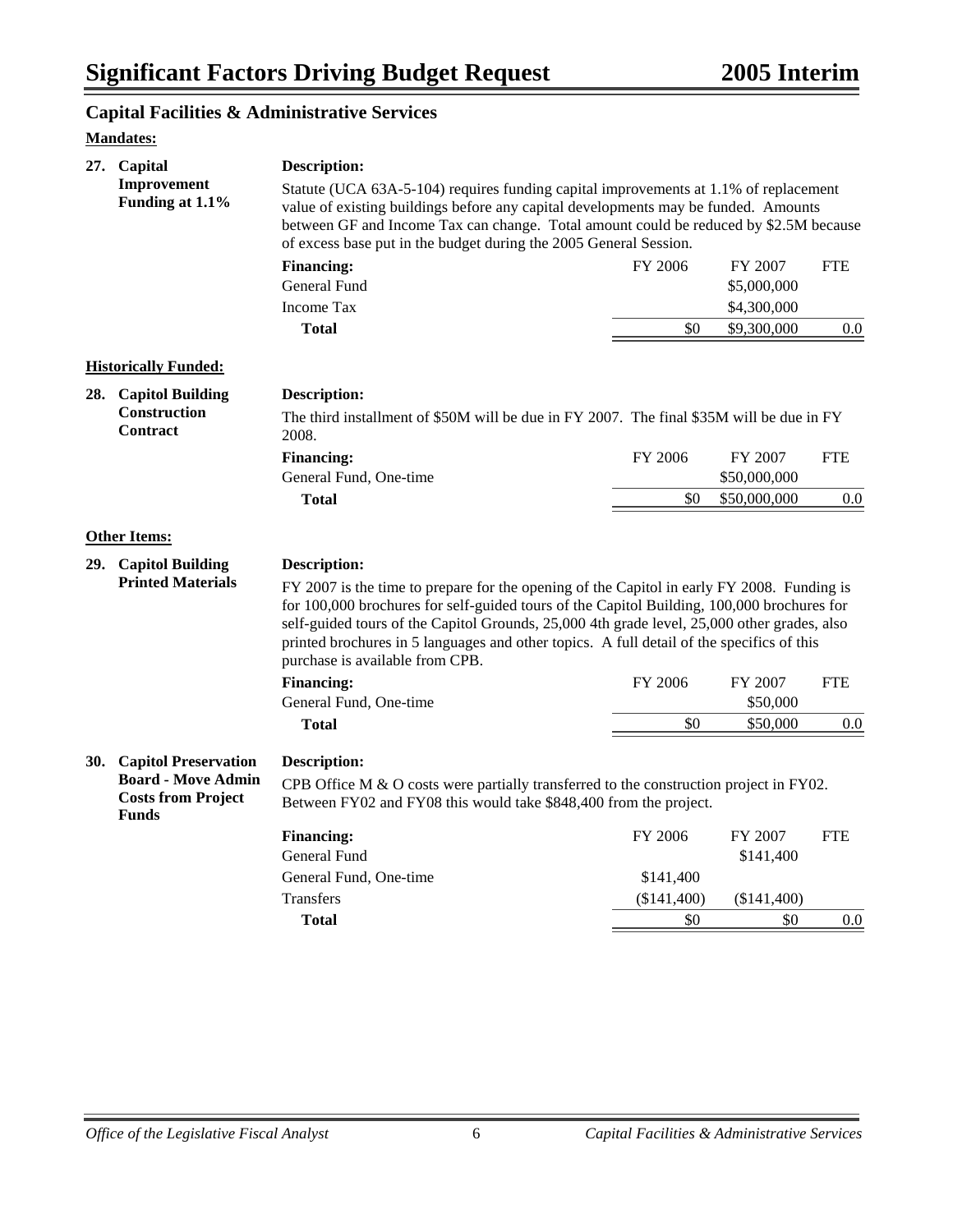|            | 31. Employee Grievance      | <b>Description:</b>                                                                                                                                                                                                                                                                                                                                                                                                                                               |          |                        |            |
|------------|-----------------------------|-------------------------------------------------------------------------------------------------------------------------------------------------------------------------------------------------------------------------------------------------------------------------------------------------------------------------------------------------------------------------------------------------------------------------------------------------------------------|----------|------------------------|------------|
|            | <b>Hearings</b>             | Employee grievances are becoming more numerous and complex. The Career Service<br>Review Board takes these cases through adjudication, which increases time and costs of<br>hearings. A larger percentage of cases are being appealed to the full board with lawyers<br>involved. By statute, the CSRB is required to pay half of all transcription costs associated<br>with appeals. State law also requires the CSRB to advance employee grievances through the |          |                        |            |
|            |                             | hearings process.                                                                                                                                                                                                                                                                                                                                                                                                                                                 |          |                        |            |
|            |                             | <b>Financing:</b><br><b>General Fund</b>                                                                                                                                                                                                                                                                                                                                                                                                                          | FY 2006  | FY 2007<br>\$15,000    | <b>FTE</b> |
|            |                             | General Fund, One-time                                                                                                                                                                                                                                                                                                                                                                                                                                            | \$15,000 |                        |            |
|            |                             | <b>Total</b>                                                                                                                                                                                                                                                                                                                                                                                                                                                      | \$15,000 | \$15,000               | 0.0        |
|            | 32. Restore General         | <b>Description:</b>                                                                                                                                                                                                                                                                                                                                                                                                                                               |          |                        |            |
|            | <b>Administration</b>       |                                                                                                                                                                                                                                                                                                                                                                                                                                                                   |          |                        |            |
|            |                             | it with DFCM's reserve funds. Reserve funds are generated from construction projects,<br>meaning some DFCM administrative costs are being funded from bond proceeds. In the<br>2005 General Session the Legislature restored \$1,075,000 from the GF. This request would<br>be the final segment.<br><b>Financing:</b><br>General Fund                                                                                                                            | FY 2006  | FY 2007<br>\$1,092,000 | <b>FTE</b> |
|            |                             | Contingency Reserve Fund                                                                                                                                                                                                                                                                                                                                                                                                                                          |          | (\$1,092,000)          |            |
|            |                             | <b>Total</b>                                                                                                                                                                                                                                                                                                                                                                                                                                                      | \$0      | \$0                    | 0.0        |
| <b>33.</b> | <b>State Records Center</b> | <b>Description:</b>                                                                                                                                                                                                                                                                                                                                                                                                                                               |          |                        |            |
|            | <b>Lease Agreement</b>      | The five-year lease on the State Records Center expires at the end of FY 2006. The<br>requested increase will provide for a five year continuation. The continuation agreement<br>does not allow any other cost increases during the next five years. It also provides for space<br>renovations to convert no longer used office space to storage space, adding 2,000 square feet.                                                                                |          |                        |            |
|            |                             | <b>Financing:</b>                                                                                                                                                                                                                                                                                                                                                                                                                                                 | FY 2006  | FY 2007                | <b>FTE</b> |
|            |                             | <b>General Fund</b><br><b>Total</b>                                                                                                                                                                                                                                                                                                                                                                                                                               | \$0      | \$25,000<br>\$25,000   |            |

## **Capital Facilities & Administrative Services Total Impact by Fund (General Fund/School Funds Only):**

| <b>Financing</b>       | <b>FY 2006</b> | <b>FY 2007</b> | <b>FTE</b> |
|------------------------|----------------|----------------|------------|
| General Fund           |                | \$6,273,400    |            |
| General Fund, One-time | \$156,400      | \$50,050,000   |            |
| Income Tax             |                | \$4,300,000    |            |
| <b>Total</b>           | \$156,400      | \$60,623,400   |            |
|                        |                |                |            |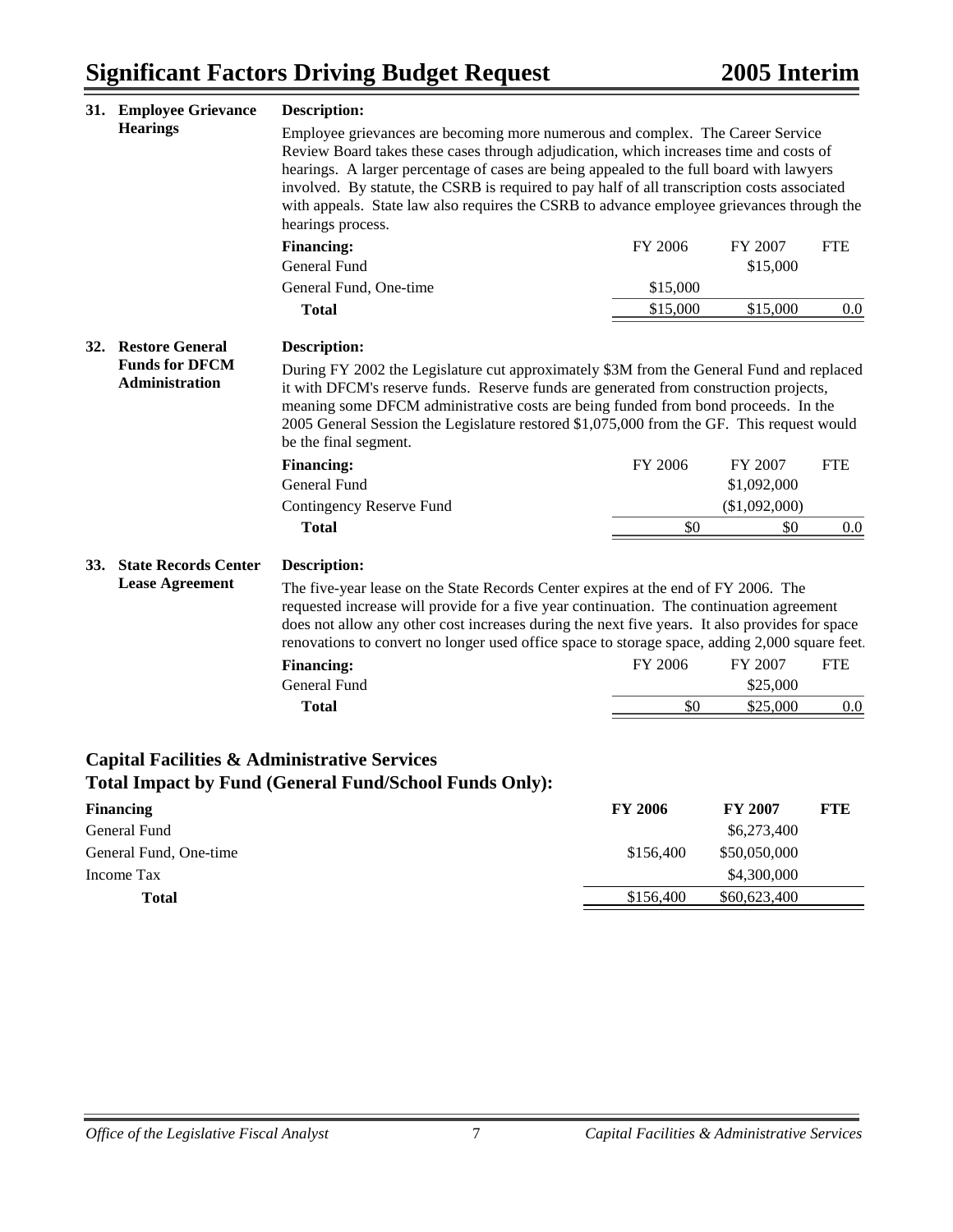### **Commerce & Revenue**

|     | <b>Historically Funded:</b>                                               |                                                                                                                                                                                                                                                                                                                |             |                 |            |
|-----|---------------------------------------------------------------------------|----------------------------------------------------------------------------------------------------------------------------------------------------------------------------------------------------------------------------------------------------------------------------------------------------------------|-------------|-----------------|------------|
|     | 34. Electronic Resource                                                   | Description:                                                                                                                                                                                                                                                                                                   |             |                 |            |
|     | and Eligibility<br><b>Product (eREP)</b><br>Completion                    | This will complete a \$64,000,000 project within the Department of Workforce Services to<br>replace the outmoded PACMIS program. This is primarily for the Medicaid portion of the<br>project. If the project is not completed the agency will have to maintain two programs.                                  |             |                 |            |
|     |                                                                           | <b>Financing:</b>                                                                                                                                                                                                                                                                                              | FY 2006     | FY 2007         | <b>FTE</b> |
|     |                                                                           | General Fund, One-time                                                                                                                                                                                                                                                                                         |             | \$4,085,000     |            |
|     |                                                                           | <b>Federal Funds</b>                                                                                                                                                                                                                                                                                           |             | \$814,500       |            |
|     |                                                                           | Transfers                                                                                                                                                                                                                                                                                                      |             | \$5,857,300     |            |
|     |                                                                           | <b>Total</b>                                                                                                                                                                                                                                                                                                   | \$0         | \$10,756,800    | 0.0        |
|     | 35. Food Stamp Growth                                                     | <b>Description:</b>                                                                                                                                                                                                                                                                                            |             |                 |            |
|     |                                                                           | Since May of 2001, cases have grown from 32,200 to 56,000, a 74% increase. The<br>Department of Workforce Services has requested funding to cover the increased costs of<br>determining eligibility which is a 50/50 match. The request is for ongoing funding. In the<br>past this funding has been one-time. |             |                 |            |
|     |                                                                           | <b>Financing:</b>                                                                                                                                                                                                                                                                                              | FY 2006     | FY 2007         | <b>FTE</b> |
|     |                                                                           | <b>General Fund</b>                                                                                                                                                                                                                                                                                            |             | \$945,200       |            |
|     |                                                                           | <b>Federal Funds</b>                                                                                                                                                                                                                                                                                           |             | $(\$945,200)$   |            |
|     |                                                                           | <b>Total</b>                                                                                                                                                                                                                                                                                                   | \$0         | \$0             | 0.0        |
| 36. | <b>General Assistance</b><br>(Department of<br><b>Workforce Services)</b> | <b>Description:</b><br>Case loads have increased by 96% since the summer of 2000. Last session the Legislature<br>appropriated an additional \$2,424,300, but it was insufficient to meet case load growth.                                                                                                    |             |                 |            |
|     |                                                                           | <b>Financing:</b>                                                                                                                                                                                                                                                                                              | FY 2006     | FY 2007         | <b>FTE</b> |
|     |                                                                           | General Fund                                                                                                                                                                                                                                                                                                   |             | \$6,000,000     |            |
|     |                                                                           | General Fund, One-time                                                                                                                                                                                                                                                                                         | \$1,500,000 |                 |            |
|     |                                                                           | <b>Total</b>                                                                                                                                                                                                                                                                                                   | \$1,500,000 | \$6,000,000     | 0.0        |
| 37. | <b>HIPUtah increase</b>                                                   | <b>Description:</b>                                                                                                                                                                                                                                                                                            |             |                 |            |
|     | (Health Insurance<br>Program of Utah)                                     | The HIPUtah board is requesting three year funding at this level to achieve a six month<br>reserve level by the end of FY2009.                                                                                                                                                                                 |             |                 |            |
|     |                                                                           | <b>Financing:</b>                                                                                                                                                                                                                                                                                              | FY 2006     | FY 2007         | <b>FTE</b> |
|     |                                                                           | <b>General Fund</b>                                                                                                                                                                                                                                                                                            |             | \$14,298,600    |            |
|     |                                                                           | <b>Closing Nonlapsing</b>                                                                                                                                                                                                                                                                                      |             | $(\$4,298,600)$ |            |
|     |                                                                           | <b>Total</b>                                                                                                                                                                                                                                                                                                   | \$0         | \$10,000,000    | 0.0        |
| 38. | <b>Tax Commission</b>                                                     | <b>Description:</b>                                                                                                                                                                                                                                                                                            |             |                 |            |
|     | <b>Motor Vehicle Office</b><br><b>Leases</b>                              | St. George lease expiring. The Tax Commission believes the current space is inadequate.                                                                                                                                                                                                                        |             |                 |            |
|     |                                                                           | <b>Financing:</b>                                                                                                                                                                                                                                                                                              | FY 2006     | FY 2007         | <b>FTE</b> |
|     |                                                                           | General Fund                                                                                                                                                                                                                                                                                                   |             | \$150,000       |            |
|     |                                                                           | <b>Total</b>                                                                                                                                                                                                                                                                                                   | \$0         | \$150,000       | 0.0        |
|     |                                                                           |                                                                                                                                                                                                                                                                                                                |             |                 |            |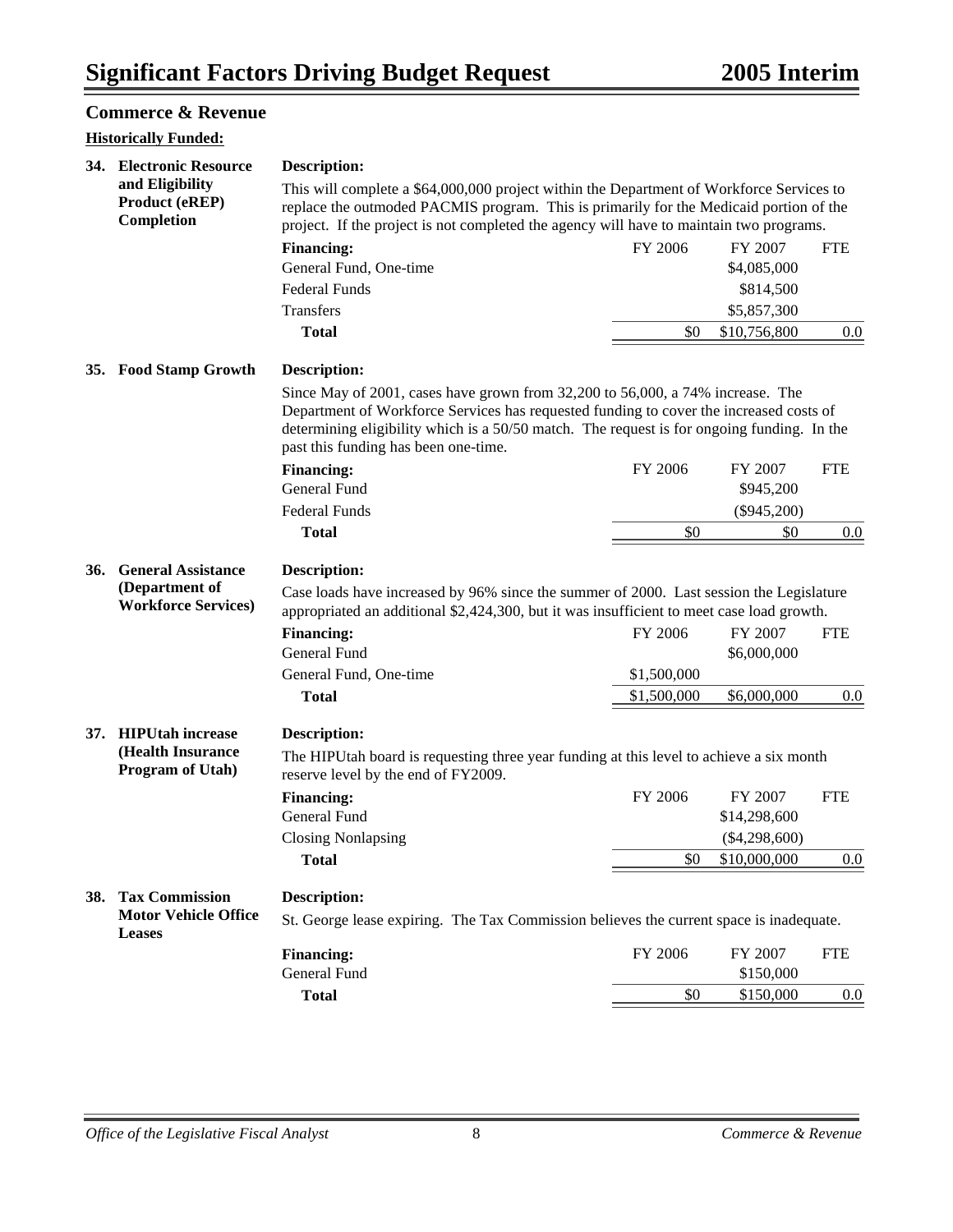|            | <b>Other Items:</b>                                              |                                                                                                                                                                                 |                     |                     |            |  |  |
|------------|------------------------------------------------------------------|---------------------------------------------------------------------------------------------------------------------------------------------------------------------------------|---------------------|---------------------|------------|--|--|
| <b>39.</b> | <b>Enhance Audit &amp;</b>                                       | <b>Description:</b>                                                                                                                                                             |                     |                     |            |  |  |
|            | <b>Collection Services</b>                                       | Workloads at the Tax Commission are increasing as the state grows. Tax has requested<br>funds to restore 2 personal property auditors, add 4 auditors, add 4 collection agents. |                     |                     |            |  |  |
|            |                                                                  | <b>Financing:</b>                                                                                                                                                               | FY 2006             | FY 2007             | <b>FTE</b> |  |  |
|            |                                                                  | General Fund                                                                                                                                                                    |                     | \$226,700           | 10.0       |  |  |
|            |                                                                  | Uniform School Fund                                                                                                                                                             |                     | \$237,500           |            |  |  |
|            |                                                                  | <b>Dedicated Credits Revenue</b>                                                                                                                                                |                     | \$93,000            |            |  |  |
|            |                                                                  | GFR - Sales and Use Tax Admin Fees                                                                                                                                              |                     | \$315,000           |            |  |  |
|            |                                                                  | <b>Total</b>                                                                                                                                                                    | \$0                 | \$872,200           | 10.0       |  |  |
|            | <b>Maintenance for</b><br><b>Insurance</b><br><b>Department</b>  | The department considers the maintenance agreement critical to the operation of the system.<br><b>Financing:</b><br>General Fund                                                | FY 2006             | FY 2007<br>\$16,000 | <b>FTE</b> |  |  |
|            |                                                                  | <b>Total</b>                                                                                                                                                                    | \$0                 | \$16,000            | 0.0        |  |  |
| 41.        | <b>Utah Occupational</b><br>Safety & Health<br>attorney contract | <b>Description:</b><br>Funds the cost of .5 attorney for the Attorney General as per contract.<br><b>Financing:</b><br>General Fund, One-time                                   | FY 2006<br>\$55,000 | FY 2007             | <b>FTE</b> |  |  |
|            |                                                                  | <b>Total</b>                                                                                                                                                                    | \$55,000            | \$0                 | 0.0        |  |  |
|            |                                                                  |                                                                                                                                                                                 |                     |                     |            |  |  |

## **Commerce & Revenue Total Impact by Fund (General Fund/School Funds Only):**

| <b>Financing</b>       | <b>FY 2006</b> | <b>FY 2007</b> | FTE  |
|------------------------|----------------|----------------|------|
| General Fund           |                | \$21,636,500   | 10.0 |
| General Fund, One-time | \$1,555,000    | \$4,085,000    |      |
| Uniform School Fund    |                | \$237,500      |      |
| Total                  | \$1,555,000    | \$25,959,000   | 10.0 |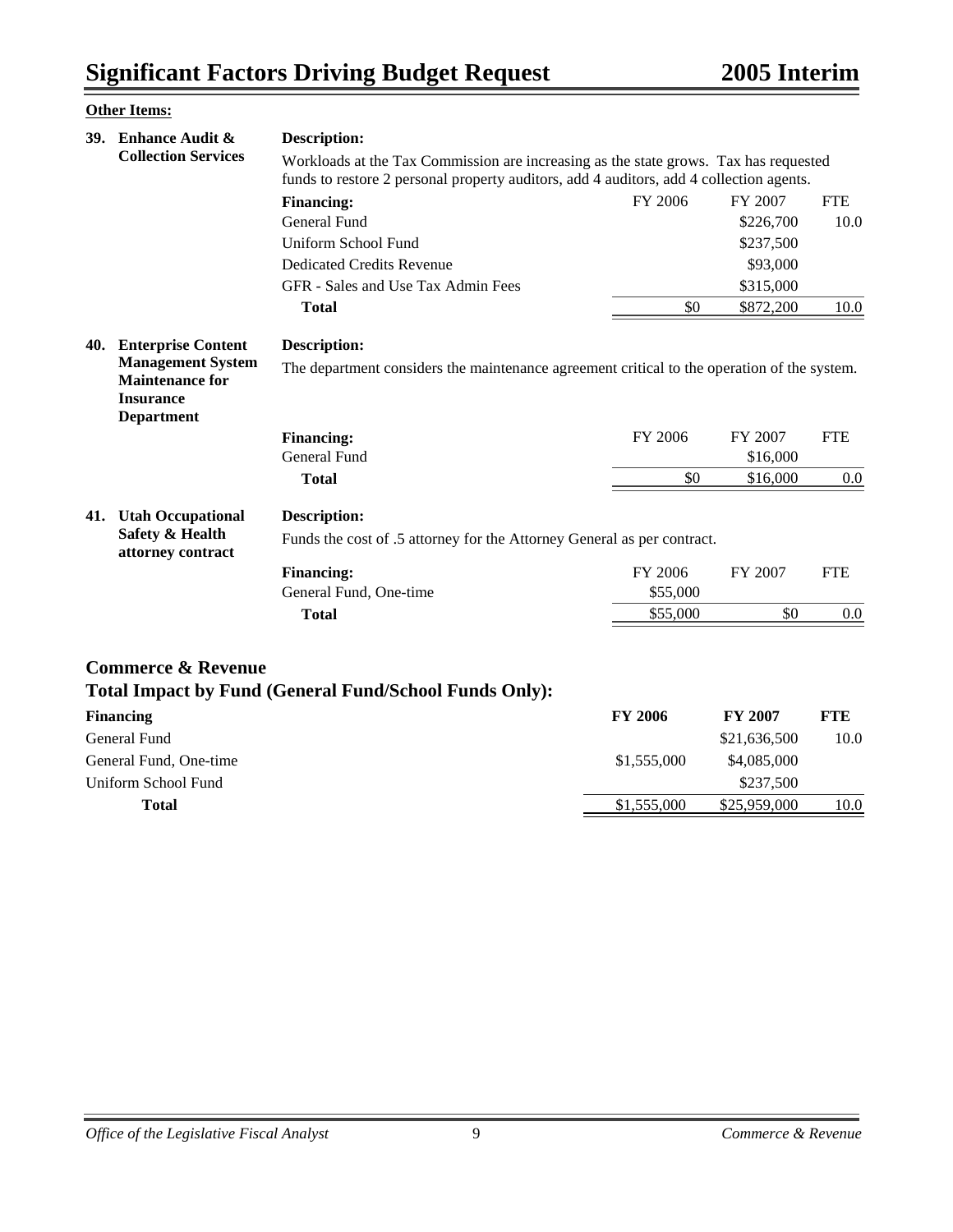|  | <b>Economic Development</b> |                                                                                                                                                                                                             |                |           |            |
|--|-----------------------------|-------------------------------------------------------------------------------------------------------------------------------------------------------------------------------------------------------------|----------------|-----------|------------|
|  | <b>Mandates:</b>            |                                                                                                                                                                                                             |                |           |            |
|  | 42. Internal Auditor        | <b>Description:</b>                                                                                                                                                                                         |                |           |            |
|  |                             | The Attorney General has informed the Department of Community and Culture that by statute<br>DCC is required to have an internal auditor. The Department has supplemental and ongoing<br>funds to hire one. |                |           |            |
|  |                             | <b>Financing:</b>                                                                                                                                                                                           | FY 2006        | FY 2007   | <b>FTE</b> |
|  |                             | General Fund                                                                                                                                                                                                |                | \$85,900  | 1.0        |
|  |                             | General Fund, One-time                                                                                                                                                                                      | \$48,900       |           |            |
|  |                             | <b>Total</b>                                                                                                                                                                                                | \$48,900       | \$85,900  | 1.0        |
|  | <b>Other Items:</b>         |                                                                                                                                                                                                             |                |           |            |
|  | 43. Disadvantaged Rural     | <b>Description:</b>                                                                                                                                                                                         |                |           |            |
|  | <b>Communities</b>          | To replace one-time funding for the Disadvantaged Rural Communities established last<br>session.                                                                                                            |                |           |            |
|  |                             | <b>Financing:</b>                                                                                                                                                                                           | FY 2006        | FY 2007   | <b>FTE</b> |
|  |                             | <b>General Fund</b>                                                                                                                                                                                         |                | \$250,000 |            |
|  |                             | <b>Total</b>                                                                                                                                                                                                | \$0            | \$250,000 | $0.0\,$    |
|  | 44. Lease Increase          | The Department has been paying their lease at a discounted fee because there parking terrace                                                                                                                |                |           |            |
|  |                             | was under construction. The parking is finished and the lease is raising accordingly.<br><b>Financing:</b>                                                                                                  | FY 2006        | FY 2007   | <b>FTE</b> |
|  |                             | General Fund                                                                                                                                                                                                |                | \$180,000 |            |
|  |                             | General Fund, One-time                                                                                                                                                                                      | \$90,000       |           |            |
|  |                             | <b>Total</b>                                                                                                                                                                                                | \$90,000       | \$180,000 | 0.0        |
|  | 45. Native American         | <b>Description:</b>                                                                                                                                                                                         |                |           |            |
|  | <b>Remains Repatriation</b> | The statute requires repatriation of remains there is a significant backlog that needs to be<br>covered so that statutory time frames are not violated.                                                     |                |           |            |
|  |                             | <b>Financing:</b>                                                                                                                                                                                           | FY 2006        | FY 2007   | <b>FTE</b> |
|  |                             | General Fund                                                                                                                                                                                                |                | \$100,000 |            |
|  |                             | <b>Total</b>                                                                                                                                                                                                | \$0            | \$100,000 | 0.0        |
|  | <b>Economic Development</b> |                                                                                                                                                                                                             |                |           |            |
|  |                             | <b>Total Impact by Fund (General Fund/School Funds Only):</b>                                                                                                                                               |                |           |            |
|  | <b>Financing</b>            |                                                                                                                                                                                                             | <b>FY 2006</b> | FY 2007   | <b>FTE</b> |
|  | General Fund                |                                                                                                                                                                                                             |                | \$615,900 | 1.0        |
|  | <b>Total</b>                |                                                                                                                                                                                                             | \$0            | \$615,900 | 1.0        |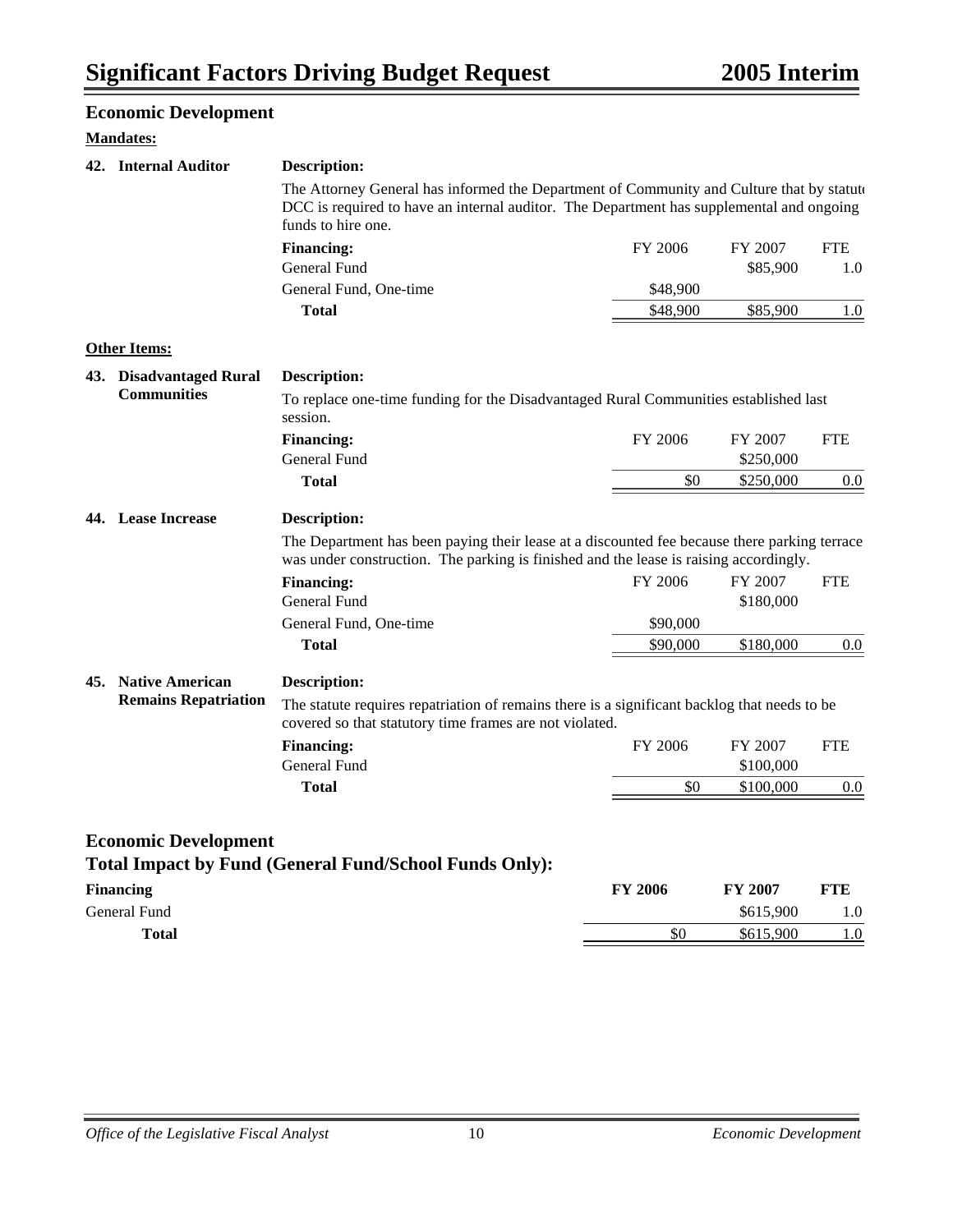## **Health & Human Services - Department of Health**

|     | <b>Historically Funded:</b>           | Treatur & Truman Services - Department of Treatur                                                                                                                                                                                                                                                                                                            |              |                        |            |
|-----|---------------------------------------|--------------------------------------------------------------------------------------------------------------------------------------------------------------------------------------------------------------------------------------------------------------------------------------------------------------------------------------------------------------|--------------|------------------------|------------|
|     | 46. Federal Match Rate                | <b>Description:</b>                                                                                                                                                                                                                                                                                                                                          |              |                        |            |
|     | <b>Change</b>                         | Federal requirement to maintain current Medicaid programs, both base programs and<br>optional programs.                                                                                                                                                                                                                                                      |              |                        |            |
|     |                                       | <b>Financing:</b>                                                                                                                                                                                                                                                                                                                                            | FY 2006      | FY 2007                | <b>FTE</b> |
|     |                                       | <b>General Fund</b>                                                                                                                                                                                                                                                                                                                                          |              | \$8,601,300            |            |
|     |                                       | <b>Federal Funds</b>                                                                                                                                                                                                                                                                                                                                         |              | $(\$8,601,300)$        |            |
|     |                                       | <b>Total</b>                                                                                                                                                                                                                                                                                                                                                 | \$0          | \$0                    | 0.0        |
| 47. | <b>Medicaid Inflation</b>             | <b>Description:</b>                                                                                                                                                                                                                                                                                                                                          |              |                        |            |
|     |                                       | Funding match to comply with federal requirements and to continue Utah's broad base of<br>Medicaid services addressing a portion of medical inflation impact.                                                                                                                                                                                                |              |                        |            |
|     |                                       | <b>Financing:</b>                                                                                                                                                                                                                                                                                                                                            | FY 2006      | FY 2007                | <b>FTE</b> |
|     |                                       | <b>General Fund</b>                                                                                                                                                                                                                                                                                                                                          |              | \$16,015,400           |            |
|     |                                       | <b>Federal Funds</b>                                                                                                                                                                                                                                                                                                                                         |              | \$36,854,700           |            |
|     |                                       | GFR - Nursing Care Facilities Account                                                                                                                                                                                                                                                                                                                        |              | \$3,454,900            |            |
|     |                                       | <b>Total</b>                                                                                                                                                                                                                                                                                                                                                 | \$0          | \$56,325,000           | 0.0        |
|     | 48. Medicaid Part D<br>Implementation | <b>Description:</b><br>Medicaid enrollment is estimated to increase as a result of implementing Medicaid Part D.<br>Projections from Centers for Medicare & Medicaid Services (CMS) indicate 1 million new<br>Medicaid/Medicare eligible individuals nationwide.                                                                                             |              |                        |            |
|     |                                       | <b>Financing:</b><br>General Fund                                                                                                                                                                                                                                                                                                                            | FY 2006      | FY 2007<br>\$6,498,500 | <b>FTE</b> |
|     |                                       | General Fund, One-time                                                                                                                                                                                                                                                                                                                                       | \$3,249,300  |                        |            |
|     |                                       | <b>Federal Funds</b>                                                                                                                                                                                                                                                                                                                                         | \$3,410,400  | \$6,820,800            |            |
|     |                                       | <b>Total</b>                                                                                                                                                                                                                                                                                                                                                 | \$6,659,700  | \$13,319,300           | 0.0        |
| 49. | <b>Medicaid Utilization</b>           | <b>Description:</b>                                                                                                                                                                                                                                                                                                                                          |              |                        |            |
|     | Caseload (5%)                         | Funding to address the growing caseload and comply with federal requirements to maintain<br>certain base Medicaid services. Caseload estimates for FY 2005 were not fully funded.<br>There is also a loss of federal funds due to the state's two managed care plans that can only<br>be reimbursed at a rate of 50% and not the current program match rate. |              |                        |            |
|     |                                       | <b>Financing:</b>                                                                                                                                                                                                                                                                                                                                            | FY 2006      | FY 2007                | <b>FTE</b> |
|     |                                       | General Fund                                                                                                                                                                                                                                                                                                                                                 |              | \$26,365,000           |            |
|     |                                       | General Fund, One-time                                                                                                                                                                                                                                                                                                                                       | \$10,750,700 |                        |            |
|     |                                       | <b>Federal Funds</b>                                                                                                                                                                                                                                                                                                                                         | \$19,323,800 | \$61,956,900           |            |
|     |                                       | <b>GFR</b> - Nursing Care Facilities Account                                                                                                                                                                                                                                                                                                                 |              | \$1,968,400            |            |
|     |                                       | <b>Transfers - Human Services</b>                                                                                                                                                                                                                                                                                                                            |              | \$2,597,400            |            |
|     |                                       | <b>Total</b>                                                                                                                                                                                                                                                                                                                                                 | \$30,074,500 | \$92,887,700           | 0.0        |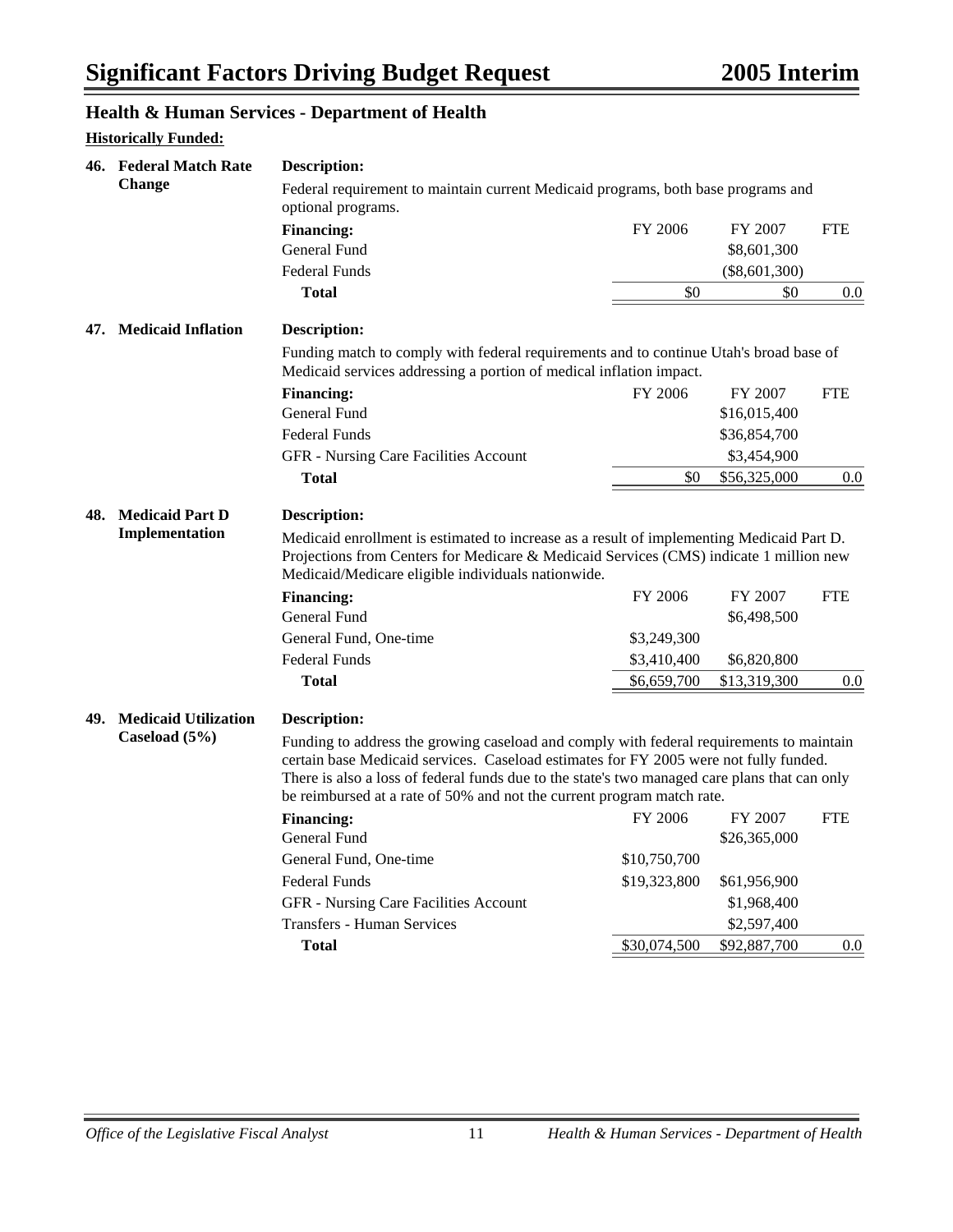|     | <b>Other Items:</b>         |                                                                                                                                                                                                                                                          |           |              |            |  |  |
|-----|-----------------------------|----------------------------------------------------------------------------------------------------------------------------------------------------------------------------------------------------------------------------------------------------------|-----------|--------------|------------|--|--|
|     | 50. Baby Watch/Early        | <b>Description:</b>                                                                                                                                                                                                                                      |           |              |            |  |  |
|     | <b>Intervention</b>         | Funding to Community and Family Health Services would be used to cover projected<br>caseload growth. New growth is estimated due to general population growth and new federal<br>requirements (from Individuals with Disabilities Education Act (IDEA)). |           |              |            |  |  |
|     |                             | <b>Financing:</b>                                                                                                                                                                                                                                        | FY 2006   | FY 2007      | <b>FTE</b> |  |  |
|     |                             | <b>General Fund</b>                                                                                                                                                                                                                                      |           | \$2,214,200  |            |  |  |
|     |                             | <b>Total</b>                                                                                                                                                                                                                                             | \$0       | \$2,214,200  | $0.0\,$    |  |  |
| 51. | <b>Medicaid Adult</b>       | <b>Description:</b>                                                                                                                                                                                                                                      |           |              |            |  |  |
|     | <b>Dental Coverage</b>      | Maintains program currently funded with one-time money. Continues additional federal<br>match of \$9.3 million.                                                                                                                                          |           |              |            |  |  |
|     |                             | <b>Financing:</b>                                                                                                                                                                                                                                        | FY 2006   | FY 2007      | <b>FTE</b> |  |  |
|     |                             | General Fund                                                                                                                                                                                                                                             |           | \$3,877,900  |            |  |  |
|     |                             | <b>Federal Funds</b>                                                                                                                                                                                                                                     |           | \$9,306,500  |            |  |  |
|     |                             | <b>Total</b>                                                                                                                                                                                                                                             | \$0       | \$13,184,400 | 0.0        |  |  |
| 52. | <b>Medicaid Adult</b>       | <b>Description:</b>                                                                                                                                                                                                                                      |           |              |            |  |  |
|     | <b>Vision Coverage</b>      | Maintains program funded in current year with one-time money. Provides ongoing funding<br>for additional federal matching funds.                                                                                                                         |           |              |            |  |  |
|     |                             | <b>Financing:</b>                                                                                                                                                                                                                                        | FY 2006   | FY 2007      | <b>FTE</b> |  |  |
|     |                             | <b>General Fund</b>                                                                                                                                                                                                                                      |           | \$780,900    |            |  |  |
|     |                             | <b>Federal Funds</b>                                                                                                                                                                                                                                     |           | \$1,874,200  |            |  |  |
|     |                             | <b>Total</b>                                                                                                                                                                                                                                             | \$0       | \$2,655,100  | $0.0\,$    |  |  |
|     | 53. Medical Examiner        | <b>Description:</b>                                                                                                                                                                                                                                      |           |              |            |  |  |
|     |                             | Funding to address budget shortfall and continues growth. Growth rate continues and curren<br>budget has been supplemented from other programs within the line item to meet current<br>demand.                                                           |           |              |            |  |  |
|     |                             | <b>Financing:</b>                                                                                                                                                                                                                                        | FY 2006   | FY 2007      | <b>FTE</b> |  |  |
|     |                             | General Fund                                                                                                                                                                                                                                             |           | \$270,000    | 2.0        |  |  |
|     |                             | General Fund, One-time                                                                                                                                                                                                                                   | \$112,000 |              |            |  |  |
|     |                             | <b>Total</b>                                                                                                                                                                                                                                             | \$112,000 | \$270,000    | 2.0        |  |  |
|     | 54. Part D - Eligibility    | <b>Description:</b>                                                                                                                                                                                                                                      |           |              |            |  |  |
|     | Workers                     | New Medicaid program requires additional staff to service projected growth.                                                                                                                                                                              |           |              |            |  |  |
|     |                             | <b>Financing:</b>                                                                                                                                                                                                                                        | FY 2006   | FY 2007      | <b>FTE</b> |  |  |
|     |                             | General Fund                                                                                                                                                                                                                                             |           | \$300,000    | 10.0       |  |  |
|     |                             | General Fund, One-time                                                                                                                                                                                                                                   | \$150,000 |              |            |  |  |
|     |                             | <b>Federal Funds</b>                                                                                                                                                                                                                                     |           | \$300,000    |            |  |  |
|     |                             | <b>Total</b>                                                                                                                                                                                                                                             | \$150,000 | \$600,000    | 10.0       |  |  |
| 55. | <b>State Epidemiologist</b> | <b>Description:</b>                                                                                                                                                                                                                                      |           |              |            |  |  |
|     |                             | Program growth and potential growth. Program role has changed due to bioterrorism and<br>potential for pandemic spread of disease, Funding for qualified personnel.                                                                                      |           |              |            |  |  |
|     |                             | <b>Financing:</b>                                                                                                                                                                                                                                        | FY 2006   | FY 2007      | <b>FTE</b> |  |  |
|     |                             | <b>General Fund</b>                                                                                                                                                                                                                                      |           | \$225,000    | 1.0        |  |  |
|     |                             | <b>Total</b>                                                                                                                                                                                                                                             | \$0       | \$225,000    | 1.0        |  |  |
|     |                             |                                                                                                                                                                                                                                                          |           |              |            |  |  |

*Office of the Legislative Fiscal Analyst* 12 *Health & Human Services - Department of Health*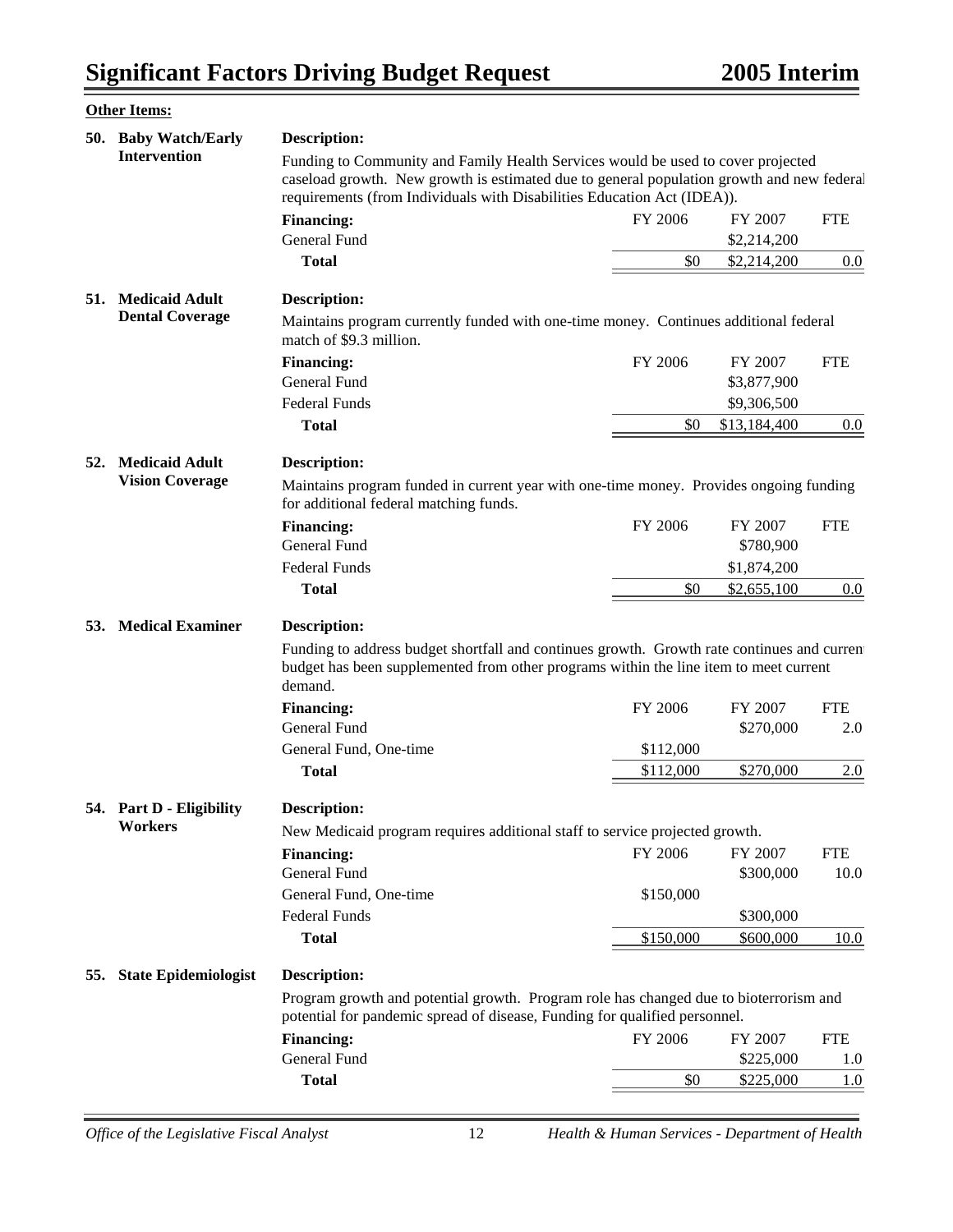| 56. | <b>State Primary Care</b> | <b>Description:</b>                                                                                                                                                       |                |                |            |  |
|-----|---------------------------|---------------------------------------------------------------------------------------------------------------------------------------------------------------------------|----------------|----------------|------------|--|
|     | <b>Grants</b>             | Provides funding to medically underserved populations. Maintains or expands current<br>service levels to uninsured individuals not served by Medicaid, Medicare or SCHIP. |                |                |            |  |
|     |                           | <b>Financing:</b>                                                                                                                                                         | FY 2006        | FY 2007        | <b>FTE</b> |  |
|     |                           | General Fund                                                                                                                                                              |                | \$600,000      |            |  |
|     | <b>Total</b>              |                                                                                                                                                                           | \$0            | \$600,000      | 0.0        |  |
|     |                           | <b>Health &amp; Human Services - Department of Health</b><br><b>Total Impact by Fund (General Fund/School Funds Only):</b>                                                |                |                |            |  |
|     | <b>Financing</b>          |                                                                                                                                                                           | <b>FY 2006</b> | <b>FY 2007</b> | FTE        |  |

| <b>Financing</b>       | FY 2006      | FY 2007      | FIE  |
|------------------------|--------------|--------------|------|
| General Fund           |              | \$65,748,200 | 13.0 |
| General Fund, One-time | \$14,262,000 |              |      |
| Total                  | \$14,262,000 | \$65,748,200 | 13.0 |
|                        |              |              |      |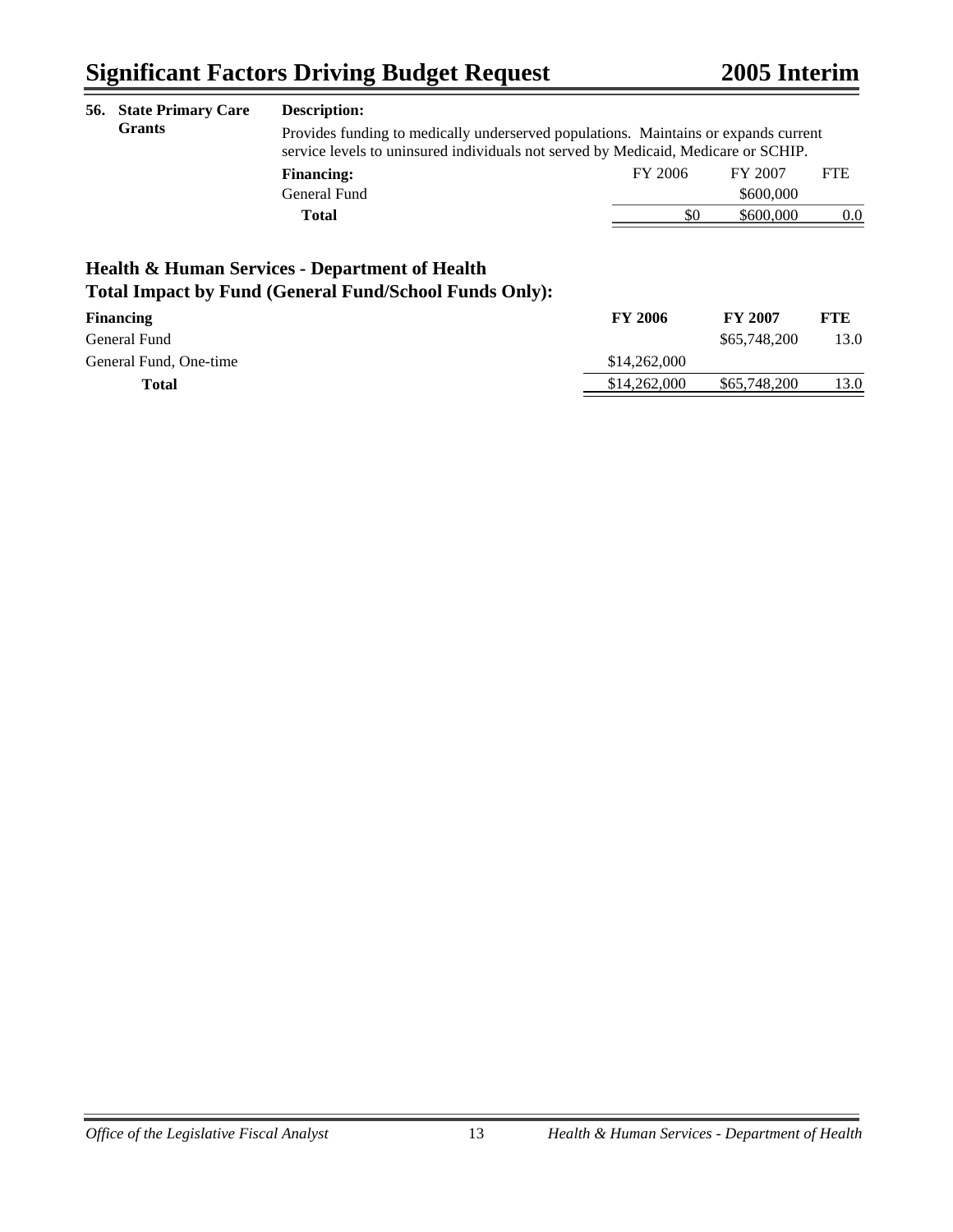## **Health & Human Services - Department of Human Services**

#### **Mandates:**

| 57. Adoption Case                                                | <b>Description:</b>                                                                                                                                                                                          |         |                     |            |
|------------------------------------------------------------------|--------------------------------------------------------------------------------------------------------------------------------------------------------------------------------------------------------------|---------|---------------------|------------|
| <b>Growth-Non-</b><br>recurring Adoption<br><b>Expenses</b>      | The Division of Child and Family Services is required in UCA 62A-4a-904 to provide<br>financial support for non-recurring adoption expenses for families adopting children in<br>custody with special needs. |         |                     |            |
|                                                                  | <b>Financing:</b><br>General Fund                                                                                                                                                                            | FY 2006 | FY 2007<br>\$25,500 | <b>FTE</b> |
|                                                                  | <b>Total</b>                                                                                                                                                                                                 | \$0     | \$25,500            | 0.0        |
|                                                                  |                                                                                                                                                                                                              |         |                     |            |
| <b>Historically Funded:</b>                                      |                                                                                                                                                                                                              |         |                     |            |
| 58. Adoption Case                                                | <b>Description:</b>                                                                                                                                                                                          |         |                     |            |
| <b>Growth - Monthly</b><br><b>Subsidies</b>                      | Historically, the Division of Child and Family Services provides monthly subsidies to<br>families who have adopted children that were in state custody with special needs.                                   |         |                     |            |
|                                                                  | <b>Financing:</b>                                                                                                                                                                                            | FY 2006 | FY 2007             | <b>FTE</b> |
|                                                                  | <b>General Fund</b>                                                                                                                                                                                          |         | \$584,100           |            |
|                                                                  | <b>Total</b>                                                                                                                                                                                                 | \$0     | \$584,100           | $0.0\,$    |
| 59. Cost of Living                                               | Description:                                                                                                                                                                                                 |         |                     |            |
| <b>Adjustments for</b><br><b>Local Providers</b>                 | 1 % Cola funding for local providers for the Department of Human Services.                                                                                                                                   |         |                     |            |
|                                                                  | <b>Financing:</b>                                                                                                                                                                                            | FY 2006 | FY 2007             | <b>FTE</b> |
|                                                                  | <b>General Fund</b>                                                                                                                                                                                          |         | \$863,800           |            |
|                                                                  | <b>Total</b>                                                                                                                                                                                                 | \$0     | \$863,800           | 0.0        |
| 60. David C. Lawsuit                                             | <b>Description:</b>                                                                                                                                                                                          |         |                     |            |
| <b>Court Ordered</b><br><b>Monitor</b>                           | Based on a lawsuit, this is the amount needed to cover the court ordered monitor for the<br>Division of Child and Family Services.                                                                           |         |                     |            |
|                                                                  | <b>Financing:</b>                                                                                                                                                                                            | FY 2006 | FY 2007             | <b>FTE</b> |
|                                                                  | <b>General Fund</b>                                                                                                                                                                                          |         | \$269,500           |            |
|                                                                  | <b>Total</b>                                                                                                                                                                                                 | \$0     | \$269,500           | 0.0        |
| 61. Division of Services                                         | <b>Description:</b>                                                                                                                                                                                          |         |                     |            |
| for People with<br><b>Disabilities Waiver</b><br><b>Services</b> | Federal match requirement to provide services for three Medicaid Waiver programs<br>administered by the Division of Services for People with Disabilities.                                                   |         |                     |            |
|                                                                  | <b>Financing:</b>                                                                                                                                                                                            | FY 2006 | FY 2007             | <b>FTE</b> |
|                                                                  | General Fund                                                                                                                                                                                                 |         | \$500,000           |            |
|                                                                  | <b>Total</b>                                                                                                                                                                                                 | \$0     | \$500,000           | 0.0        |
| 62. FMAP Rate                                                    | <b>Description:</b>                                                                                                                                                                                          |         |                     |            |
| <b>Adjustment</b>                                                | Human Services' Medicaid is a significant component of the funding for this program. This is<br>the match requirement to maintain services and Medicaid funding.                                             |         |                     |            |
|                                                                  | <b>Financing:</b>                                                                                                                                                                                            | FY 2006 | FY 2007             | <b>FTE</b> |
|                                                                  | General Fund                                                                                                                                                                                                 |         | \$1,740,800         |            |
|                                                                  | <b>Total</b>                                                                                                                                                                                                 | \$0     | \$1,740,800         | 0.0        |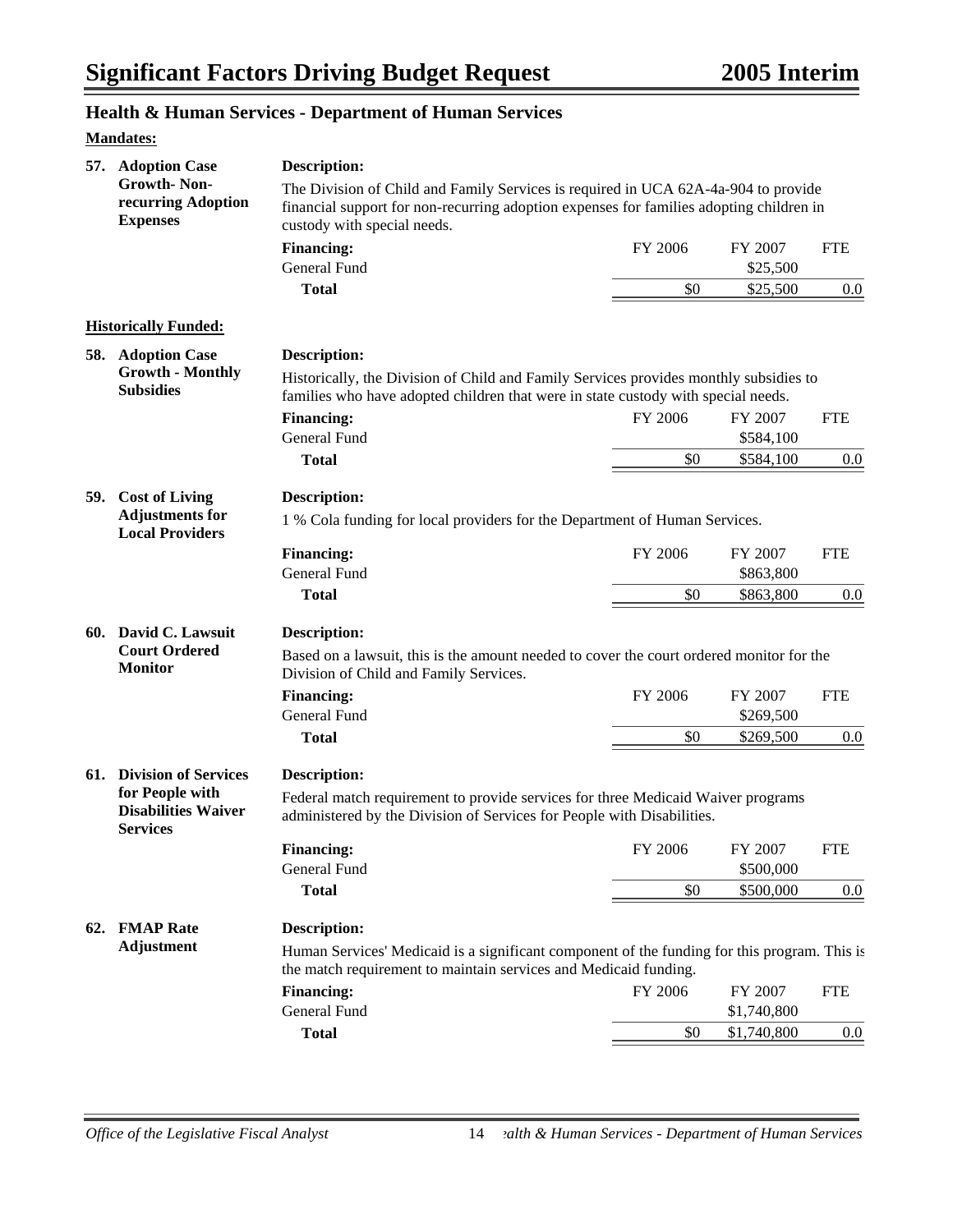|     | <b>Other Items:</b>                                                    |                                                                                                                                                                                                                                                                                                                                                                                                                                                                                                                                                                      |                |                                   |                   |
|-----|------------------------------------------------------------------------|----------------------------------------------------------------------------------------------------------------------------------------------------------------------------------------------------------------------------------------------------------------------------------------------------------------------------------------------------------------------------------------------------------------------------------------------------------------------------------------------------------------------------------------------------------------------|----------------|-----------------------------------|-------------------|
|     | 63. Conversion of FY<br>2006 one-time to                               | <b>Description:</b><br>Request is to continue support of Aging Waivers for the Division of Adult and Aging                                                                                                                                                                                                                                                                                                                                                                                                                                                           |                |                                   |                   |
|     | ongoing for Aging<br><b>Waivers</b>                                    | Services.                                                                                                                                                                                                                                                                                                                                                                                                                                                                                                                                                            |                |                                   |                   |
|     |                                                                        | <b>Financing:</b><br><b>General Fund</b>                                                                                                                                                                                                                                                                                                                                                                                                                                                                                                                             | FY 2006        | FY 2007<br>\$300,000              | <b>FTE</b>        |
|     |                                                                        | <b>Total</b>                                                                                                                                                                                                                                                                                                                                                                                                                                                                                                                                                         | \$0            | \$300,000                         | 0.0               |
| 64. | <b>Conversion of FY</b>                                                | <b>Description:</b>                                                                                                                                                                                                                                                                                                                                                                                                                                                                                                                                                  |                |                                   |                   |
|     | 2006 one-time to<br>ongoing for<br>uninsured mental<br>health patients | In the past, the Mental Health Centers were able use savings from Medicaid patients to cover<br>non-Medicaid eligible uninsured patients that did not qualify for Medicaid. The federal<br>government changed the policy and will not allow the savings to be used for non-Medicaid<br>patients. In FY 2006, the Legislature provided one-time funding to maintain the same level of<br>coverage before the policy change. The value of funding this program is it is more expensive<br>to serve these patients in a hospital setting than in Mental Health Centers. |                |                                   |                   |
|     |                                                                        | <b>Financing:</b>                                                                                                                                                                                                                                                                                                                                                                                                                                                                                                                                                    | FY 2006        | FY 2007                           | <b>FTE</b>        |
|     |                                                                        | <b>General Fund</b>                                                                                                                                                                                                                                                                                                                                                                                                                                                                                                                                                  |                | \$2,000,000                       |                   |
|     |                                                                        | <b>Total</b>                                                                                                                                                                                                                                                                                                                                                                                                                                                                                                                                                         | \$0            | \$2,000,000                       | 0.0               |
|     |                                                                        | creating a three-year pilot program. DORA will offer substance abuse screening, assessment<br>and treatment for 250 felony offenders convicted of controlled substance offenses who are<br>sentenced to probation by the Third Judicial District Court in Salt Lake County. The<br>Department of Human Services was appropriated one-time General Funds of \$315,000 for<br>assessment, treatment, case management, and drug testing for FY 2006. The request is for<br>year two and three of the pilot.<br><b>Financing:</b><br>General Fund, One-time              | FY 2006        | FY 2007<br>\$647,000              | <b>FTE</b>        |
|     |                                                                        | <b>Total</b>                                                                                                                                                                                                                                                                                                                                                                                                                                                                                                                                                         | \$0            | \$647,000                         | 0.0               |
|     | 66. Federal IVD<br><b>Incentive Grant</b><br><b>Match</b>              | <b>Description:</b><br>The Incentive Grant is one of the few federal grants that the Office of Recovery Services can<br>use as a match requirement for federal funding. As more states are participating in the<br>Incentive Grant Program, Utah's share is decreasing. This funding is needed to meet the<br>match requirement and maintain the current level of spending.<br><b>Financing:</b><br>General Fund<br><b>Total</b>                                                                                                                                     | FY 2006<br>\$0 | FY 2007<br>\$311,800<br>\$311,800 | <b>FTE</b><br>0.0 |
|     |                                                                        |                                                                                                                                                                                                                                                                                                                                                                                                                                                                                                                                                                      |                |                                   |                   |
|     | 67. Meals                                                              | <b>Description:</b><br>Cover the increased costs of fuel for home delivery meals (meals on wheels) for the Division<br>of Adult and Aging Services.<br><b>Financing:</b>                                                                                                                                                                                                                                                                                                                                                                                             | FY 2006        | FY 2007                           | <b>FTE</b>        |
|     |                                                                        | General Fund                                                                                                                                                                                                                                                                                                                                                                                                                                                                                                                                                         |                | \$115,000                         |                   |
|     |                                                                        | <b>Total</b>                                                                                                                                                                                                                                                                                                                                                                                                                                                                                                                                                         | \$0            | \$115,000                         | 0.0               |
|     |                                                                        |                                                                                                                                                                                                                                                                                                                                                                                                                                                                                                                                                                      |                |                                   |                   |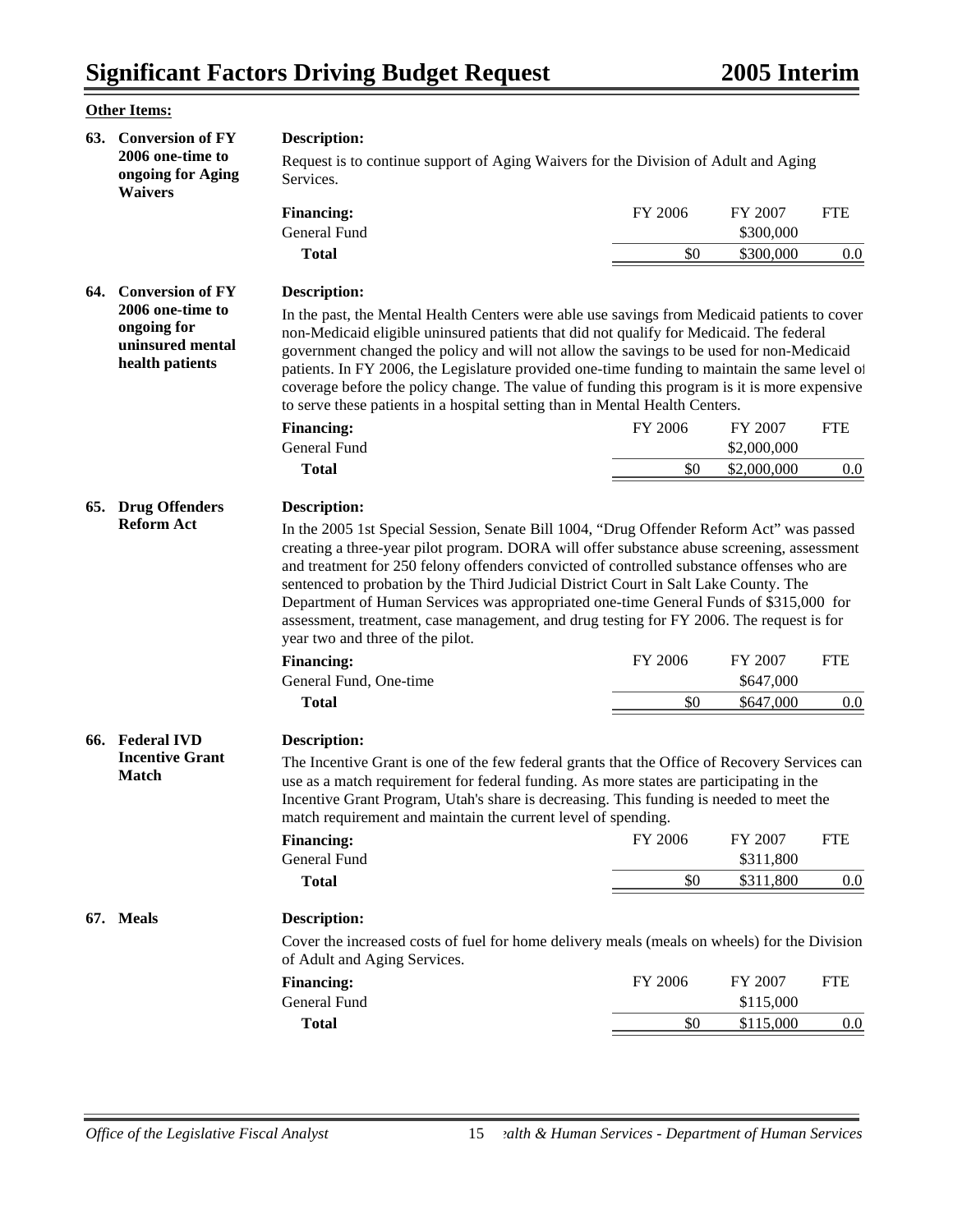| 68. Residential Caseload   | <b>Description:</b>                                                                                                                                       |                |                |            |
|----------------------------|-----------------------------------------------------------------------------------------------------------------------------------------------------------|----------------|----------------|------------|
| Growth                     | This funding is to cover the growth in children in residential care for the Division of Child<br>and Family Services.                                     |                |                |            |
|                            | <b>Financing:</b>                                                                                                                                         | FY 2006        | FY 2007        | <b>FTE</b> |
|                            | General Fund                                                                                                                                              |                | \$2,211,500    |            |
|                            | General Fund, One-time                                                                                                                                    | \$708,000      |                |            |
|                            | <b>Total</b>                                                                                                                                              | \$708,000      | \$2,211,500    | 0.0        |
| Transportation<br>69.      | <b>Description:</b>                                                                                                                                       |                |                |            |
|                            | Cover the increased costs of transportation of the aged due to fuel rate increases for the<br>Division of Adult and Aging Services.                       |                |                |            |
|                            | <b>Financing:</b>                                                                                                                                         | FY 2006        | FY 2007        | <b>FTE</b> |
|                            | <b>General Fund</b>                                                                                                                                       |                | \$119,000      |            |
|                            | <b>Total</b>                                                                                                                                              | \$0            | \$119,000      | 0.0        |
| 70. Utilties               | <b>Description:</b>                                                                                                                                       |                |                |            |
|                            | Fuel and power rates have continued to increase. This request is to cover the projected rate<br>increases at the State Hospital.                          |                |                |            |
|                            | <b>Financing:</b>                                                                                                                                         | FY 2006        | FY 2007        | <b>FTE</b> |
|                            | General Fund                                                                                                                                              |                | \$174,800      |            |
|                            | <b>Total</b>                                                                                                                                              | \$0            | \$174,800      | 0.0        |
| <b>Waiting List</b><br>71. | <b>Description:</b>                                                                                                                                       |                |                |            |
|                            | This funding will cover approximately 285 of the $1,700$ on the waiting list for services for the<br>Division of Services for People with Disabilities. . |                |                |            |
|                            | <b>Financing:</b>                                                                                                                                         | FY 2006        | FY 2007        | <b>FTE</b> |
|                            | General Fund                                                                                                                                              |                | \$1,620,900    |            |
|                            | <b>Total</b>                                                                                                                                              | \$0            | \$1,620,900    | 0.0        |
|                            | Health & Human Services - Department of Human Services<br><b>Total Impact by Fund (General Fund/School Funds Only):</b>                                   |                |                |            |
| <b>Financing</b>           |                                                                                                                                                           | <b>FY 2006</b> | <b>FY 2007</b> | <b>FTE</b> |
| <b>General Fund</b>        |                                                                                                                                                           |                | \$10,566,900   |            |

General Fund, One-time  $$708,000$  \$647,000

**Total** \$708,000 \$11,213,900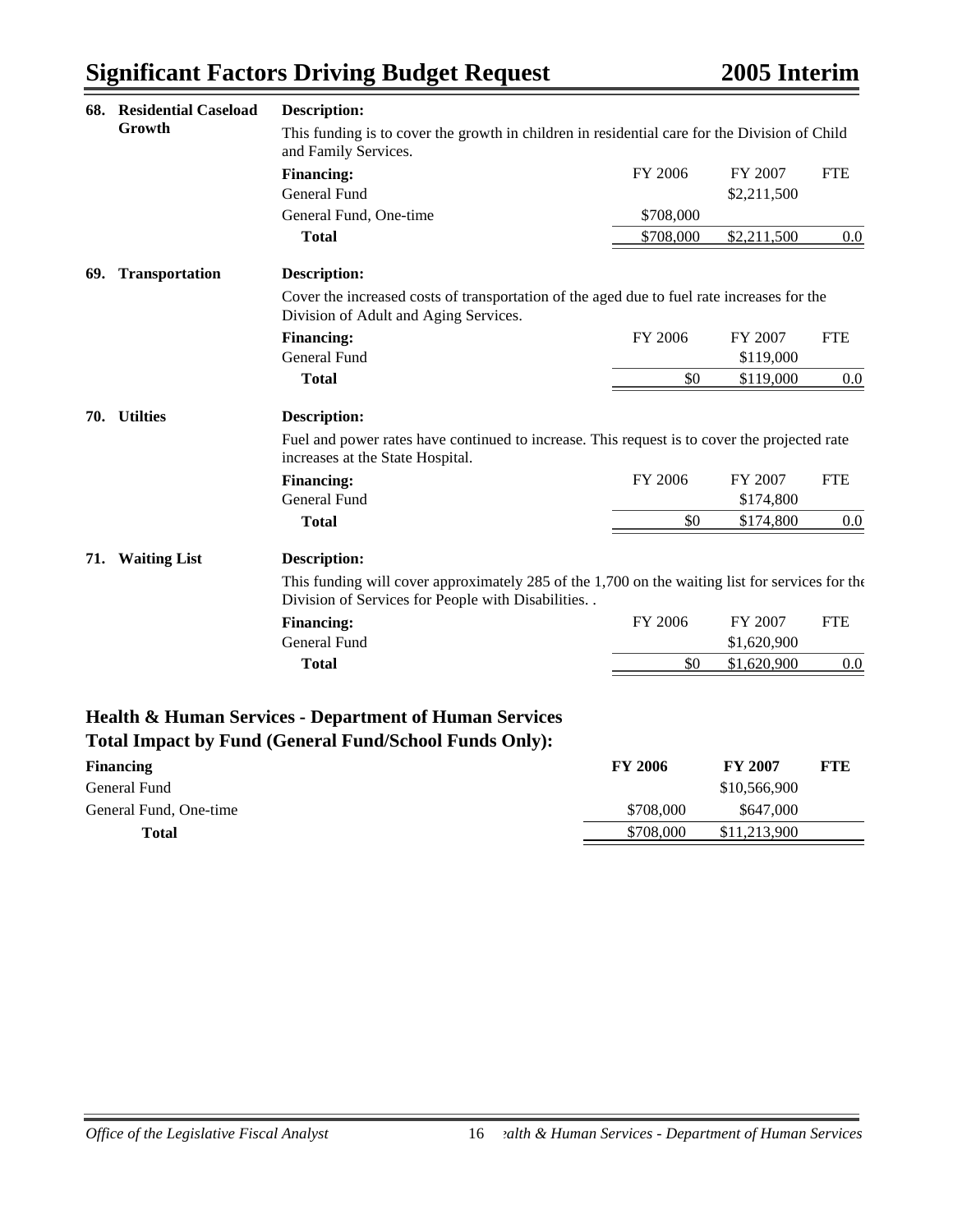#### **Higher Education - Medical Education**

#### **Other Items:**

| 72. Lease and $O & M$ | <b>Description:</b>                                                                     |         |          |            |
|-----------------------|-----------------------------------------------------------------------------------------|---------|----------|------------|
|                       | The lease costs for the Medical Education Program will increase in FY 2007 by \$56,000. |         |          |            |
|                       | <b>Financing:</b>                                                                       | FY 2006 | FY 2007  | <b>FTE</b> |
|                       | General Fund                                                                            |         | \$56,000 |            |
|                       | Total                                                                                   | \$0     | \$56,000 | 0.0        |
|                       |                                                                                         |         |          |            |

## **Higher Education - Medical Education**

## **Total Impact by Fund (General Fund/School Funds Only):**

| <b>Financing</b> | <b>FY 2006</b> | <b>FY 2007</b> | <b>FTE</b> |
|------------------|----------------|----------------|------------|
| General Fund     |                | \$56,000       |            |
| <b>Total</b>     | \$0            | \$56,000       |            |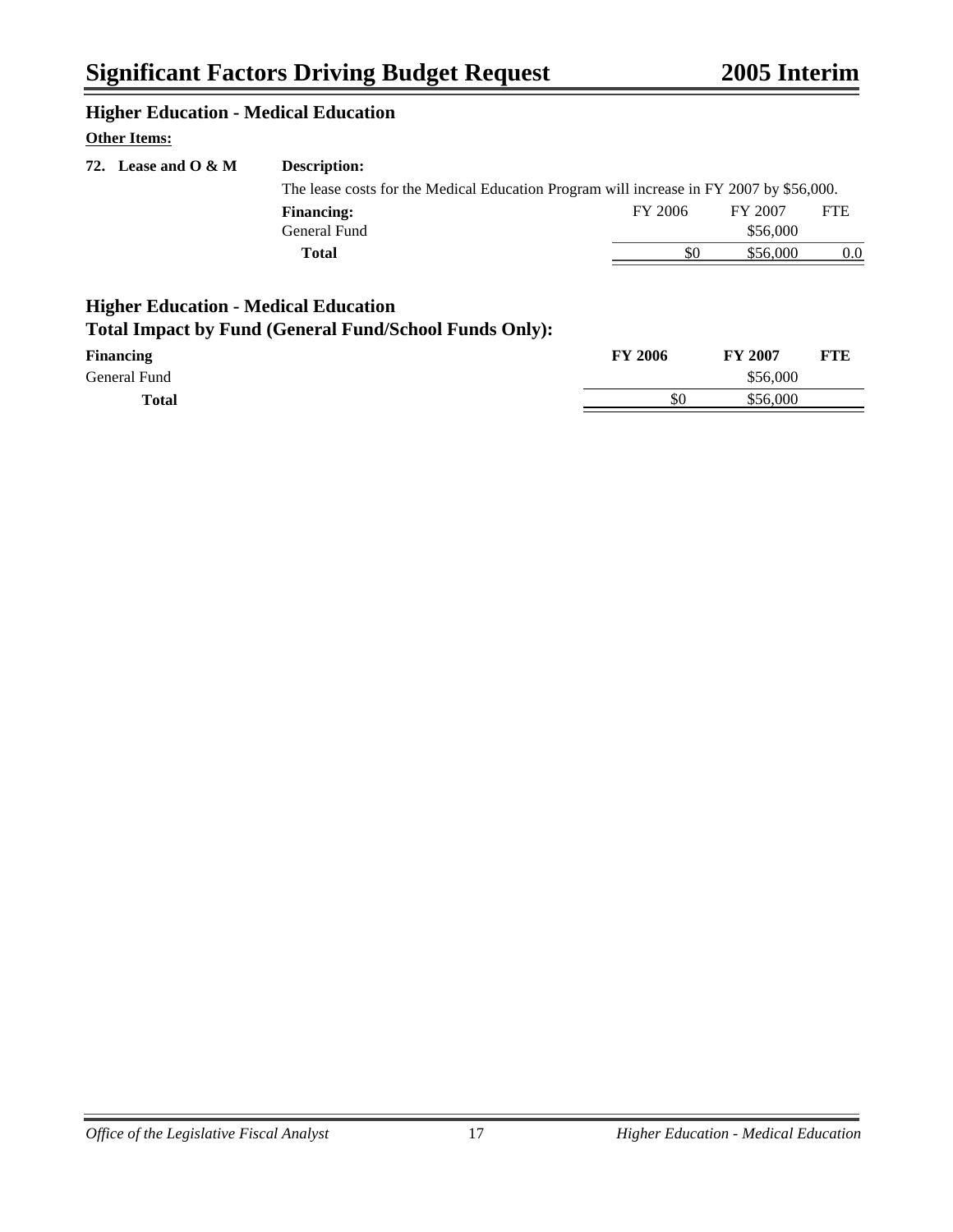## **Higher Education**

#### **Historically Funded:**

| 73. Engineering                   | <b>Description:</b>                                                                                                |           |             |            |
|-----------------------------------|--------------------------------------------------------------------------------------------------------------------|-----------|-------------|------------|
| <b>Initiative - Year 5 of</b>     | The Engineering Initiative began in 2002 as an effort to double the number of engineering                          |           |             |            |
| 5                                 | graduates in Higher Education. This will be the last year of the five-year increases.                              |           |             |            |
|                                   | <b>Financing:</b>                                                                                                  | FY 2006   | FY 2007     | <b>FTE</b> |
|                                   | General Fund                                                                                                       |           | \$1,500,000 |            |
|                                   | General Fund, One-time                                                                                             |           | \$500,000   |            |
|                                   | <b>Total</b>                                                                                                       | \$0       | \$2,000,000 | 0.0        |
| 74. Enrollment Growth             | <b>Description:</b>                                                                                                |           |             |            |
|                                   | Projected increase in membership hours at nine Utah College of Applied Technology<br>(UCAT) campuses.              |           |             |            |
|                                   | <b>Financing:</b>                                                                                                  | FY 2006   | FY 2007     | <b>FTE</b> |
|                                   | General Fund                                                                                                       |           | \$2,638,900 |            |
|                                   | <b>Total</b>                                                                                                       | \$0       | \$2,638,900 | 0.0        |
| 75. Financial Aid                 | <b>Description:</b>                                                                                                |           |             |            |
|                                   | To provide the additional needed funding for the federal match, UCOPE, New Century, and<br>T. H. Bell Scholarships |           |             |            |
|                                   | <b>Financing:</b>                                                                                                  | FY 2006   | FY 2007     | <b>FTE</b> |
|                                   | General Fund                                                                                                       |           | \$2,495,300 |            |
|                                   | General Fund, One-time                                                                                             | \$200,000 |             |            |
|                                   | <b>Total</b>                                                                                                       | \$200,000 | \$2,495,300 | 0.0        |
| 76. Lease and $\overline{O} \& M$ | <b>Description:</b>                                                                                                |           |             |            |
|                                   | Lease and O & M increases at three UCAT campuses (Ogden/Weber, Southeast, and<br>Southwest)                        |           |             |            |
|                                   | <b>Financing:</b>                                                                                                  | FY 2006   | FY 2007     | <b>FTE</b> |
|                                   | General Fund                                                                                                       |           | \$385,900   |            |
|                                   | General Fund, One-time                                                                                             | \$162,500 |             |            |
|                                   | <b>Total</b>                                                                                                       | \$162,500 | \$385,900   | $0.0\,$    |
| 77. New Facility O & M            | <b>Description:</b>                                                                                                |           |             |            |
|                                   | Funding for the Operations and Maintenance of new buildings at four institutions for                               |           |             |            |
|                                   | buildings approved prior to the Legislature's decision to fund $O & M$ with the building.                          |           |             |            |
|                                   | <b>Financing:</b>                                                                                                  | FY 2006   | FY 2007     | <b>FTE</b> |
|                                   | General Fund                                                                                                       |           | \$3,518,000 |            |
|                                   | <b>Total</b>                                                                                                       | \$0       | \$3,518,000 | 0.0        |
|                                   |                                                                                                                    |           |             |            |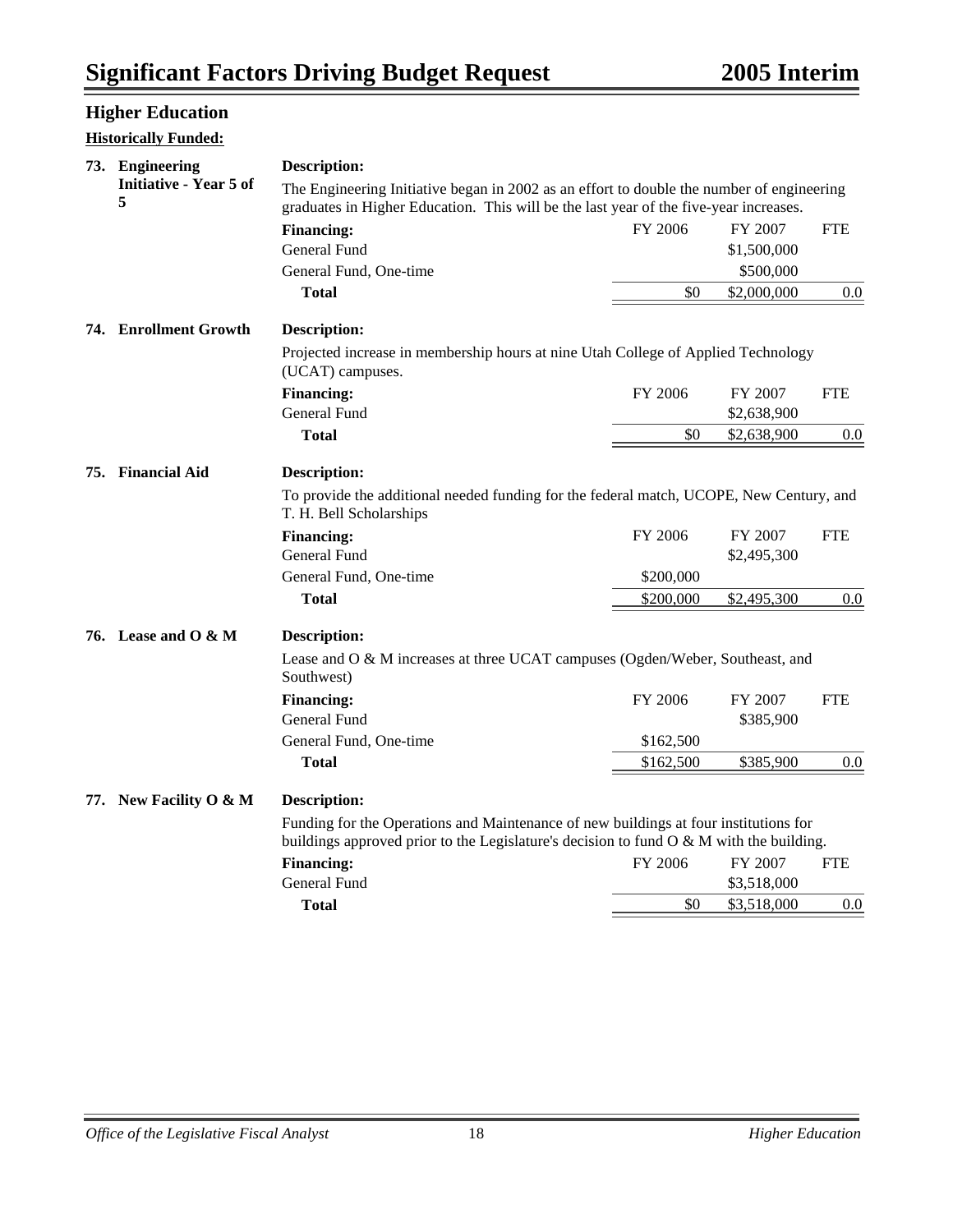|     | <b>Other Items:</b>                       |                                                                                                                                                                                                                                                                                                             |         |                      |            |
|-----|-------------------------------------------|-------------------------------------------------------------------------------------------------------------------------------------------------------------------------------------------------------------------------------------------------------------------------------------------------------------|---------|----------------------|------------|
|     | 78. Access, Advising,                     | <b>Description:</b>                                                                                                                                                                                                                                                                                         |         |                      |            |
|     | <b>Graduation Rates,</b><br>and Retention | Provide funding at each of the nine USHE institutions for hot spots to increase the success of<br>students. Funding would be institution-specific according to needs. Funding would provide<br>additional academic counseling, additional courses to relieve "bottlenecks" or pressure,                     |         |                      |            |
|     |                                           | reduce the number of adjunct faculty in favor of regular faculty, etc.                                                                                                                                                                                                                                      |         |                      |            |
|     |                                           | <b>Financing:</b>                                                                                                                                                                                                                                                                                           | FY 2006 | FY 2007              | <b>FTE</b> |
|     |                                           | General Fund                                                                                                                                                                                                                                                                                                |         | \$10,000,000         |            |
|     |                                           | <b>Total</b>                                                                                                                                                                                                                                                                                                | \$0     | \$10,000,000         | $0.0\,$    |
|     | 79. ADA                                   | <b>Description:</b>                                                                                                                                                                                                                                                                                         |         |                      |            |
|     | <b>Instructional/Progra</b><br>mmatic     | To comply with Americans with Disabilities Act (ADA) requirements at four UCAT<br>campuses.                                                                                                                                                                                                                 |         |                      |            |
|     |                                           | <b>Financing:</b>                                                                                                                                                                                                                                                                                           | FY 2006 | FY 2007              | <b>FTE</b> |
|     |                                           | General Fund                                                                                                                                                                                                                                                                                                |         | \$107,300            |            |
|     |                                           | <b>Total</b>                                                                                                                                                                                                                                                                                                | \$0     | \$107,300            | $0.0\,$    |
| 80. | <b>Capital Equipment</b>                  | <b>Description:</b>                                                                                                                                                                                                                                                                                         |         |                      |            |
|     |                                           | Provide funding for selected purchases of training equipment for UCAT.                                                                                                                                                                                                                                      |         |                      |            |
|     |                                           | <b>Financing:</b>                                                                                                                                                                                                                                                                                           | FY 2006 | FY 2007              | <b>FTE</b> |
|     |                                           | General Fund                                                                                                                                                                                                                                                                                                |         | \$1,000,000          |            |
|     |                                           | General Fund, One-time                                                                                                                                                                                                                                                                                      |         | \$1,000,000          |            |
|     |                                           | <b>Total</b>                                                                                                                                                                                                                                                                                                | \$0     | \$2,000,000          | $0.0\,$    |
|     | 81. Central<br><b>Administration</b>      | <b>Description:</b>                                                                                                                                                                                                                                                                                         |         |                      |            |
|     |                                           | The initial UCAT appropriation had one-time funding for administration. This would<br>provide on-going funding for the central administration of UCAT.                                                                                                                                                      |         |                      |            |
|     |                                           | <b>Financing:</b>                                                                                                                                                                                                                                                                                           | FY 2006 | FY 2007              | <b>FTE</b> |
|     |                                           | General Fund                                                                                                                                                                                                                                                                                                |         | \$433,500            |            |
|     |                                           | <b>Total</b>                                                                                                                                                                                                                                                                                                | \$0     | \$433,500            | 0.0        |
|     | 82. Jobs Now - Year 2                     | Description:                                                                                                                                                                                                                                                                                                |         |                      |            |
|     |                                           | The Jobs Now Initiative began in 2005 as an effort to quickly respond to industry's<br>requirements for specifically-trained individuals. The Jobs Now project for FY 2006 is \$3<br>million - \$2 million in Utah College of Applied Technology (UCAT) and \$1 million in the<br>rest of Higher Education. |         |                      |            |
|     |                                           | <b>Financing:</b>                                                                                                                                                                                                                                                                                           | FY 2006 | FY 2007              | <b>FTE</b> |
|     |                                           | General Fund                                                                                                                                                                                                                                                                                                |         | \$3,000,000          |            |
|     |                                           | <b>Total</b>                                                                                                                                                                                                                                                                                                | \$0     | \$3,000,000          | 0.0        |
| 83. | <b>Nursing Initiative -</b>               | <b>Description:</b>                                                                                                                                                                                                                                                                                         |         |                      |            |
|     | Year 3 of 3                               | The Nursing Initiative began in 2004 as an effort to increase the number of nursing graduates<br>in Higher Education to respond to the State's nursing shortage. This will be the last year of<br>the three-year increases.                                                                                 |         |                      |            |
|     |                                           | <b>Financing:</b><br>General Fund                                                                                                                                                                                                                                                                           | FY 2006 | FY 2007<br>\$700,000 | <b>FTE</b> |
|     |                                           | General Fund, One-time                                                                                                                                                                                                                                                                                      |         | \$500,000            |            |
|     |                                           | <b>Total</b>                                                                                                                                                                                                                                                                                                | \$0     | \$1,200,000          | 0.0        |
|     |                                           |                                                                                                                                                                                                                                                                                                             |         |                      |            |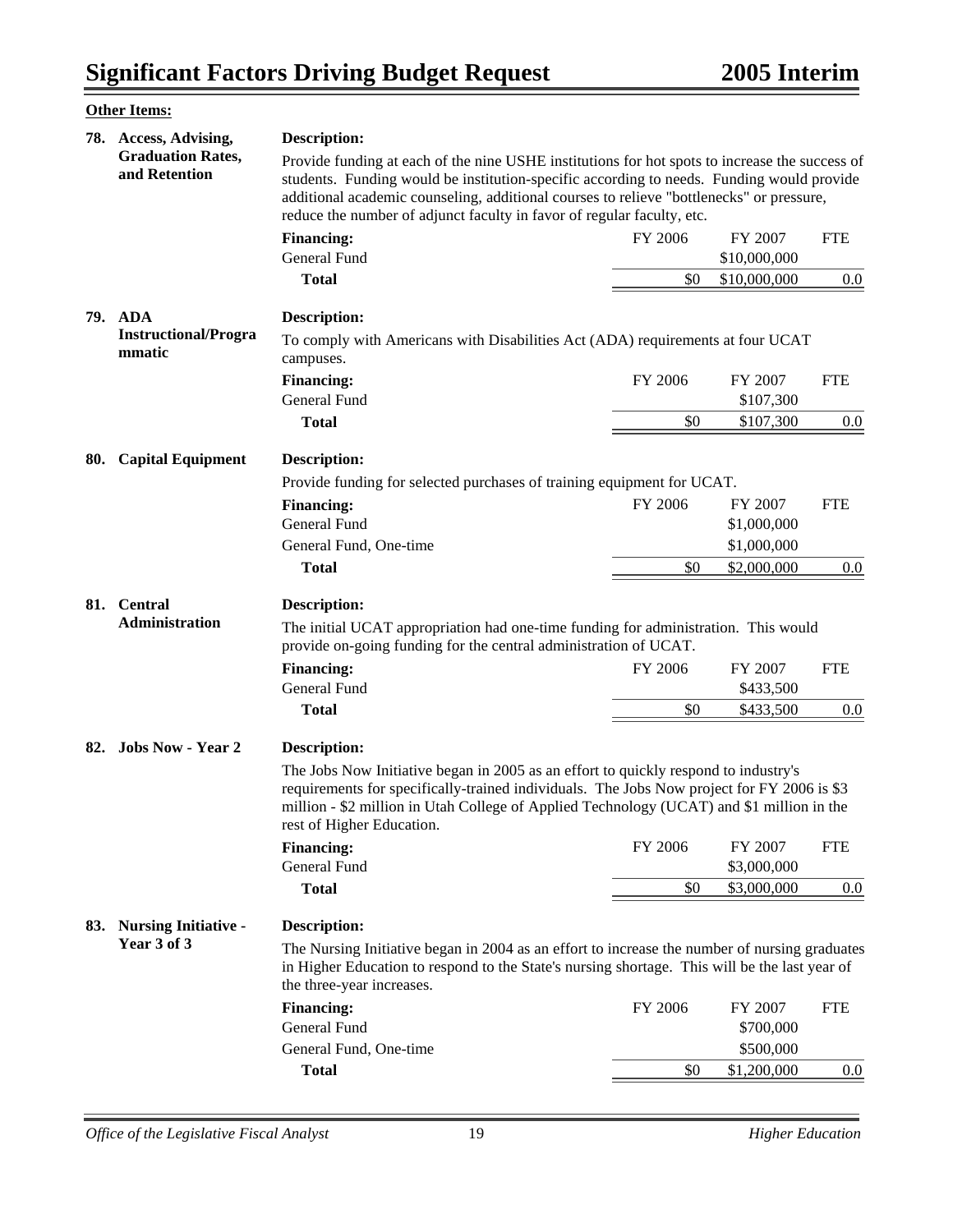|     | 84. Salary Retention          | <b>Description:</b>                                                                                                                                                                                                                                            |                |                        |            |  |
|-----|-------------------------------|----------------------------------------------------------------------------------------------------------------------------------------------------------------------------------------------------------------------------------------------------------------|----------------|------------------------|------------|--|
|     |                               | Funding to provide institutions with the flexibility to grant specific salary adjustments to<br>individuals.                                                                                                                                                   |                |                        |            |  |
|     |                               | <b>Financing:</b><br>General Fund                                                                                                                                                                                                                              | FY 2006        | FY 2007<br>\$5,480,000 | <b>FTE</b> |  |
|     |                               | <b>Total</b>                                                                                                                                                                                                                                                   | \$0            | \$5,480,000            | 0.0        |  |
| 85. | <b>USTAR</b>                  | <b>Description:</b>                                                                                                                                                                                                                                            |                |                        |            |  |
|     |                               | Initial funding for the Utah Science, Technology and Research (USTAR) Initiative was<br>begun in FY 2005. This is the second installment. USTAR is a partnership between higher<br>education and the private sector to foster home-grown economic development. |                |                        |            |  |
|     |                               | <b>Financing:</b>                                                                                                                                                                                                                                              | FY 2006        | FY 2007                | <b>FTE</b> |  |
|     |                               | General Fund                                                                                                                                                                                                                                                   |                | \$25,000,000           |            |  |
|     |                               | <b>Total</b>                                                                                                                                                                                                                                                   | \$0            | \$25,000,000           | 0.0        |  |
| 86. | <b>Utility rate increases</b> | <b>Description:</b>                                                                                                                                                                                                                                            |                |                        |            |  |
|     |                               | Power and natural gas costs have been increased. Higher Education has approximately 2/3 of<br>the State's inventory of square footage. PSC-approved increases will impact Higher<br>Education more significantly than other agencies.                          |                |                        |            |  |
|     |                               | <b>Financing:</b>                                                                                                                                                                                                                                              | FY 2006        | FY 2007                | <b>FTE</b> |  |
|     |                               | <b>General Fund</b>                                                                                                                                                                                                                                            |                | \$6,396,700            |            |  |
|     |                               | General Fund, One-time                                                                                                                                                                                                                                         | \$6,396,700    |                        |            |  |
|     |                               | <b>Total</b>                                                                                                                                                                                                                                                   | \$6,396,700    | \$6,396,700            | 0.0        |  |
|     | 87. Vehicle Replacement       | <b>Description:</b>                                                                                                                                                                                                                                            |                |                        |            |  |
|     |                               | Begin process of replacing 15 passenger vans with smaller vehicles.                                                                                                                                                                                            |                |                        |            |  |
|     |                               | <b>Financing:</b>                                                                                                                                                                                                                                              | FY 2006        | FY 2007                | <b>FTE</b> |  |
|     |                               | General Fund, One-time                                                                                                                                                                                                                                         | \$400,000      |                        |            |  |
|     |                               | Total                                                                                                                                                                                                                                                          | \$400,000      | \$0                    | 0.0        |  |
|     |                               |                                                                                                                                                                                                                                                                |                |                        |            |  |
|     | <b>Higher Education</b>       | <b>Total Impact by Fund (General Fund/School Funds Only):</b>                                                                                                                                                                                                  |                |                        |            |  |
|     | <b>Financing</b>              |                                                                                                                                                                                                                                                                | <b>FY 2006</b> | <b>FY 2007</b>         | <b>FTE</b> |  |
|     | General Fund                  |                                                                                                                                                                                                                                                                |                | \$62,655,600           |            |  |
|     | General Fund, One-time        |                                                                                                                                                                                                                                                                | \$7,159,200    | \$2,000,000            |            |  |
|     | <b>Total</b>                  |                                                                                                                                                                                                                                                                | \$7,159,200    | \$64,655,600           |            |  |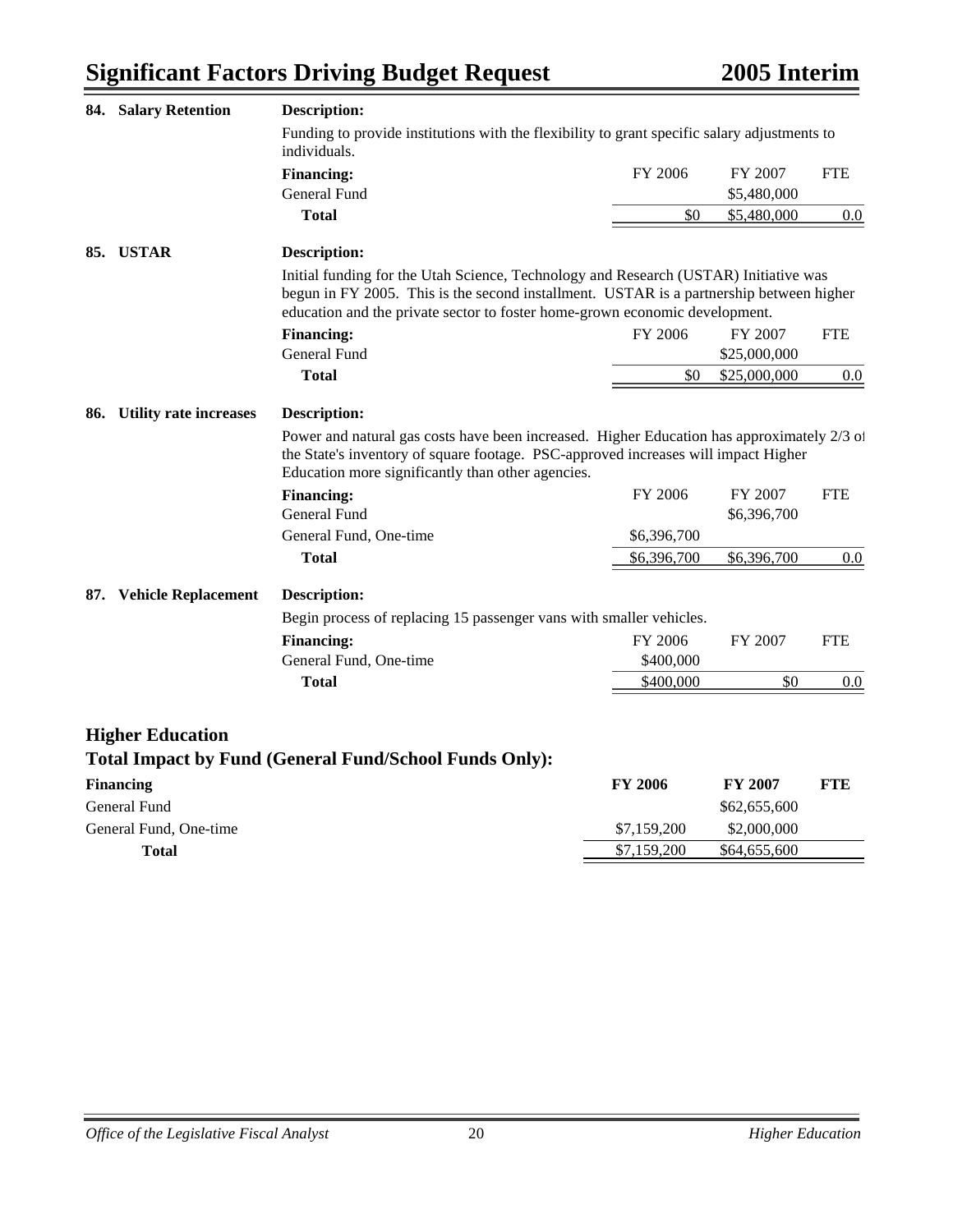#### **Higher Education - Utah Education Network**

| 88. | <b>EdNet Distance</b><br><b>Education - Year 3</b><br>of 4 | <b>Description:</b>                                                                                                                                                                                                                                                                                                                                                                                                                                                                                                                                                                               |         |                                       |            |
|-----|------------------------------------------------------------|---------------------------------------------------------------------------------------------------------------------------------------------------------------------------------------------------------------------------------------------------------------------------------------------------------------------------------------------------------------------------------------------------------------------------------------------------------------------------------------------------------------------------------------------------------------------------------------------------|---------|---------------------------------------|------------|
|     |                                                            | Changes in technology and obsolescence of existing infrastructure drive UEN's initiative to<br>upgrade its analog video conferencing system to a digital, Internet based system. FY 2007<br>would be the third year of what is now a four year program. Year three funding will convert<br>56 additional classrooms using state funds, plus leverage federal funds for an additional 14<br>classrooms. Ongoing funds requested by UEN cover operations and maintenance contracts.                                                                                                                 |         |                                       |            |
|     |                                                            | <b>Financing:</b>                                                                                                                                                                                                                                                                                                                                                                                                                                                                                                                                                                                 | FY 2006 | FY 2007                               | <b>FTE</b> |
|     |                                                            | Uniform School Fund                                                                                                                                                                                                                                                                                                                                                                                                                                                                                                                                                                               |         | \$200,000                             |            |
|     |                                                            | Uniform School Fund, One-time                                                                                                                                                                                                                                                                                                                                                                                                                                                                                                                                                                     |         | \$800,000                             |            |
|     |                                                            | <b>Federal Funds</b>                                                                                                                                                                                                                                                                                                                                                                                                                                                                                                                                                                              |         | \$200,000                             |            |
|     |                                                            | <b>Total</b>                                                                                                                                                                                                                                                                                                                                                                                                                                                                                                                                                                                      | \$0     | \$1,200,000                           | $0.0\,$    |
|     | 89. Network<br><b>Infrastructure</b>                       | <b>Description:</b><br>Growth in demand from higher and public education students drives UEN's request for<br>improved and expanded network infrastructure. The Legislature has funded this initiative to<br>provide gigabit connectivity to middle and high school students in each of the past three<br>years. UEN has requested an ongoing increase of \$1.3 million to supplement one-time funds<br>provided for the second year of the project and an additional \$1.5 million for the final year of<br>this initiative.<br><b>Financing:</b><br>Uniform School Fund<br><b>Federal Funds</b> | FY 2006 | FY 2007<br>\$2,800,000<br>\$5,600,000 | <b>FTE</b> |
|     |                                                            | <b>Total</b>                                                                                                                                                                                                                                                                                                                                                                                                                                                                                                                                                                                      | \$0     | \$8,400,000                           | $0.0\,$    |
|     |                                                            |                                                                                                                                                                                                                                                                                                                                                                                                                                                                                                                                                                                                   |         |                                       |            |

## **Higher Education - Utah Education Network Total Impact by Fund (General Fund/School Funds Only):**

| <b>Financing</b>              | <b>FY 2006</b> | <b>FY 2007</b> | <b>FTE</b> |
|-------------------------------|----------------|----------------|------------|
| Uniform School Fund           |                | \$3,000,000    |            |
| Uniform School Fund, One-time |                | \$800,000      |            |
| Total                         | \$0            | \$3,800,000    |            |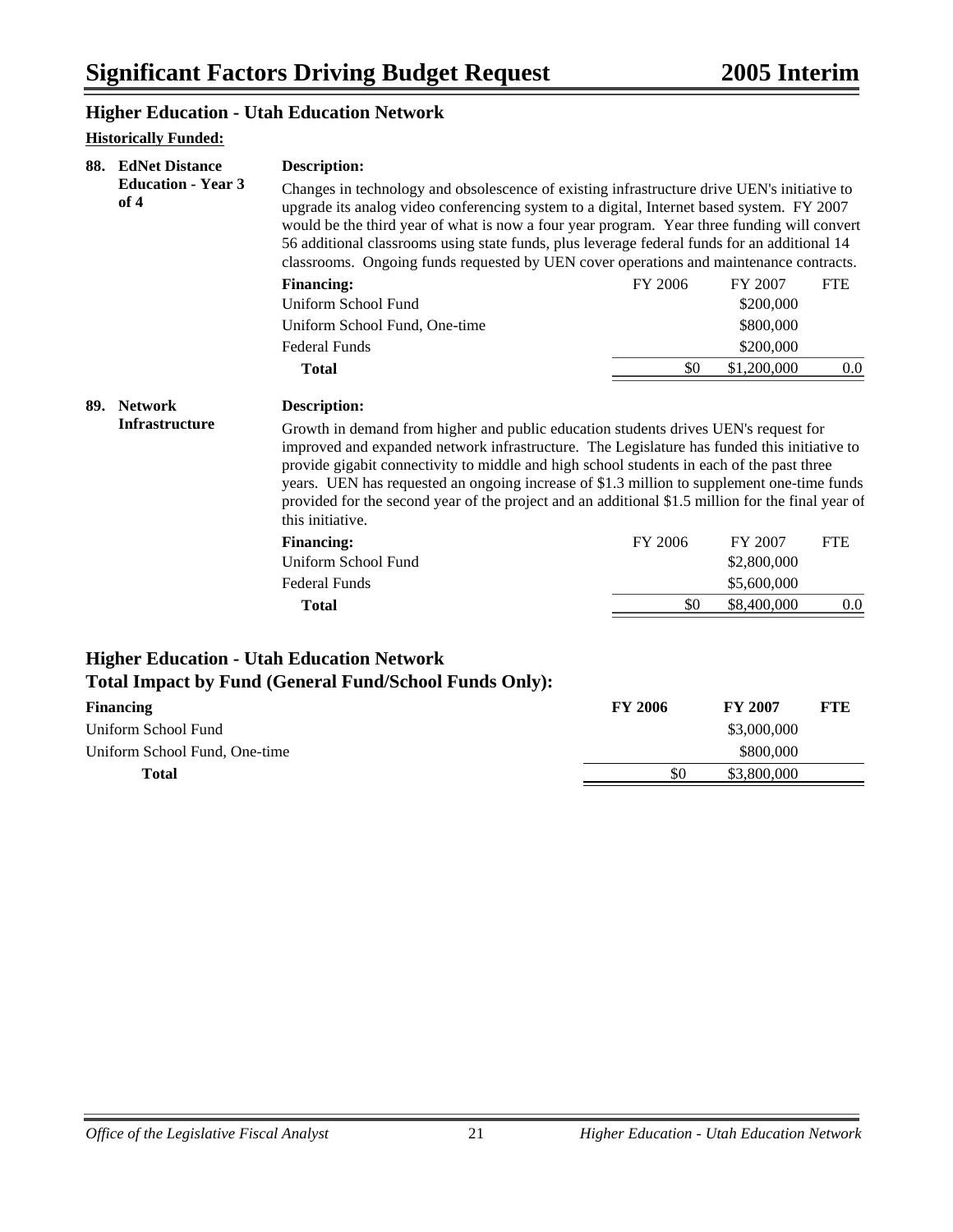|     | <b>Natural Resources</b>        |                                                                                                                                                                                                                                                                                                                                                                                                                                                                                                                                             |             |           |            |  |
|-----|---------------------------------|---------------------------------------------------------------------------------------------------------------------------------------------------------------------------------------------------------------------------------------------------------------------------------------------------------------------------------------------------------------------------------------------------------------------------------------------------------------------------------------------------------------------------------------------|-------------|-----------|------------|--|
|     | <b>Historically Funded:</b>     |                                                                                                                                                                                                                                                                                                                                                                                                                                                                                                                                             |             |           |            |  |
|     | 90. Federal portion of          | <b>Description:</b>                                                                                                                                                                                                                                                                                                                                                                                                                                                                                                                         |             |           |            |  |
|     | the suppressed fires<br>in Utah | Agreement requires Utah to pay its share to its Federal partners for the fires suppressed on<br>Utah lands.                                                                                                                                                                                                                                                                                                                                                                                                                                 |             |           |            |  |
|     |                                 | <b>Financing:</b>                                                                                                                                                                                                                                                                                                                                                                                                                                                                                                                           | FY 2006     | FY 2007   | <b>FTE</b> |  |
|     |                                 | General Fund, One-time                                                                                                                                                                                                                                                                                                                                                                                                                                                                                                                      | \$4,000,000 |           |            |  |
|     |                                 | <b>Total</b>                                                                                                                                                                                                                                                                                                                                                                                                                                                                                                                                | \$4,000,000 | \$0       | $0.0\,$    |  |
| 91. | <b>Ground Water</b>             | <b>Description:</b>                                                                                                                                                                                                                                                                                                                                                                                                                                                                                                                         |             |           |            |  |
|     | <b>Resource Evaluations</b>     | Demand for additional ground water resources has become critical as Utah's population<br>continues to grow. The need has increased due to the fact that ground water levels in many<br>of Utah's strategic aquifers are falling as well as the threat of aquifer drawdown in Western<br>Utah from a Nevada ground water production project. The Legislature has funded this<br>request with one-time money in the last two years. This funding requested by the Utah<br>Geological Survey will be shared with the Division of Water Rights. |             |           |            |  |
|     |                                 | <b>Financing:</b>                                                                                                                                                                                                                                                                                                                                                                                                                                                                                                                           | FY 2006     | FY 2007   | <b>FTE</b> |  |
|     |                                 | General Fund                                                                                                                                                                                                                                                                                                                                                                                                                                                                                                                                |             | \$122,600 |            |  |
|     |                                 | <b>Total</b>                                                                                                                                                                                                                                                                                                                                                                                                                                                                                                                                | \$0         | \$122,600 | $0.0\,$    |  |
|     | <b>Other Items:</b>             |                                                                                                                                                                                                                                                                                                                                                                                                                                                                                                                                             |             |           |            |  |
|     | 92. DNR Fleet Fuel Cost         | <b>Description:</b>                                                                                                                                                                                                                                                                                                                                                                                                                                                                                                                         |             |           |            |  |
|     | <b>Increase</b>                 | The Department of Natural Resources (DNR) runs its own fleet and the Department is<br>requesting additional funding to cover the increase of fuels costs.                                                                                                                                                                                                                                                                                                                                                                                   |             |           |            |  |
|     |                                 | <b>Financing:</b>                                                                                                                                                                                                                                                                                                                                                                                                                                                                                                                           | FY 2006     | FY 2007   | <b>FTE</b> |  |
|     |                                 | General Fund                                                                                                                                                                                                                                                                                                                                                                                                                                                                                                                                |             | \$130,000 |            |  |
|     |                                 | <b>Federal Funds</b>                                                                                                                                                                                                                                                                                                                                                                                                                                                                                                                        |             | \$148,100 |            |  |
|     |                                 | <b>Dedicated Credits Revenue</b>                                                                                                                                                                                                                                                                                                                                                                                                                                                                                                            |             | \$28,900  |            |  |
|     |                                 | <b>Restricted Revenue</b>                                                                                                                                                                                                                                                                                                                                                                                                                                                                                                                   |             | \$334,500 |            |  |
|     |                                 | <b>Total</b>                                                                                                                                                                                                                                                                                                                                                                                                                                                                                                                                | \$0         | \$641,500 | $0.0\,$    |  |
|     | 93. Reseed the burned           | Description:                                                                                                                                                                                                                                                                                                                                                                                                                                                                                                                                |             |           |            |  |
|     | areas                           | If the burned areas are not promptly reseeded with appropriate types of vegetation, there is a<br>great likelihood of floods, mud slides, new fires, etc This was the major cause for the<br>floods in Washington area this year. The Division of Forestry, Fire and State Lands is<br>requesting funding to re-seed the burned areas.                                                                                                                                                                                                      |             |           |            |  |
|     |                                 | <b>Financing:</b>                                                                                                                                                                                                                                                                                                                                                                                                                                                                                                                           | FY 2006     | FY 2007   | <b>FTE</b> |  |
|     |                                 | General Fund, One-time                                                                                                                                                                                                                                                                                                                                                                                                                                                                                                                      | \$2,000,000 |           |            |  |
|     |                                 | <b>Total</b>                                                                                                                                                                                                                                                                                                                                                                                                                                                                                                                                | \$2,000,000 | \$0       | 0.0        |  |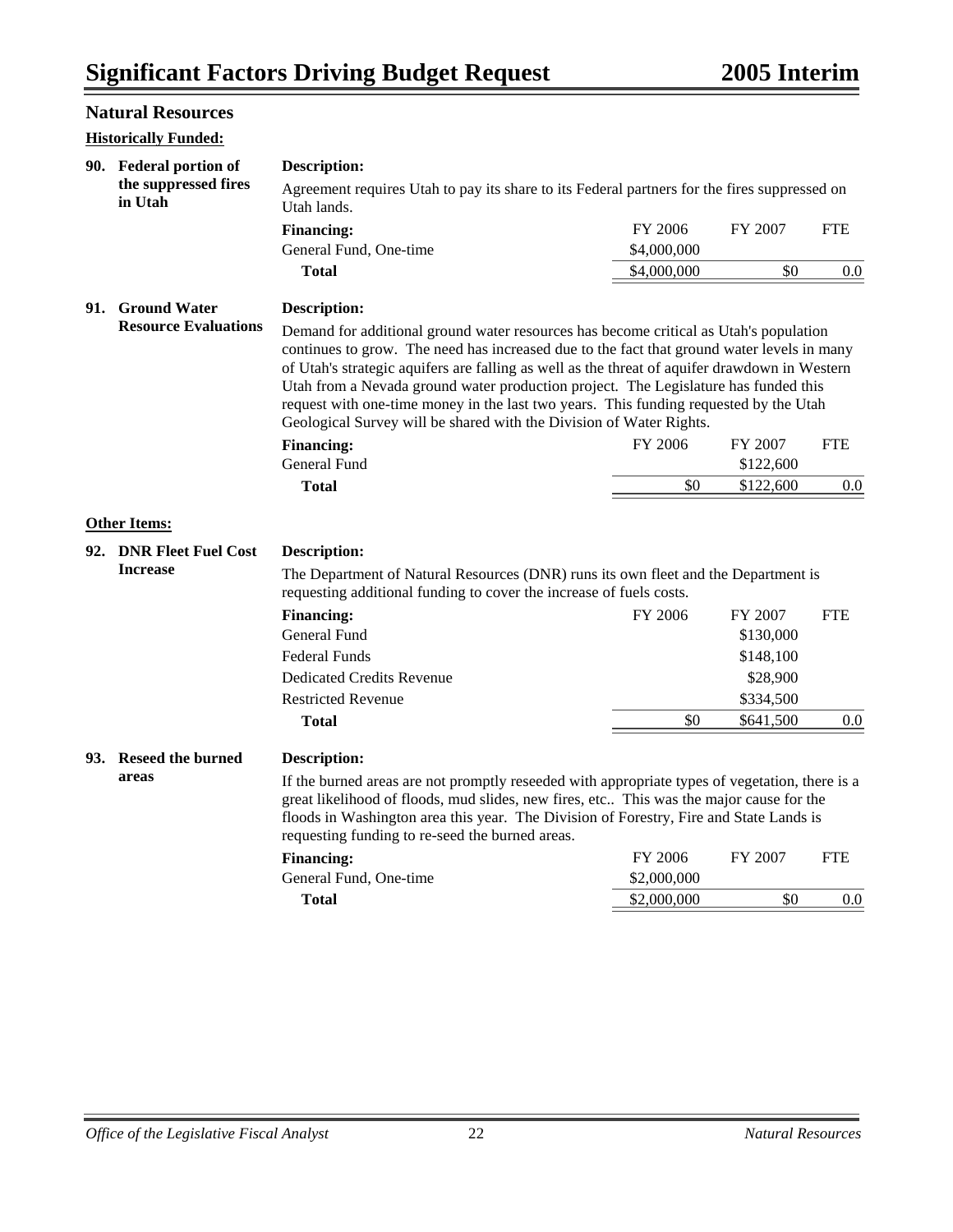## **Natural Resources**

## **Total Impact by Fund (General Fund/School Funds Only):**

| <b>Financing</b>       | <b>FY 2006</b> | <b>FY 2007</b> | FTE |
|------------------------|----------------|----------------|-----|
| General Fund           |                | \$252,600      |     |
| General Fund, One-time | \$6,000,000    |                |     |
| Total                  | \$6,000,000    | \$252,600      |     |
|                        |                |                |     |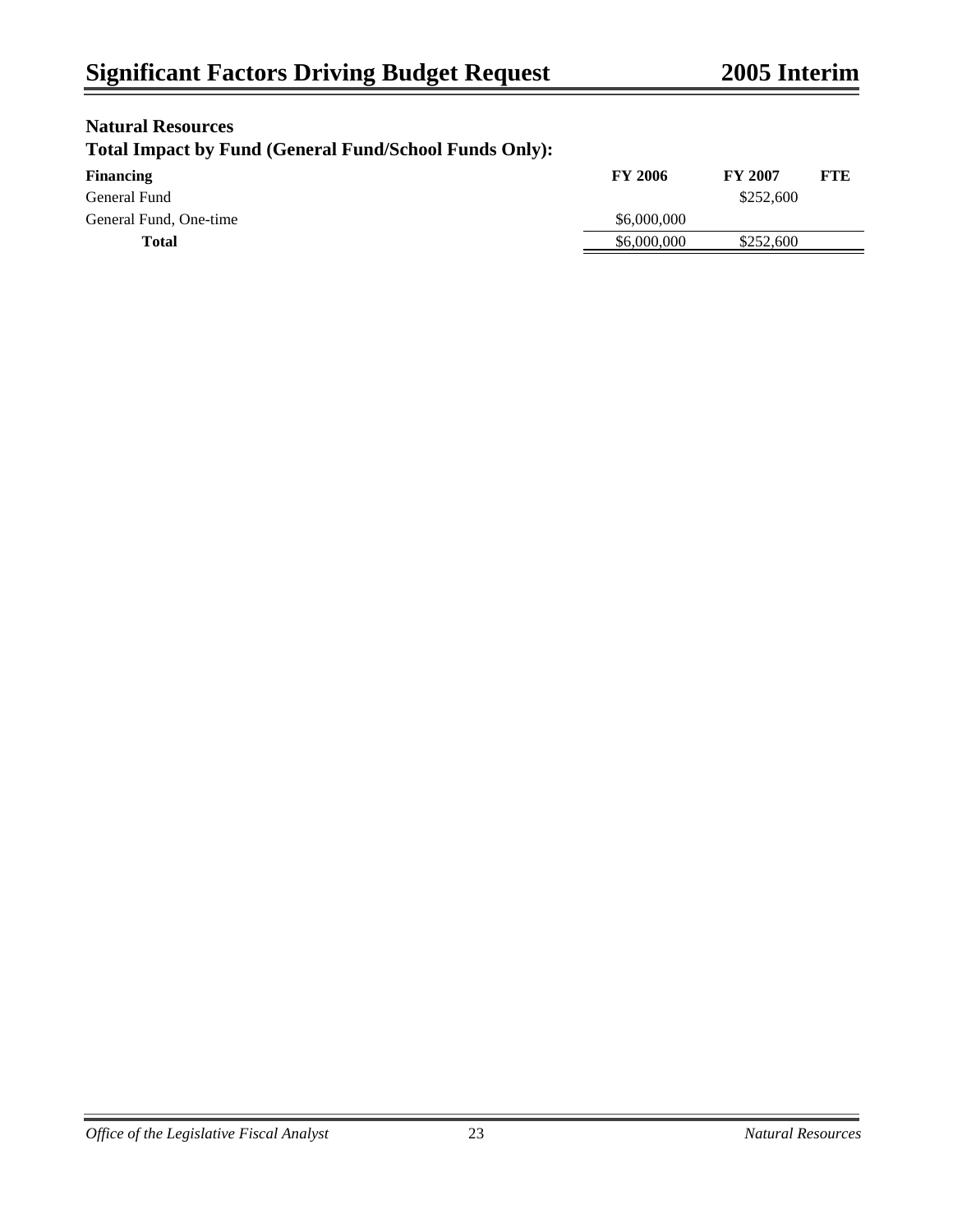## **Public Education**

#### **Mandates:**

| 94. Charter School                                                                                                                                                                                                                                                                                                                                                                                                                                                 | <b>Description:</b>                                                                                                                                                                                                                                                                                                                                                                                                                                                                                                               |                |                            |            |
|--------------------------------------------------------------------------------------------------------------------------------------------------------------------------------------------------------------------------------------------------------------------------------------------------------------------------------------------------------------------------------------------------------------------------------------------------------------------|-----------------------------------------------------------------------------------------------------------------------------------------------------------------------------------------------------------------------------------------------------------------------------------------------------------------------------------------------------------------------------------------------------------------------------------------------------------------------------------------------------------------------------------|----------------|----------------------------|------------|
| <b>Local Replacement</b>                                                                                                                                                                                                                                                                                                                                                                                                                                           | UCA Section 53a-1a-513(4) requires that the Legislature provide an appropriation for charter<br>schools for each of their students to replace some of the local property tax revenues that are<br>not available to charter schools. Statute provides a formula to derive the per student<br>replacement amount. Charter School student population estimates are not due (by statute)<br>until December 1. The amount above represents an estimate by the State Office of Education<br>and will be revised pending student counts. |                |                            |            |
|                                                                                                                                                                                                                                                                                                                                                                                                                                                                    | <b>Financing:</b>                                                                                                                                                                                                                                                                                                                                                                                                                                                                                                                 | FY 2006        | FY 2007                    | <b>FTE</b> |
|                                                                                                                                                                                                                                                                                                                                                                                                                                                                    | Uniform School Fund<br><b>Total</b>                                                                                                                                                                                                                                                                                                                                                                                                                                                                                               | \$0            | \$7,926,000<br>\$7,926,000 | 0.0        |
|                                                                                                                                                                                                                                                                                                                                                                                                                                                                    |                                                                                                                                                                                                                                                                                                                                                                                                                                                                                                                                   |                |                            |            |
| 95. Enrollment Growth                                                                                                                                                                                                                                                                                                                                                                                                                                              | Description:                                                                                                                                                                                                                                                                                                                                                                                                                                                                                                                      |                |                            |            |
|                                                                                                                                                                                                                                                                                                                                                                                                                                                                    | USOE estimate of costs for Minimum School Program enrollment growth in the basic<br>program has not been received at this date. Growth costs are expected to exceed the current<br>year cost of \$28.5 million.                                                                                                                                                                                                                                                                                                                   |                |                            |            |
| 96. Statutory Teacher                                                                                                                                                                                                                                                                                                                                                                                                                                              | <b>Description:</b>                                                                                                                                                                                                                                                                                                                                                                                                                                                                                                               |                |                            |            |
| <b>Salary Adjustments</b>                                                                                                                                                                                                                                                                                                                                                                                                                                          | Statute, UCA 53a-25-111, requires that the salaries for teachers at the Utah Schools for the<br>Deaf and Blind be adjusted each year to reflect the percent salary increase received by<br>teachers in the local school districts the previous year. This calculation depends on school<br>district reporting the increases received by district teachers. The district information, and the<br>amount required to fund USDB should be available in mid November.                                                                 |                |                            |            |
| <b>Historically Funded:</b>                                                                                                                                                                                                                                                                                                                                                                                                                                        |                                                                                                                                                                                                                                                                                                                                                                                                                                                                                                                                   |                |                            |            |
| 97. Fine Arts and                                                                                                                                                                                                                                                                                                                                                                                                                                                  | <b>Description:</b>                                                                                                                                                                                                                                                                                                                                                                                                                                                                                                               |                |                            |            |
| <b>Sciences Education</b><br>For the past two years the Legislature has provided the Fine Arts and Sciences program with<br><b>Grants</b><br>one-time funding to support professional outreach programs in the state's public schools. The<br>services these organizations provide are ongoing in nature and should be funded with<br>ongoing funds. The State Office of Education requests ongoing funds to provide these<br>educational services in the schools. |                                                                                                                                                                                                                                                                                                                                                                                                                                                                                                                                   |                |                            |            |
|                                                                                                                                                                                                                                                                                                                                                                                                                                                                    | <b>Financing:</b>                                                                                                                                                                                                                                                                                                                                                                                                                                                                                                                 | <b>FY 2006</b> | FY 2007                    | <b>FTE</b> |
|                                                                                                                                                                                                                                                                                                                                                                                                                                                                    | Uniform School Fund                                                                                                                                                                                                                                                                                                                                                                                                                                                                                                               |                | \$330,000                  |            |
|                                                                                                                                                                                                                                                                                                                                                                                                                                                                    | <b>Total</b>                                                                                                                                                                                                                                                                                                                                                                                                                                                                                                                      | \$0            | \$330,000                  | $0.0\,$    |
| 98. Teachers Supplies<br>and Materials                                                                                                                                                                                                                                                                                                                                                                                                                             | <b>Description:</b>                                                                                                                                                                                                                                                                                                                                                                                                                                                                                                               |                |                            |            |
|                                                                                                                                                                                                                                                                                                                                                                                                                                                                    | One-time funding appropriated each year to reimburse educators for classroom supply<br>expenses.                                                                                                                                                                                                                                                                                                                                                                                                                                  |                |                            |            |
|                                                                                                                                                                                                                                                                                                                                                                                                                                                                    | <b>Financing:</b>                                                                                                                                                                                                                                                                                                                                                                                                                                                                                                                 | FY 2006        | FY 2007                    | <b>FTE</b> |
|                                                                                                                                                                                                                                                                                                                                                                                                                                                                    | Uniform School Fund, One-time                                                                                                                                                                                                                                                                                                                                                                                                                                                                                                     |                | \$6,079,000                |            |
|                                                                                                                                                                                                                                                                                                                                                                                                                                                                    | <b>Total</b>                                                                                                                                                                                                                                                                                                                                                                                                                                                                                                                      | \$0            | \$6,079,000                | 0.0        |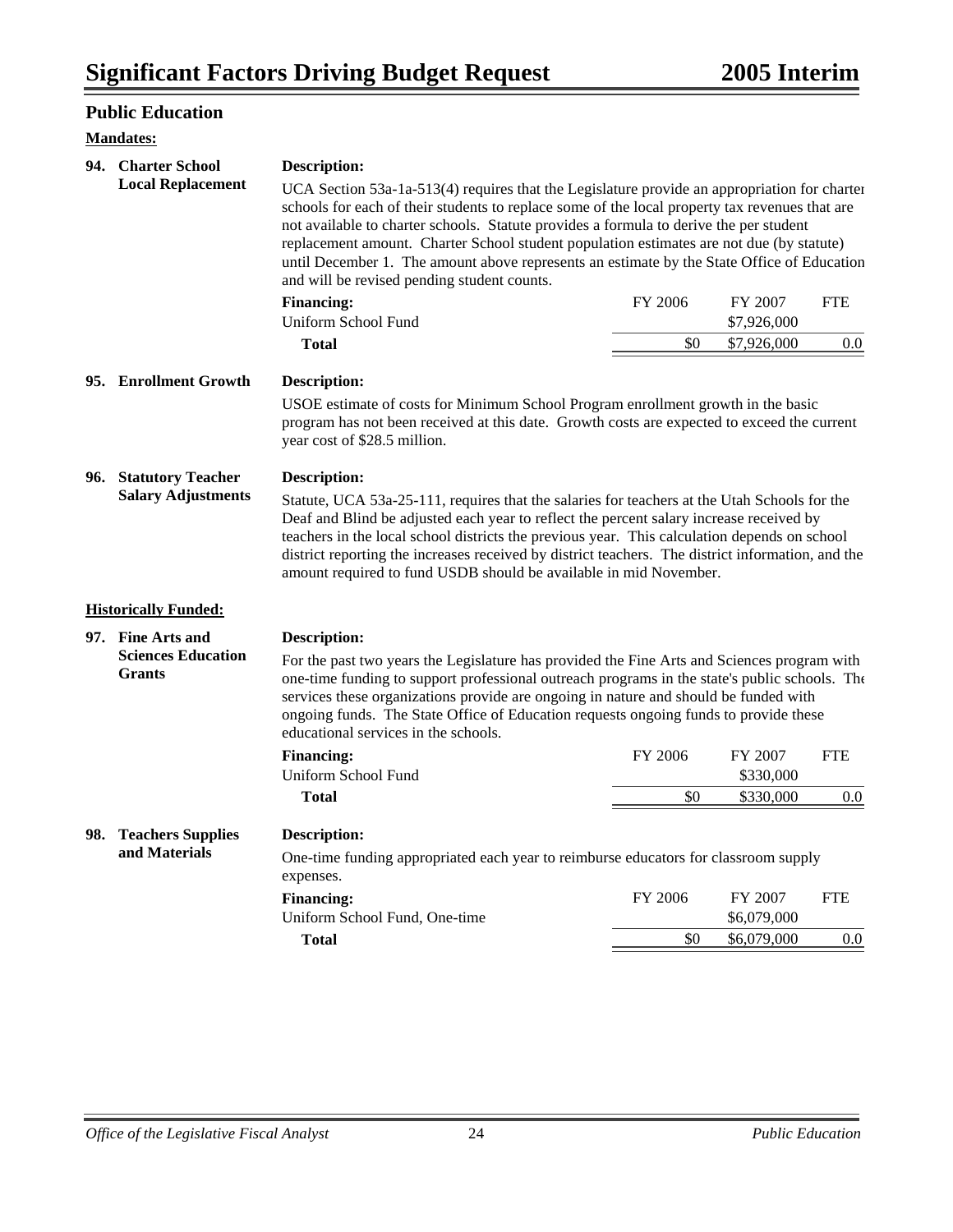|     | <b>Other Items:</b>                                                                                                                                                                                                                                                                                                                                                                                                                                                                                                                                                                                               |                                                                                                                                                                                                                                                                                                                                                                                                                                                                                                                                                                                                                                               |                |                                   |                   |  |
|-----|-------------------------------------------------------------------------------------------------------------------------------------------------------------------------------------------------------------------------------------------------------------------------------------------------------------------------------------------------------------------------------------------------------------------------------------------------------------------------------------------------------------------------------------------------------------------------------------------------------------------|-----------------------------------------------------------------------------------------------------------------------------------------------------------------------------------------------------------------------------------------------------------------------------------------------------------------------------------------------------------------------------------------------------------------------------------------------------------------------------------------------------------------------------------------------------------------------------------------------------------------------------------------------|----------------|-----------------------------------|-------------------|--|
| 99. | <b>Carson Smith</b>                                                                                                                                                                                                                                                                                                                                                                                                                                                                                                                                                                                               | <b>Description:</b>                                                                                                                                                                                                                                                                                                                                                                                                                                                                                                                                                                                                                           |                |                                   |                   |  |
|     | <b>Special Needs</b><br>Scholarship<br><b>Administration</b>                                                                                                                                                                                                                                                                                                                                                                                                                                                                                                                                                      | The Legislature passed H.B. 249 Carson Smith Special Needs Scholarships during the 2005<br>General Session. The provisions of H.B. 249 were funded with a one-time general fund<br>appropriation. The State Office of Education requests that if the scholarship program<br>continues into FY 2007, that ongoing funding be allocated for program administration.                                                                                                                                                                                                                                                                             |                |                                   |                   |  |
|     |                                                                                                                                                                                                                                                                                                                                                                                                                                                                                                                                                                                                                   | <b>Financing:</b>                                                                                                                                                                                                                                                                                                                                                                                                                                                                                                                                                                                                                             | FY 2006        | FY 2007                           | <b>FTE</b>        |  |
|     | General Fund                                                                                                                                                                                                                                                                                                                                                                                                                                                                                                                                                                                                      |                                                                                                                                                                                                                                                                                                                                                                                                                                                                                                                                                                                                                                               |                | \$112,000                         | 1.0               |  |
|     |                                                                                                                                                                                                                                                                                                                                                                                                                                                                                                                                                                                                                   | <b>Total</b>                                                                                                                                                                                                                                                                                                                                                                                                                                                                                                                                                                                                                                  | \$0            | \$112,000                         | 1.0               |  |
|     | 100. Carson Smith                                                                                                                                                                                                                                                                                                                                                                                                                                                                                                                                                                                                 | Description:                                                                                                                                                                                                                                                                                                                                                                                                                                                                                                                                                                                                                                  |                |                                   |                   |  |
|     | The Legislature passed H.B. 249 Carson Smith Special Needs Scholarships during the 2005<br><b>Scholarship Funding</b><br>General Session. The provisions of H.B. 249 were funded with a one-time general fund<br>appropriation. The State Office of Education requests that if the scholarship program<br>continues into FY 2007, that an additional one-time general fund appropriation be allocated.<br>Further, the USOE requests that the FY 2006 appropriation not lapse and an additional<br>\$690,000 be appropriated in FY 2007 to provide the same level of scholarship funding<br>available in FY 2006. |                                                                                                                                                                                                                                                                                                                                                                                                                                                                                                                                                                                                                                               |                |                                   |                   |  |
|     |                                                                                                                                                                                                                                                                                                                                                                                                                                                                                                                                                                                                                   | <b>Financing:</b>                                                                                                                                                                                                                                                                                                                                                                                                                                                                                                                                                                                                                             | FY 2006        | FY 2007                           | <b>FTE</b>        |  |
|     |                                                                                                                                                                                                                                                                                                                                                                                                                                                                                                                                                                                                                   | General Fund, One-time                                                                                                                                                                                                                                                                                                                                                                                                                                                                                                                                                                                                                        |                | \$690,000                         |                   |  |
|     |                                                                                                                                                                                                                                                                                                                                                                                                                                                                                                                                                                                                                   | <b>Total</b>                                                                                                                                                                                                                                                                                                                                                                                                                                                                                                                                                                                                                                  | \$0            | \$690,000                         | 0.0               |  |
|     | 101. Independent Living -<br><b>Nursing Home</b><br><b>Diversion</b>                                                                                                                                                                                                                                                                                                                                                                                                                                                                                                                                              | Description:<br>The Rehabilitation Service Administration is in the process of including nursing home<br>diversion as one of the core services offered by Independent Living Centers. Utah's<br>Independent Living Centers request funding to provide a nursing home diversion and<br>community re-entry specialist in each of the state's six centers.<br><b>Financing:</b><br>Uniform School Fund<br><b>Total</b>                                                                                                                                                                                                                           | FY 2006<br>\$0 | FY 2007<br>\$350,000<br>\$350,000 | <b>FTE</b><br>0.0 |  |
|     | 102. Jean Massieu                                                                                                                                                                                                                                                                                                                                                                                                                                                                                                                                                                                                 | <b>Description:</b>                                                                                                                                                                                                                                                                                                                                                                                                                                                                                                                                                                                                                           |                |                                   |                   |  |
|     | <b>Charter School</b><br><b>Integration</b>                                                                                                                                                                                                                                                                                                                                                                                                                                                                                                                                                                       | Legislative intent language passed during the 2004 General Session directed the State Board<br>of Education to make a substantial effort to combine the services of the Utah Schools for the<br>Deaf and Blind and the Jean Massieu Charter School. JMS merged services with USDB for<br>the 2005/06 school year. USDB requests additional funds to pay for additional lease space to<br>house former JMS students and student transportation cost increases. In addition, the<br>educational approach used for the JMS program is such that classes cannot be combined with<br>current USDB classes due to differing educational techniques. |                |                                   |                   |  |
|     |                                                                                                                                                                                                                                                                                                                                                                                                                                                                                                                                                                                                                   | <b>Financing:</b>                                                                                                                                                                                                                                                                                                                                                                                                                                                                                                                                                                                                                             | FY 2006        | FY 2007                           | <b>FTE</b>        |  |
|     |                                                                                                                                                                                                                                                                                                                                                                                                                                                                                                                                                                                                                   | Uniform School Fund                                                                                                                                                                                                                                                                                                                                                                                                                                                                                                                                                                                                                           |                | \$745,600                         |                   |  |
|     |                                                                                                                                                                                                                                                                                                                                                                                                                                                                                                                                                                                                                   | Uniform School Fund, One-time                                                                                                                                                                                                                                                                                                                                                                                                                                                                                                                                                                                                                 | \$745,600      |                                   |                   |  |
|     |                                                                                                                                                                                                                                                                                                                                                                                                                                                                                                                                                                                                                   | <b>Total</b>                                                                                                                                                                                                                                                                                                                                                                                                                                                                                                                                                                                                                                  | \$745,600      | \$745,600                         | 0.0               |  |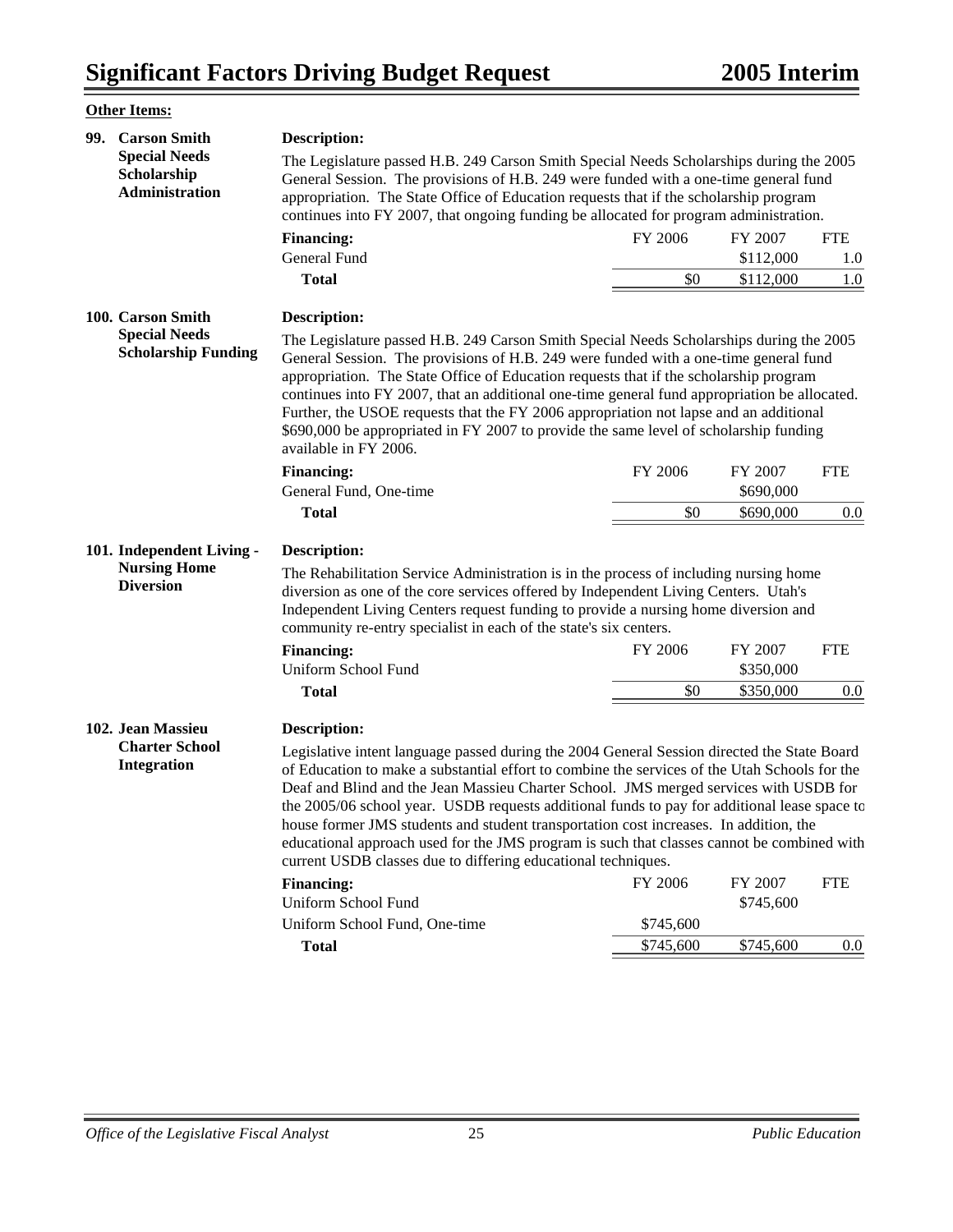| 103. POPS Student                                                          | <b>Description:</b>                                                                                                                                                                                                                                                                                                                                                                                                                                                                                                                                                                  |                |                      |                   |
|----------------------------------------------------------------------------|--------------------------------------------------------------------------------------------------------------------------------------------------------------------------------------------------------------------------------------------------------------------------------------------------------------------------------------------------------------------------------------------------------------------------------------------------------------------------------------------------------------------------------------------------------------------------------------|----------------|----------------------|-------------------|
| <b>Growth/Service</b><br><b>Increase</b>                                   | Increased student enrollment and rising operational costs of the professional outreach<br>providers is beginning to impact the educational services provided through the program. The<br>State Office of Education has requested a 5 percent increase to the Professional Outreach<br>Program in the Schools (POPS) to accommodate the increased operational and student<br>enrollment needs.                                                                                                                                                                                        |                |                      |                   |
|                                                                            | <b>Financing:</b>                                                                                                                                                                                                                                                                                                                                                                                                                                                                                                                                                                    | FY 2006        | FY 2007              | <b>FTE</b>        |
|                                                                            | Uniform School Fund                                                                                                                                                                                                                                                                                                                                                                                                                                                                                                                                                                  |                | \$149,000            |                   |
|                                                                            | <b>Total</b>                                                                                                                                                                                                                                                                                                                                                                                                                                                                                                                                                                         | \$0            | \$149,000            | 0.0               |
| 104. Step and Lane                                                         | <b>Description:</b>                                                                                                                                                                                                                                                                                                                                                                                                                                                                                                                                                                  |                |                      |                   |
| <b>Increases for</b><br><b>Teachers</b>                                    | Funding for USDB teacher step and lane increases have traditionally been included in the<br>statutory salary adjustments provided by the Legislature for USDB teachers. The statutory<br>language does not provide for the consideration of teacher step and lane increases. USDB<br>requests funding to cover the step and lane cost increases generated by teacher longevity or<br>additional educational/professional attainment.                                                                                                                                                 |                |                      |                   |
|                                                                            | <b>Financing:</b>                                                                                                                                                                                                                                                                                                                                                                                                                                                                                                                                                                    | FY 2006        | FY 2007              | <b>FTE</b>        |
|                                                                            | Uniform School Fund                                                                                                                                                                                                                                                                                                                                                                                                                                                                                                                                                                  |                | \$191,600            |                   |
|                                                                            | <b>Total</b>                                                                                                                                                                                                                                                                                                                                                                                                                                                                                                                                                                         | \$0            | \$191,600            | 0.0               |
| 105. Vocational<br><b>Rehabilitation -</b><br><b>Transitional Services</b> | <b>Description:</b><br>The pending reauthorization of the federal Rehabilitation Act will require Vocational<br>Rehabilitation Counselors to provide vocational transition services to high school students<br>starting at age 16. Currently, Vocational Rehabilitation provides services within 1 year of a<br>student leaving school, usually around the ages of 17 to 20 years old. The Utah State Office<br>of Rehabilitation requests funding for 6 additional FTE to support the increased high school<br>transition requirements.<br><b>Financing:</b><br>Uniform School Fund | FY 2006        | FY 2007<br>\$612,000 | <b>FTE</b><br>6.0 |
|                                                                            | <b>Total</b>                                                                                                                                                                                                                                                                                                                                                                                                                                                                                                                                                                         | \$0            | \$612,000            | 6.0               |
| <b>Public Education</b>                                                    | <b>Total Impact by Fund (General Fund/School Funds Only):</b>                                                                                                                                                                                                                                                                                                                                                                                                                                                                                                                        |                |                      |                   |
| <b>Financing</b>                                                           |                                                                                                                                                                                                                                                                                                                                                                                                                                                                                                                                                                                      | <b>FY 2006</b> | <b>FY 2007</b>       | <b>FTE</b>        |
| General Fund                                                               |                                                                                                                                                                                                                                                                                                                                                                                                                                                                                                                                                                                      |                | \$112,000            | 1.0               |
| General Fund, One-time                                                     |                                                                                                                                                                                                                                                                                                                                                                                                                                                                                                                                                                                      |                | \$690,000            |                   |
| Uniform School Fund                                                        |                                                                                                                                                                                                                                                                                                                                                                                                                                                                                                                                                                                      |                | \$10,304,200         | 6.0               |
| Uniform School Fund, One-time                                              |                                                                                                                                                                                                                                                                                                                                                                                                                                                                                                                                                                                      | \$745,600      | \$6,079,000          |                   |
| Total                                                                      |                                                                                                                                                                                                                                                                                                                                                                                                                                                                                                                                                                                      | \$745,600      | \$17,185,200         | 7.0               |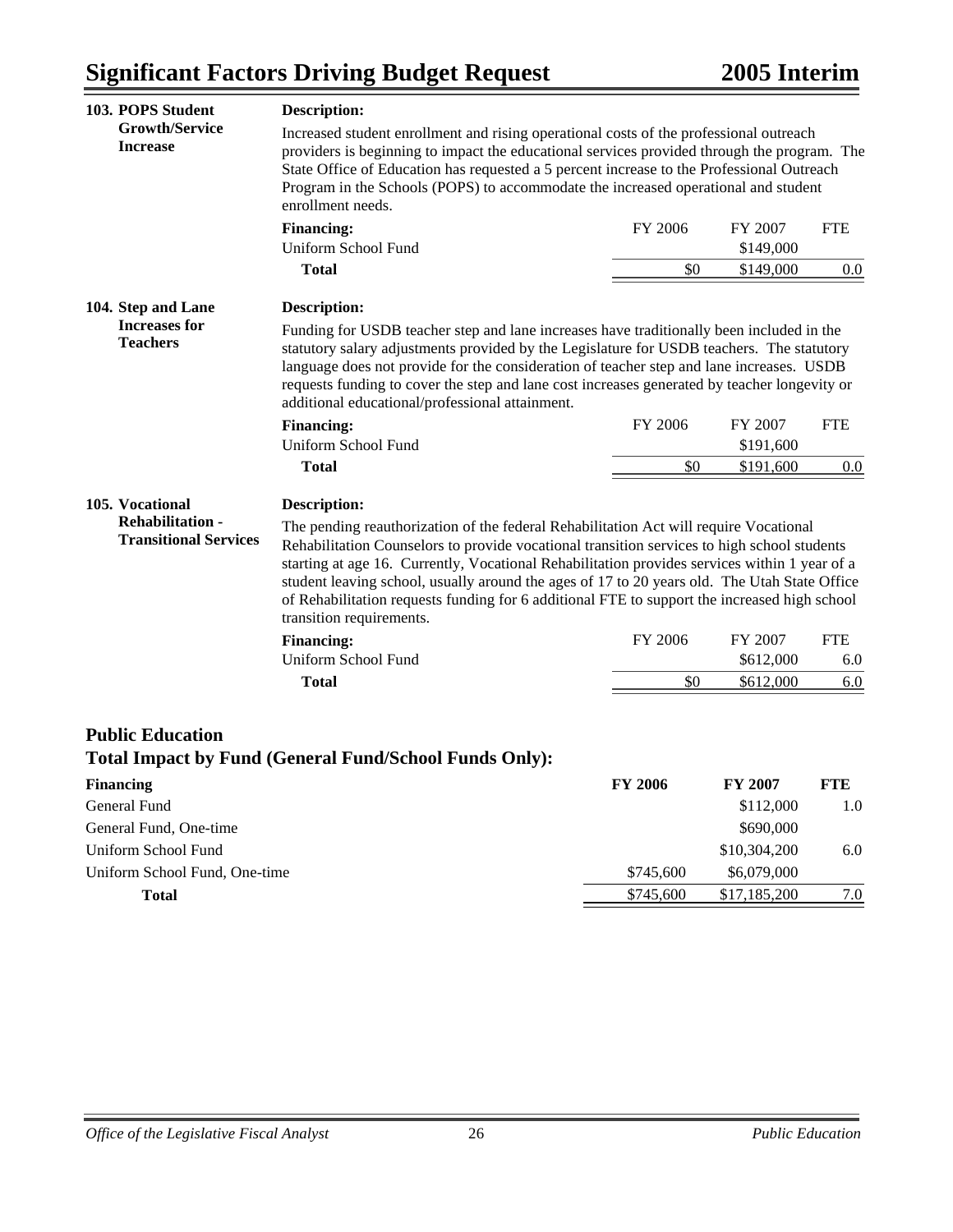## **Transportation & Environmental Quality**

| <b>Description:</b>                                           |                |                                                           |                                                                            |
|---------------------------------------------------------------|----------------|-----------------------------------------------------------|----------------------------------------------------------------------------|
|                                                               |                |                                                           |                                                                            |
| <b>Financing:</b>                                             | FY 2006        | FY 2007                                                   | <b>FTE</b>                                                                 |
| <b>General Fund</b>                                           |                | \$782,600                                                 | 1.0                                                                        |
| <b>Total</b>                                                  | \$0            | \$782,600                                                 | 1.0                                                                        |
|                                                               |                |                                                           |                                                                            |
| <b>Description:</b>                                           |                |                                                           |                                                                            |
|                                                               |                |                                                           |                                                                            |
| <b>Financing:</b>                                             | FY 2006        | FY 2007                                                   | <b>FTE</b>                                                                 |
| General Fund                                                  |                | \$78,000                                                  |                                                                            |
| General Fund, One-time                                        | \$78,000       |                                                           |                                                                            |
| <b>Federal Funds</b>                                          | \$122,000      | \$122,000                                                 |                                                                            |
| <b>Total</b>                                                  | \$200,000      | \$200,000                                                 | 0.0                                                                        |
| <b>Transportation &amp; Environmental Quality</b>             |                |                                                           |                                                                            |
| <b>Total Impact by Fund (General Fund/School Funds Only):</b> |                |                                                           |                                                                            |
|                                                               | <b>FY 2006</b> | <b>FY 2007</b>                                            | <b>FTE</b>                                                                 |
|                                                               |                | \$860,600                                                 | 1.0                                                                        |
|                                                               | \$78,000       |                                                           |                                                                            |
|                                                               | \$78,000       | \$860,600                                                 | 1.0                                                                        |
|                                                               |                | Estimated increased costs for electricity and natural gas | Educational assistance for soldiers and airmen with FTE for administration |